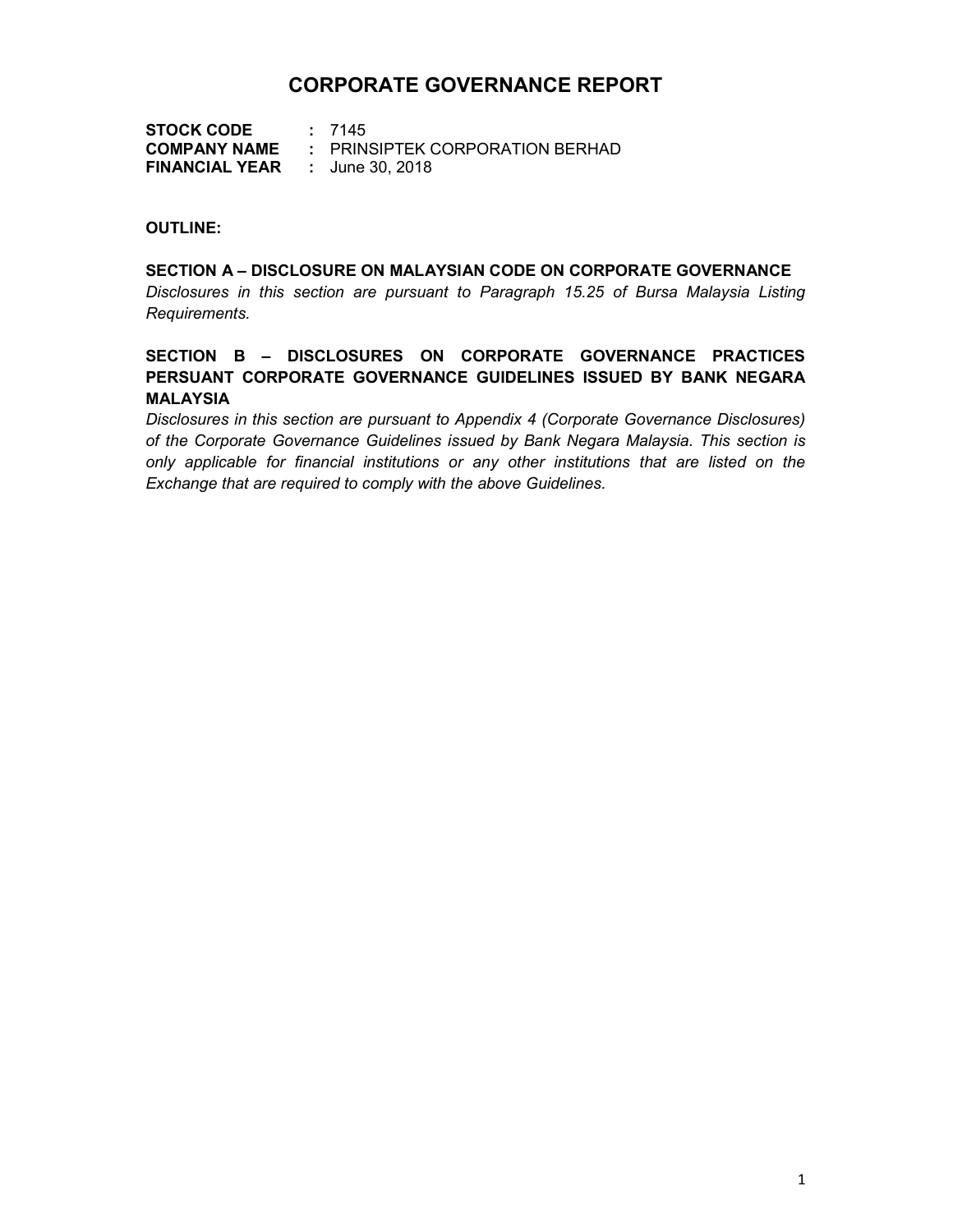# SECTION A – DISCLOSURE ON MALAYSIAN CODE ON CORPORATE GOVERNANCE

Disclosures in this section are pursuant to Paragraph 15.25 of Bursa Malaysia Listing Requirements.

# Intended Outcome

Every company is headed by a board, which assumes responsibility for the company's leadership and is collectively responsible for meeting the objectives and goals of the company.

# Practice 1.1

The board should set the company's strategic aims, ensure that the necessary resources are in place for the company to meet its objectives and review management performance. The board should set the company's values and standards, and ensure that its obligations to its shareholders and other stakeholders are understood and met.

| <b>Application</b>                                      | Applied                                                                                                                                                                                                                                                                                                                                                                                                                                                                                                                                                                                                                                                                                                                                                                                                                                                                                                                                                                                                                                                                                                                                                                                                                                                                                                                           |
|---------------------------------------------------------|-----------------------------------------------------------------------------------------------------------------------------------------------------------------------------------------------------------------------------------------------------------------------------------------------------------------------------------------------------------------------------------------------------------------------------------------------------------------------------------------------------------------------------------------------------------------------------------------------------------------------------------------------------------------------------------------------------------------------------------------------------------------------------------------------------------------------------------------------------------------------------------------------------------------------------------------------------------------------------------------------------------------------------------------------------------------------------------------------------------------------------------------------------------------------------------------------------------------------------------------------------------------------------------------------------------------------------------|
|                                                         |                                                                                                                                                                                                                                                                                                                                                                                                                                                                                                                                                                                                                                                                                                                                                                                                                                                                                                                                                                                                                                                                                                                                                                                                                                                                                                                                   |
| <b>Explanation on</b><br>application of the<br>practice | The Board is aware of their fiduciary duties and responsibilities as<br>members of the Board and the various legislations and regulations<br>affecting their conduct, the need to safeguard the interests of the<br>shareholders, customers and all other stakeholders and that the<br>highest standards of Corporate Governance are applied in all their<br>dealings on behalf of the Company.                                                                                                                                                                                                                                                                                                                                                                                                                                                                                                                                                                                                                                                                                                                                                                                                                                                                                                                                   |
|                                                         | The Independent Directors have a particular responsibility for<br>challenging the Group's strategy and monitoring the performance of<br>Executive Directors against goals and objectives.                                                                                                                                                                                                                                                                                                                                                                                                                                                                                                                                                                                                                                                                                                                                                                                                                                                                                                                                                                                                                                                                                                                                         |
|                                                         | A summary of the Board's key responsibilities is set out below:                                                                                                                                                                                                                                                                                                                                                                                                                                                                                                                                                                                                                                                                                                                                                                                                                                                                                                                                                                                                                                                                                                                                                                                                                                                                   |
|                                                         | a)<br>Promote good corporate governance culture within the Company<br>which reinforces ethical, prudent and professional behaviour.<br>Review, challenge and decide on Management's proposals for the<br>b)<br>Company, and monitor its implementation by Management.<br>Review and approve corporate plan for the Group which includes<br>C)<br>the corporate strategy and strategic plan for the Group.<br>Ensure that the strategic plan of the Company supports long-term<br>d)<br>value<br>creation<br>includes<br>economic,<br>and<br>strategies<br>on<br>environmental<br>social<br>consideration<br>and<br>underpinning<br>sustainability.<br>e) Review and approve strategic initiatives including corporate<br>business restructuring.<br>Supervise and assess Management's performance to determine<br>f)<br>whether the business is being properly managed.<br>Ensure that there is a sound framework for internal controls and<br>g)<br>risk management.<br>Understand principal risks of the Company's business and<br>h)<br>recognise that business decisions involve the taking of appropriate<br>risks.<br>i)<br>Ensure that senior management has the necessary skills and<br>experience, and there are measures in place to provide for the<br>orderly succession planning of the Board and senior management. |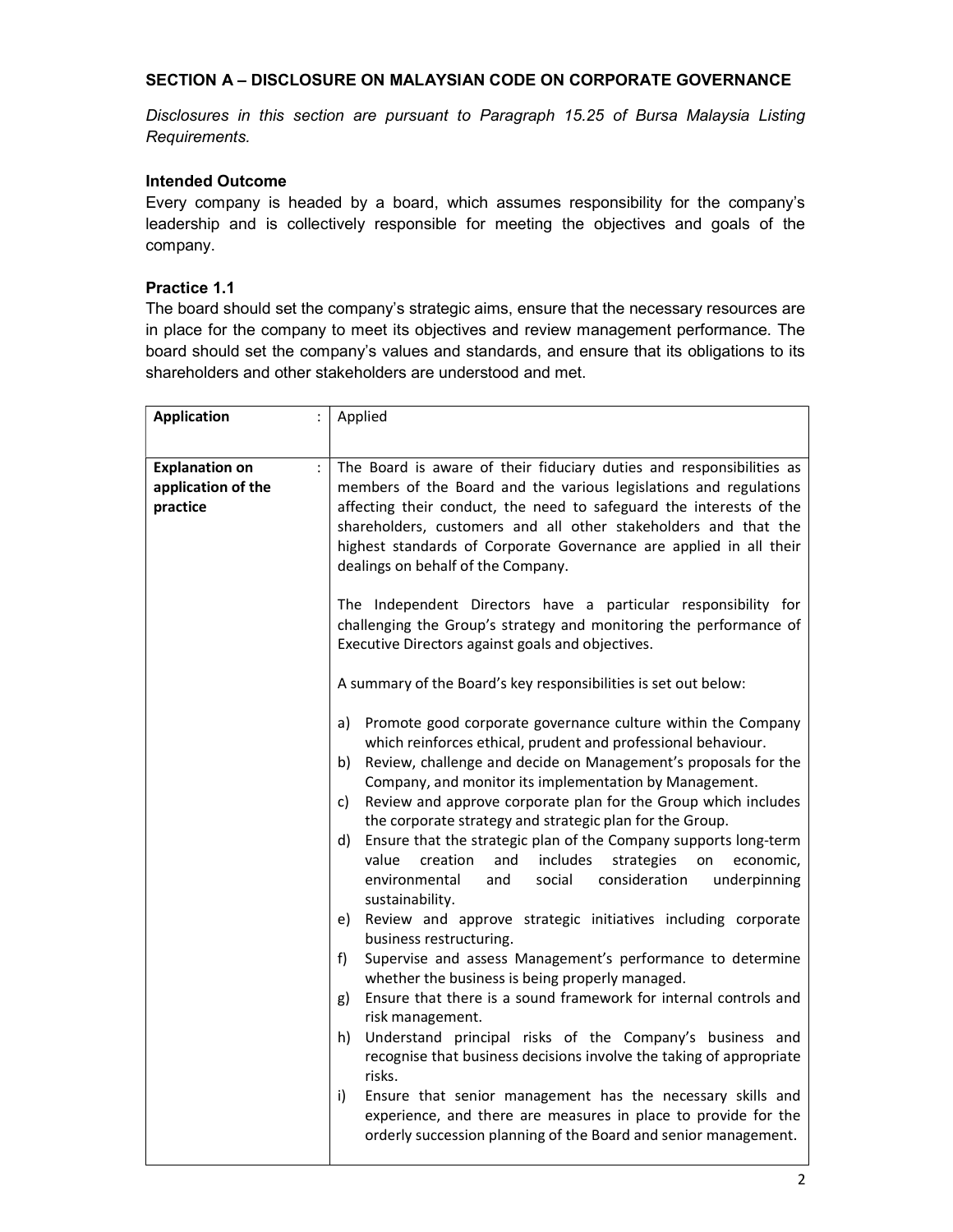|                                           | j)           | Ensure that the Company has in place procedures to enable<br>effective communication with stakeholders. |
|-------------------------------------------|--------------|---------------------------------------------------------------------------------------------------------|
|                                           |              |                                                                                                         |
|                                           | k)           | Ensure the integrity of the Company's financial and non-financial                                       |
|                                           |              | reporting.                                                                                              |
|                                           | $\mathsf{I}$ | Review the adequacy and integrity of the Group's internal control                                       |
|                                           |              | systems and management information systems, including systems                                           |
|                                           |              | for compliance with applicable laws, regulations, rules, directives                                     |
|                                           |              | and guidelines.                                                                                         |
|                                           |              | m) Review and approve the financial statements which include the                                        |
|                                           |              | Audited Financial Statements and quarterly reports, dividend                                            |
|                                           |              | policy, credit facilities from financial institutions and guarantees.                                   |
|                                           |              |                                                                                                         |
|                                           |              | The full roles and responsibilities of the Board are mentioned in the                                   |
|                                           |              | Board Charter which is made available for reference at Company                                          |
|                                           |              | Website at www.prinsiptek.com.                                                                          |
|                                           |              |                                                                                                         |
| <b>Explanation for</b>                    | N/A          |                                                                                                         |
|                                           |              |                                                                                                         |
| departure                                 |              |                                                                                                         |
|                                           |              |                                                                                                         |
|                                           |              |                                                                                                         |
|                                           |              |                                                                                                         |
|                                           |              | Large companies are required to complete the columns below. Non-large companies are                     |
| encouraged to complete the columns below. |              |                                                                                                         |
|                                           |              |                                                                                                         |
| <b>Measure</b>                            | N/A          |                                                                                                         |
|                                           |              |                                                                                                         |
| <b>Timeframe</b>                          | N/A          |                                                                                                         |
|                                           |              |                                                                                                         |
|                                           |              |                                                                                                         |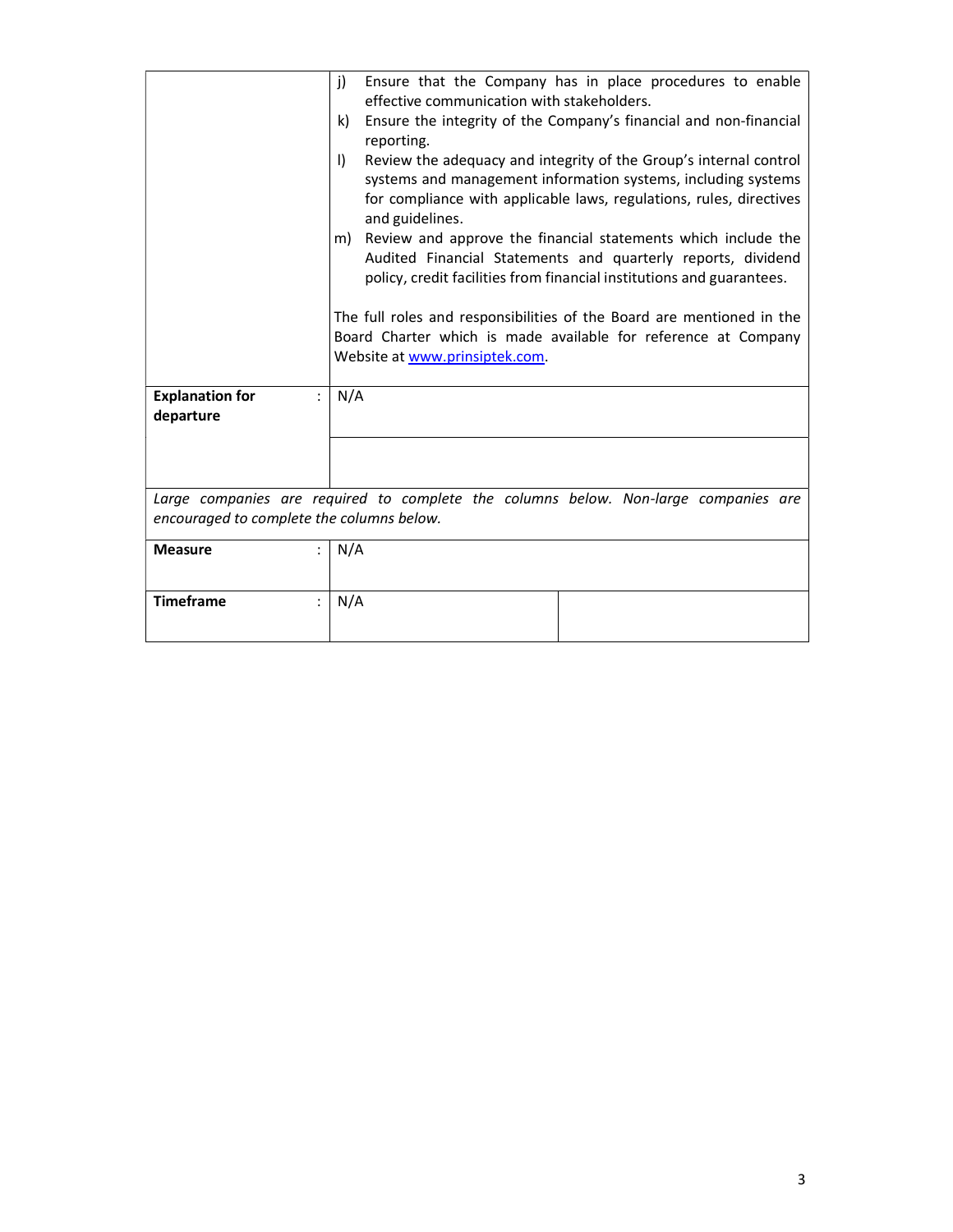Every company is headed by a board, which assumes responsibility for the company's leadership and is collectively responsible for meeting the objectives and goals of the company.

# Practice 1.2

A Chairman of the board who is responsible for instilling good corporate governance practices, leadership and effectiveness of the board is appointed.

| <b>Application</b>                                      | Applied                                                                                                                                                                                                                                                                                                                                                                                                                                                                                                                                                                                                                                                                                                                                                                                                                                                                                                                                                                                                                                                                                                                                                                                                                         |
|---------------------------------------------------------|---------------------------------------------------------------------------------------------------------------------------------------------------------------------------------------------------------------------------------------------------------------------------------------------------------------------------------------------------------------------------------------------------------------------------------------------------------------------------------------------------------------------------------------------------------------------------------------------------------------------------------------------------------------------------------------------------------------------------------------------------------------------------------------------------------------------------------------------------------------------------------------------------------------------------------------------------------------------------------------------------------------------------------------------------------------------------------------------------------------------------------------------------------------------------------------------------------------------------------|
|                                                         |                                                                                                                                                                                                                                                                                                                                                                                                                                                                                                                                                                                                                                                                                                                                                                                                                                                                                                                                                                                                                                                                                                                                                                                                                                 |
| <b>Explanation on</b><br>application of the<br>practice | The Board is led by an experienced Independent Non-Executive<br>Chairman who is responsible in instilling good corporate governance<br>practices, leadership and effectiveness of the Board. The Independent<br>Non-Executive Chairman, Tan Sri Dato' Seri Mohamad Noor Abdul<br>Rahim was appointed to the Board on 4 December 2003.                                                                                                                                                                                                                                                                                                                                                                                                                                                                                                                                                                                                                                                                                                                                                                                                                                                                                           |
|                                                         | Some of the specific responsibilities of the Chairman include: -                                                                                                                                                                                                                                                                                                                                                                                                                                                                                                                                                                                                                                                                                                                                                                                                                                                                                                                                                                                                                                                                                                                                                                |
|                                                         | Provides leadership for the Board so that the Board can perform<br>a)<br>its responsibilities effectively;<br>Sets the agenda for the Board meetings and ensures that Board<br>b)<br>members receive complete and accurate information in a timely<br>manner;<br>Leads Board meetings and discussions;<br>c)<br>d)<br>Encourages active participation and allows dissenting views to be<br>freely expressed;<br>Manages the interface between Board and Management;<br>e)<br>Oversees the Board in the effective discharge of its fiduciary<br>f)<br>duties;<br>Presides at Board and general meetings of the Company and<br>g)<br>ensures that all relevant issues are on the agenda with the<br>assistance of the Senior Management and Company Secretary;<br>h)<br>Manages Board communications and Board effectiveness and<br>effective supervision over the Group Managing Director;<br>i)<br>Facilitates good decision-making during Board and shareholders'<br>meetings;<br>Provides reasonable time for discussion of complex and<br>j)<br>contentions issues, and ensures all discussions include the<br>collective views of all Board members;<br>k)<br>Ensures Board proceedings are in compliance with good conduct |
|                                                         | and best practices; and<br>$\vert$<br>As Group's official spokesperson.                                                                                                                                                                                                                                                                                                                                                                                                                                                                                                                                                                                                                                                                                                                                                                                                                                                                                                                                                                                                                                                                                                                                                         |
|                                                         |                                                                                                                                                                                                                                                                                                                                                                                                                                                                                                                                                                                                                                                                                                                                                                                                                                                                                                                                                                                                                                                                                                                                                                                                                                 |
| <b>Explanation for</b><br>departure                     | N/A                                                                                                                                                                                                                                                                                                                                                                                                                                                                                                                                                                                                                                                                                                                                                                                                                                                                                                                                                                                                                                                                                                                                                                                                                             |
|                                                         |                                                                                                                                                                                                                                                                                                                                                                                                                                                                                                                                                                                                                                                                                                                                                                                                                                                                                                                                                                                                                                                                                                                                                                                                                                 |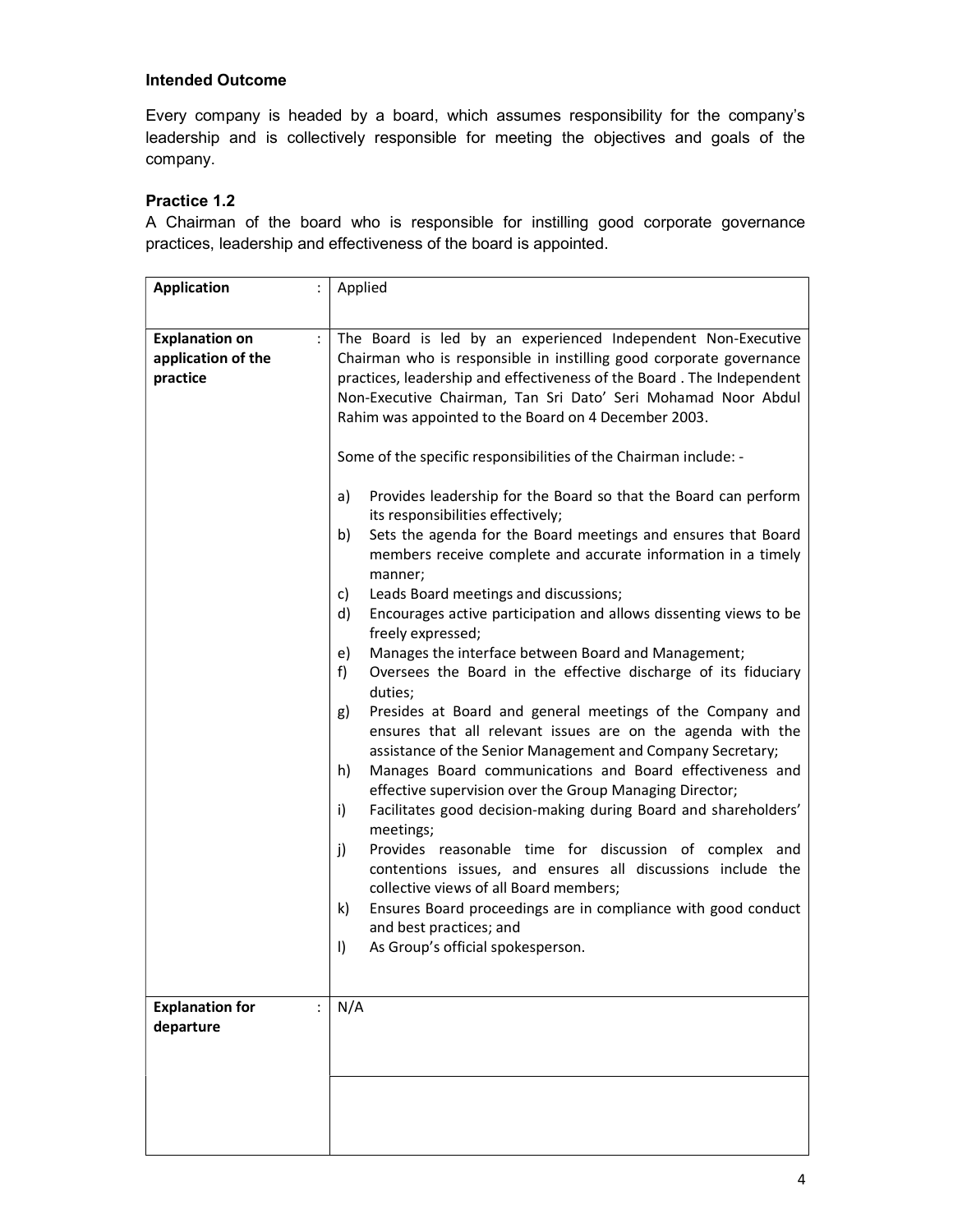| Large companies are required to complete the columns below. Non-large companies are<br>encouraged to complete the columns below. |  |     |  |  |  |  |  |
|----------------------------------------------------------------------------------------------------------------------------------|--|-----|--|--|--|--|--|
| <b>Measure</b>                                                                                                                   |  | N/A |  |  |  |  |  |
| <b>Timeframe</b>                                                                                                                 |  | N/A |  |  |  |  |  |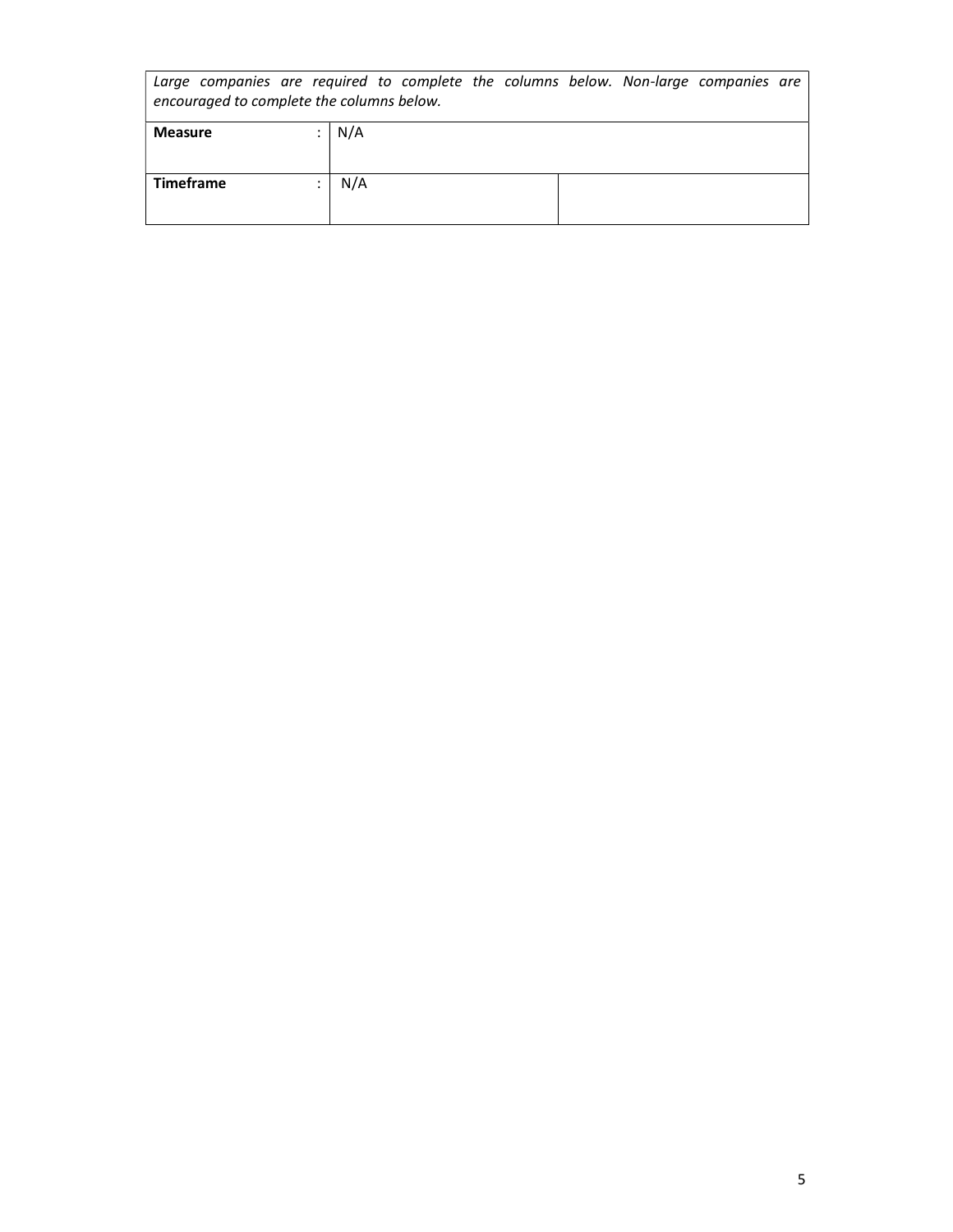Every company is headed by a board, which assumes responsibility for the company's leadership and is collectively responsible for meeting the objectives and goals of the company.

# Practice 1.3

The positions of Chairman and CEO are held by different individuals.

| <b>Application</b>                                      | Applied                                                                                                                                                                                                                                                                                                                                                      |
|---------------------------------------------------------|--------------------------------------------------------------------------------------------------------------------------------------------------------------------------------------------------------------------------------------------------------------------------------------------------------------------------------------------------------------|
| <b>Explanation on</b><br>application of the<br>practice | The position of the Chairman and the Managing Director is separated<br>and there is a clear division of responsibility between the Chairman<br>who is independent non-executive director and the Managing Director<br>who is executive director.                                                                                                             |
|                                                         | Chairman of the Board: Tan Sri Dato' Seri Mohamad Noor<br><b>Abdul Rahim</b>                                                                                                                                                                                                                                                                                 |
|                                                         | The Chairman, being Independent Non-Executive, heads the<br>Board and is responsible for the leadership, effectiveness,<br>conduct and governance of the Board.                                                                                                                                                                                              |
|                                                         | The Chairman ensures the integrity and effectiveness of the<br>governance processes of the Board and shall consult with the<br>Board promptly over any matter that gives him cause for major<br>concern.                                                                                                                                                     |
|                                                         | The Chairman shall act as a facilitator at meetings of the Board<br>and ensure that no Board member, whether executive or non-<br>executive, dominates the discussion, and that appropriate<br>discussion takes place and opinions among Board members are<br>forthcoming.                                                                                   |
|                                                         | Group Managing Director: Dato' Foo Chu Jong                                                                                                                                                                                                                                                                                                                  |
|                                                         | Group Managing Director ("GMD") overseas and manages the<br>day-to-day operations of the operations of the Group and<br>undertakes executive decision-making and implementation of<br>policies and decisions.                                                                                                                                                |
|                                                         | The GMD shall be the head of the Management of the Company<br>and the Group and in that capacity is answerable to the Board.                                                                                                                                                                                                                                 |
|                                                         | The key role of the GMD, amongst others, includes:-                                                                                                                                                                                                                                                                                                          |
|                                                         | developing the strategic direction of the Group;<br>a)<br>b)<br>ensuring that the Group's strategies and corporate<br>policies are effectively implemented;<br>ensuring that Board decisions are implemented and<br>c)<br>board directions are adhered to;<br>providing directions in the implementation of short<br>d)<br>and long term business plans; and |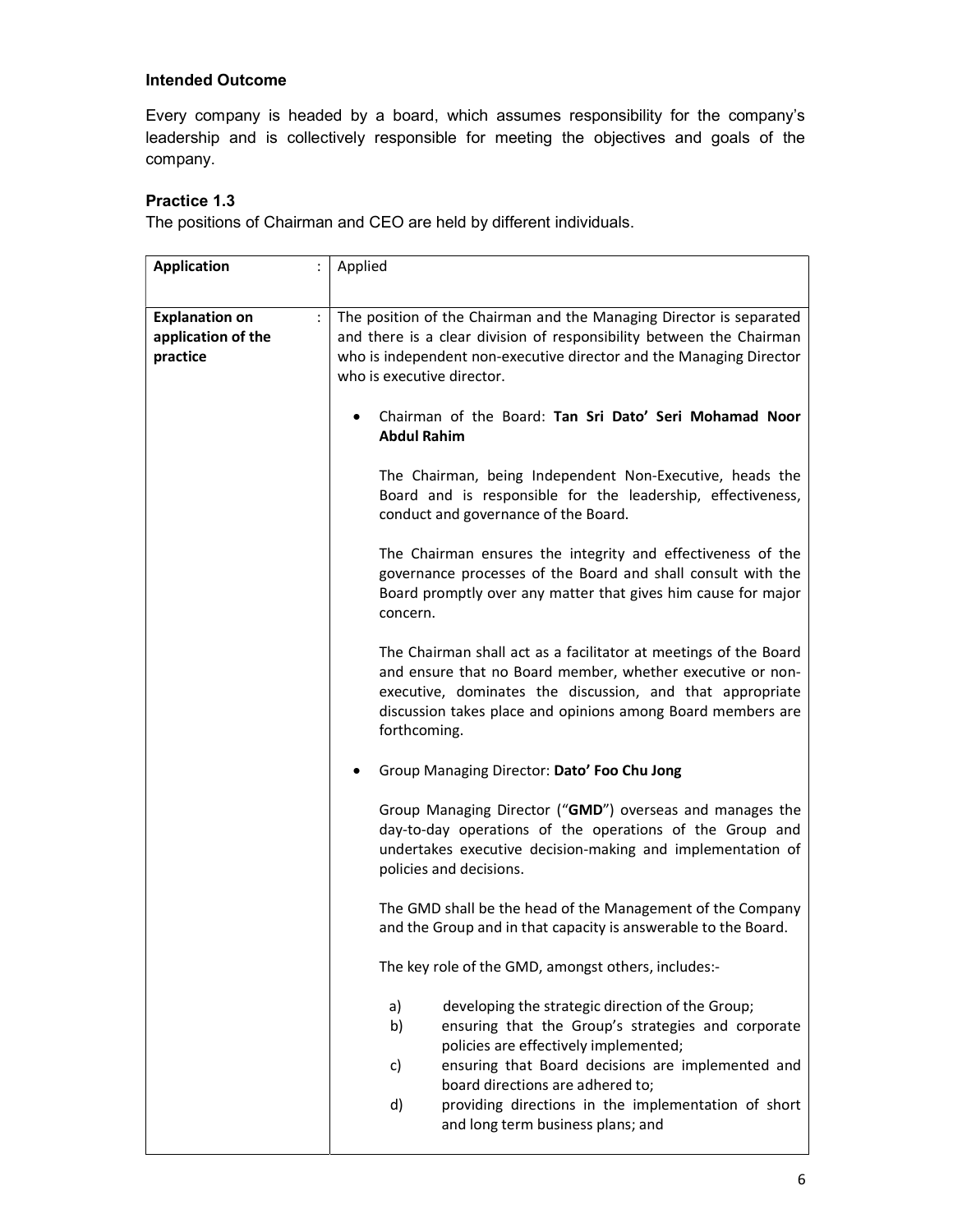|                                           | providing strong leadership i.e. effectively<br>e)<br>communicating a vision, management philosophy and<br>business strategy to the employees.                                       |
|-------------------------------------------|--------------------------------------------------------------------------------------------------------------------------------------------------------------------------------------|
|                                           | The full roles and responsibilities of the Chairman and GMD are<br>mentioned in the Board Charter which is made available for reference<br>at Company Website at www.prinsiptek.com. |
| <b>Explanation for</b><br>departure       | N/A                                                                                                                                                                                  |
|                                           |                                                                                                                                                                                      |
| encouraged to complete the columns below. | Large companies are required to complete the columns below. Non-large companies are                                                                                                  |
| <b>Measure</b>                            | N/A                                                                                                                                                                                  |
| <b>Timeframe</b>                          | N/A                                                                                                                                                                                  |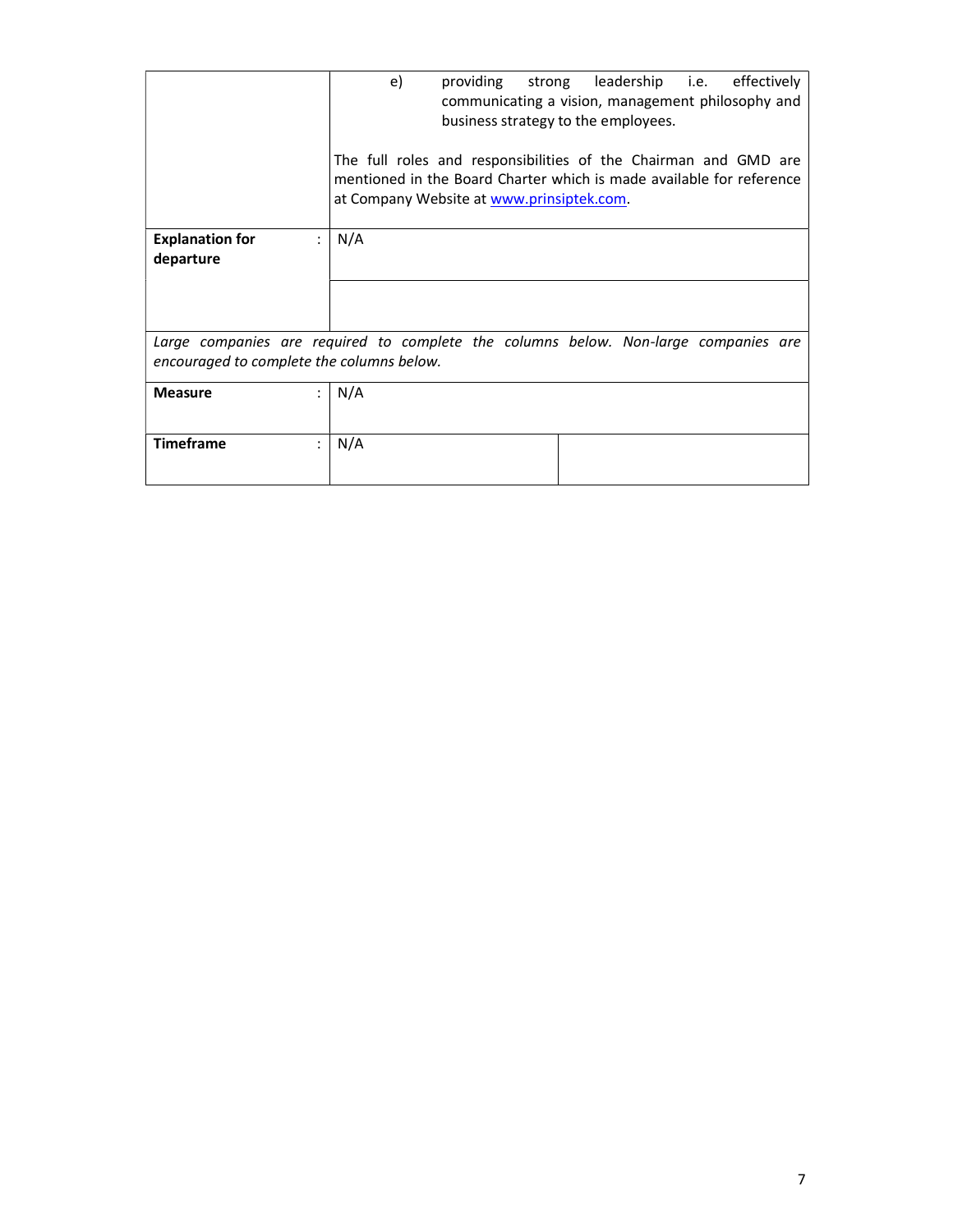Every company is headed by a board, which assumes responsibility for the company's leadership and is collectively responsible for meeting the objectives and goals of the company.

# Practice 1.4

The board is supported by a suitably qualified and competent Company Secretary to provide sound governance advice, ensure adherence to rules and procedures, and advocate adoption of corporate governance best practices.

| <b>Application</b>                                           | Applied                                                                                                                                                                                                                                                                                                                                                                                                                                                                                                                                                                                                                                                                                                                                                                                                                                                                                       |
|--------------------------------------------------------------|-----------------------------------------------------------------------------------------------------------------------------------------------------------------------------------------------------------------------------------------------------------------------------------------------------------------------------------------------------------------------------------------------------------------------------------------------------------------------------------------------------------------------------------------------------------------------------------------------------------------------------------------------------------------------------------------------------------------------------------------------------------------------------------------------------------------------------------------------------------------------------------------------|
| <b>Explanation on</b><br>÷<br>application of the<br>practice | The Board has full and unrestricted access to the advice and services<br>of the Company Secretary for discharging its duty effectively. The<br>Board is supported by two (2) company secretaries who are qualified<br>under Section 235 of the Companies Act 2016. They are Fellow<br>member of the Malaysian Institute of Chartered Secretaries and<br>Administrators ("MAICSA") and member of the Malaysian Institute of<br>Accountants respectively.<br>The primary responsibilities of the Company Secretary include:<br>a)<br>Advising the Board on its roles and responsibilities;<br>Facilitating the orientation of new Directors and assist in<br>b)                                                                                                                                                                                                                                 |
|                                                              | Directors training and development;<br>Advising the Directors on corporate disclosures and compliance<br>c)<br>with<br>and<br>securities<br>regulations<br>Company<br>and<br>listing<br>requirements including:<br>disclosure of interests in securities;<br>$\bullet$<br>disclosure of any conflict of interest in a transaction<br>$\bullet$<br>involving the Group;<br>prohibition of dealing in securities; and<br>$\bullet$<br>restrictions on disclosure of price-sensitive information.<br>$\bullet$<br>Managing processes pertaining to the annual shareholders'<br>d)<br>meeting;<br>Monitoring corporate governance development and assist the<br>e)<br>Board in applying governance practices to meet the Board's<br>needs and stakeholders' expectations; and<br>Serving as a focal point for stakeholders' communication and<br>f)<br>engagement on corporate governance issues. |
| <b>Explanation for</b><br>÷<br>departure                     | N/A                                                                                                                                                                                                                                                                                                                                                                                                                                                                                                                                                                                                                                                                                                                                                                                                                                                                                           |
|                                                              |                                                                                                                                                                                                                                                                                                                                                                                                                                                                                                                                                                                                                                                                                                                                                                                                                                                                                               |
| encouraged to complete the columns below.                    | Large companies are required to complete the columns below. Non-large companies are                                                                                                                                                                                                                                                                                                                                                                                                                                                                                                                                                                                                                                                                                                                                                                                                           |
| <b>Measure</b>                                               | N/A                                                                                                                                                                                                                                                                                                                                                                                                                                                                                                                                                                                                                                                                                                                                                                                                                                                                                           |
| <b>Timeframe</b>                                             | N/A                                                                                                                                                                                                                                                                                                                                                                                                                                                                                                                                                                                                                                                                                                                                                                                                                                                                                           |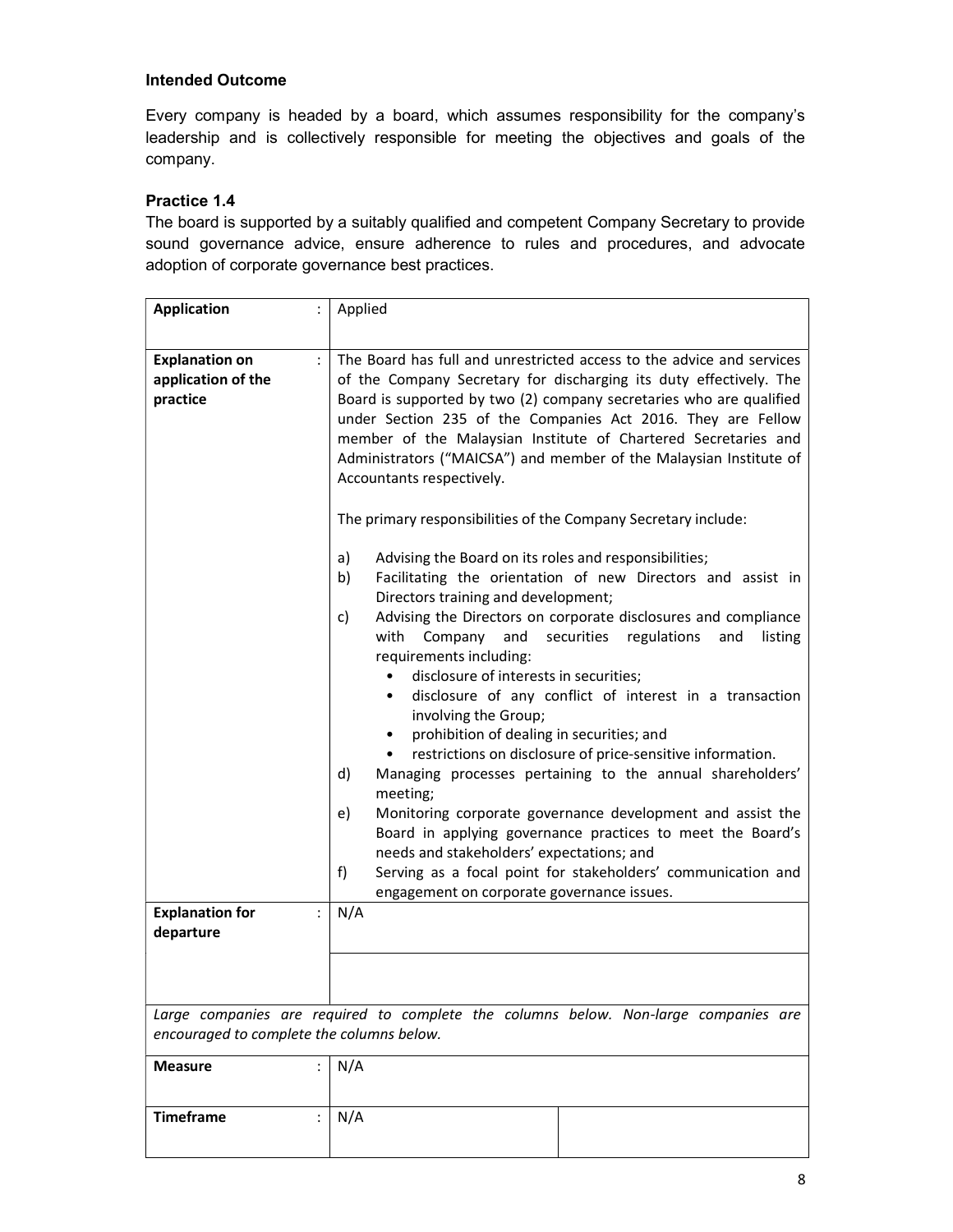Every company is headed by a board, which assumes responsibility for the company's leadership and is collectively responsible for meeting the objectives and goals of the company.

# Practice 1.5

Directors receive meeting materials, which are complete and accurate within a reasonable period prior to the meeting. Upon conclusion of the meeting, the minutes are circulated in a timely manner.

| <b>Application</b>                                      | Applied                                                                                                                                                                                                                                                                                                                                                                                                                                                                                                                                                                                                                                                                                                                                                                                                                                   |
|---------------------------------------------------------|-------------------------------------------------------------------------------------------------------------------------------------------------------------------------------------------------------------------------------------------------------------------------------------------------------------------------------------------------------------------------------------------------------------------------------------------------------------------------------------------------------------------------------------------------------------------------------------------------------------------------------------------------------------------------------------------------------------------------------------------------------------------------------------------------------------------------------------------|
| <b>Explanation on</b><br>application of the<br>practice | Prior to each board meeting, all board members are furnished with<br>agenda and board papers for meetings, at least five (5) business days<br>before the meetings. This enables the Directors to have sufficient time<br>to review the Board papers and to obtain further explanation or<br>clarification to facilitate decision making process and meaningful<br>discharge of their duties.<br>The Board has full and unrestricted access to all information pertaining<br>to the Company in a timely manner for the discharge of its duties<br>effectively.<br>A record of the Board's deliberation of issues discussed and conclusion<br>reached are recorded in the minutes of the meeting by the company<br>secretary. After the meeting, the minutes are circulated to the Board<br>and Board Committee members in a timely manner. |
| <b>Explanation for</b><br>departure                     | N/A                                                                                                                                                                                                                                                                                                                                                                                                                                                                                                                                                                                                                                                                                                                                                                                                                                       |
|                                                         |                                                                                                                                                                                                                                                                                                                                                                                                                                                                                                                                                                                                                                                                                                                                                                                                                                           |
| encouraged to complete the columns below.               | Large companies are required to complete the columns below. Non-large companies are                                                                                                                                                                                                                                                                                                                                                                                                                                                                                                                                                                                                                                                                                                                                                       |
| <b>Measure</b>                                          | N/A                                                                                                                                                                                                                                                                                                                                                                                                                                                                                                                                                                                                                                                                                                                                                                                                                                       |
| <b>Timeframe</b>                                        | N/A                                                                                                                                                                                                                                                                                                                                                                                                                                                                                                                                                                                                                                                                                                                                                                                                                                       |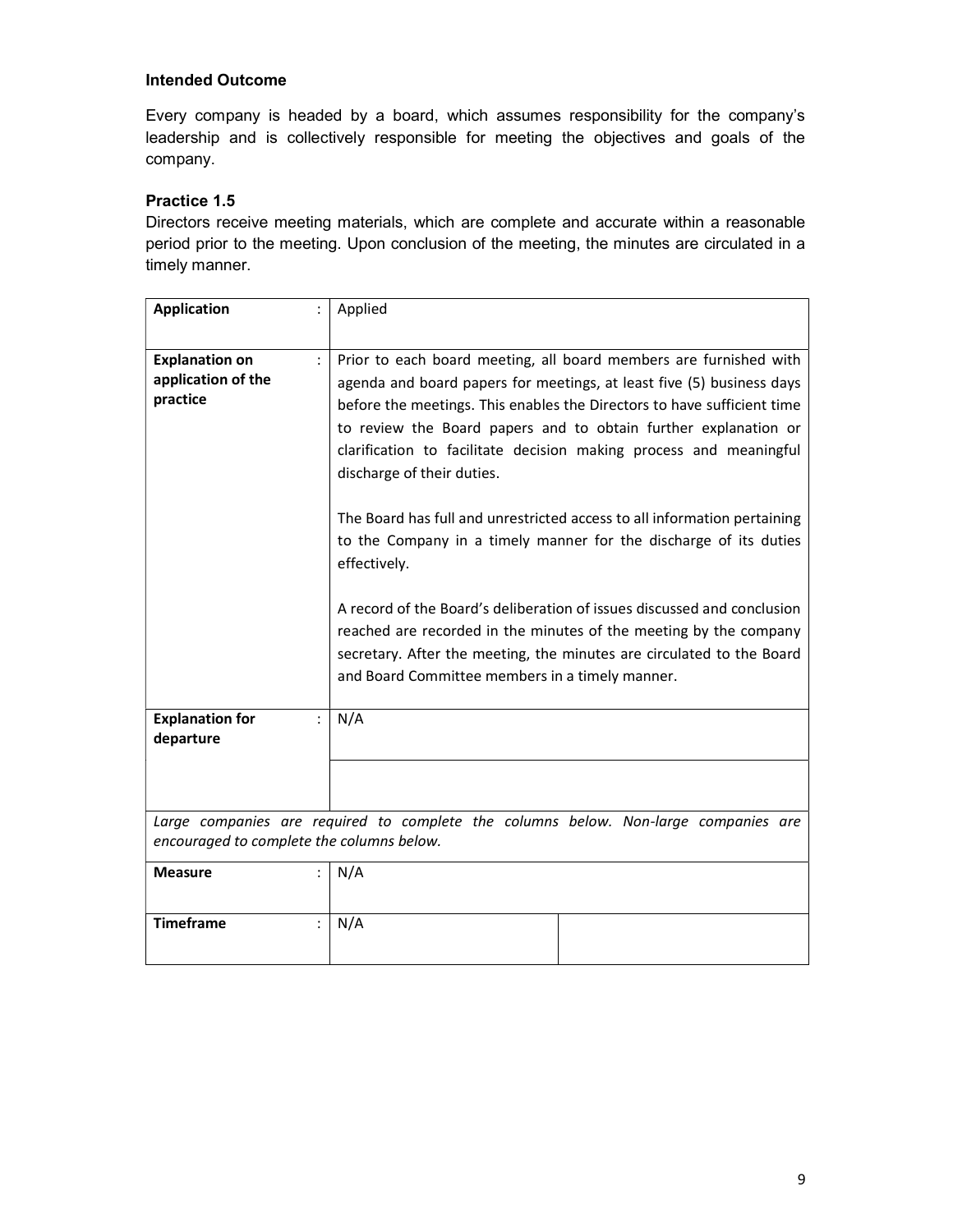There is demarcation of responsibilities between the board, board committees and management.

There is clarity in the authority of the board, its committees and individual directors.

# Practice 2.1

The board has a board charter which is periodically reviewed and published on the company's website. The board charter clearly identifies–

- the respective roles and responsibilities of the board, board committees, individual directors and management; and
- **EXECUTE:** issues and decisions reserved for the board.

| <b>Application</b>                                      | Applied                                                                                                                                                                                                                                                                                                                                                                                                                                                                                                                                                                                                                                                                                                           |  |
|---------------------------------------------------------|-------------------------------------------------------------------------------------------------------------------------------------------------------------------------------------------------------------------------------------------------------------------------------------------------------------------------------------------------------------------------------------------------------------------------------------------------------------------------------------------------------------------------------------------------------------------------------------------------------------------------------------------------------------------------------------------------------------------|--|
| <b>Explanation on</b><br>application of the<br>practice | The Board has formalized and uploaded its Board Charter in the<br>Company's website at www.prinsiptek.com. The Board Charter serves<br>as the primary guiding which provides reference for Directors in<br>relation to the Board's roles and responsibilities. The Board Charter<br>also serves as a reference point for the Board's activities where the<br>Board has established clear functions reserved for the Board and those<br>delegated to Board Committee.<br>The Board Charter is subject to review and update from time to time<br>to ensure that they remain consistent with the Board's objective,<br>current law and practices. The Board Charter was last reviewed and<br>revised on 24 May 2018. |  |
| <b>Explanation for</b><br>departure                     | N/A                                                                                                                                                                                                                                                                                                                                                                                                                                                                                                                                                                                                                                                                                                               |  |
|                                                         |                                                                                                                                                                                                                                                                                                                                                                                                                                                                                                                                                                                                                                                                                                                   |  |
| encouraged to complete the columns below.               | Large companies are required to complete the columns below. Non-large companies are                                                                                                                                                                                                                                                                                                                                                                                                                                                                                                                                                                                                                               |  |
| <b>Measure</b>                                          | N/A                                                                                                                                                                                                                                                                                                                                                                                                                                                                                                                                                                                                                                                                                                               |  |
| <b>Timeframe</b>                                        | N/A                                                                                                                                                                                                                                                                                                                                                                                                                                                                                                                                                                                                                                                                                                               |  |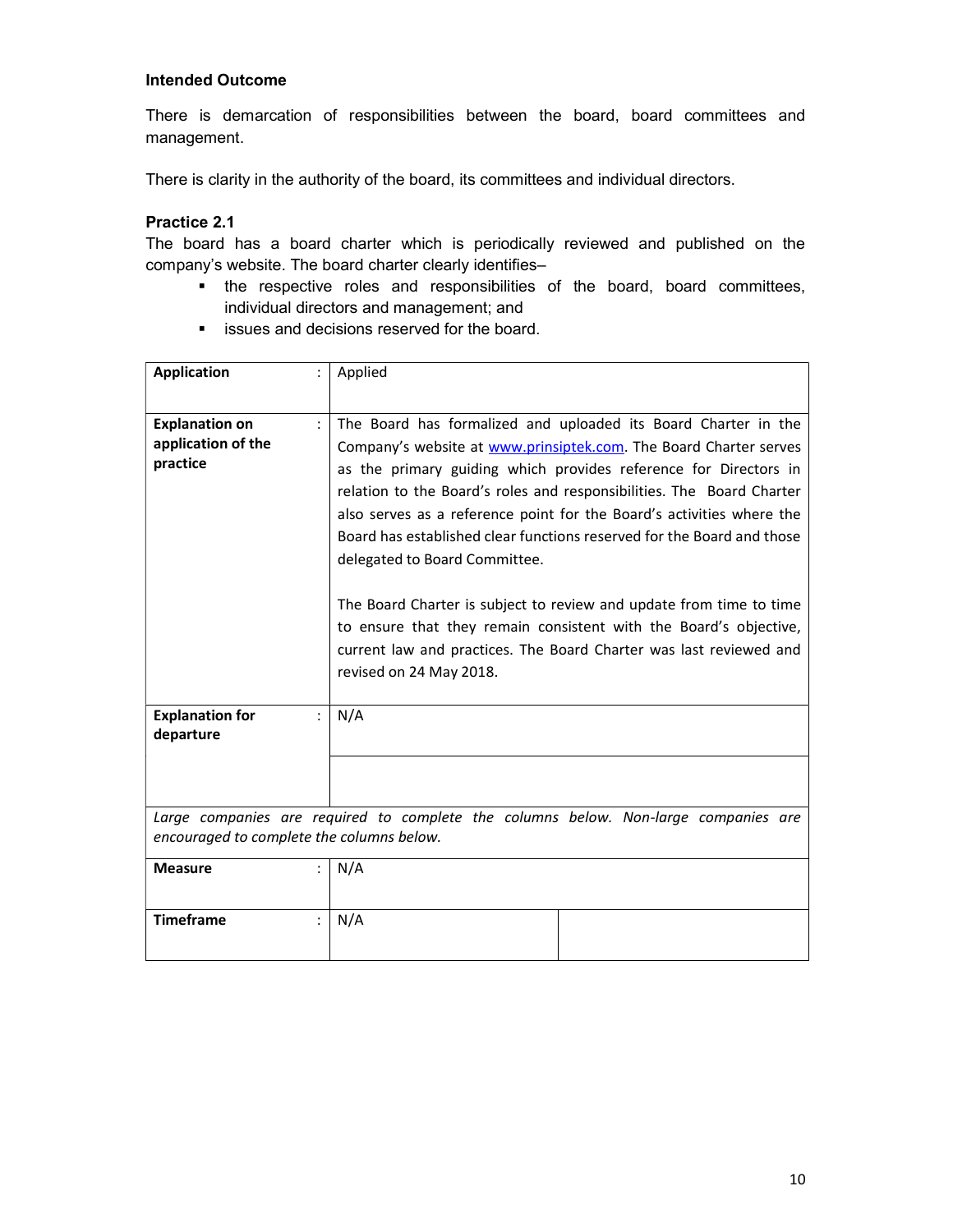The board is committed to promoting good business conduct and maintaining a healthy corporate culture that engenders integrity, transparency and fairness.

The board, management, employees and other stakeholders are clear on what is considered acceptable behaviour and practice in the company.

### Practice 3.1

The board establishes a Code of Conduct and Ethics for the company, and together with management implements its policies and procedures, which include managing conflicts of interest, preventing the abuse of power, corruption, insider trading and money laundering.

The Code of Conduct and Ethics is published on the company's website.

| <b>Application</b>                                      | Applied                                                                                                                                                           |
|---------------------------------------------------------|-------------------------------------------------------------------------------------------------------------------------------------------------------------------|
| <b>Explanation on</b><br>application of the<br>practice | The Board has established the Code of Conduct and Ethics ("Code") for<br>Directors in February 2014 and was last reviewed on 24 May 2018.                         |
|                                                         | The Code sets out the value uphold by the Company to maintain<br>highest standards of integrity, transparency and accountability in the                           |
|                                                         | conduct of the Group's business and operations to ensure business<br>sustainability and to conduct business in an ethical, responsible and<br>transparent manner. |
|                                                         | The Code of Conduct and Ethics is incorporated in the Board Charter of<br>the Company and available on the Company's website<br>at<br>www.prinsiptek.com.         |
| <b>Explanation for</b><br>departure                     | N/A                                                                                                                                                               |
|                                                         |                                                                                                                                                                   |
| encouraged to complete the columns below.               | Large companies are required to complete the columns below. Non-large companies are                                                                               |
| <b>Measure</b>                                          | N/A                                                                                                                                                               |
| <b>Timeframe</b>                                        | N/A                                                                                                                                                               |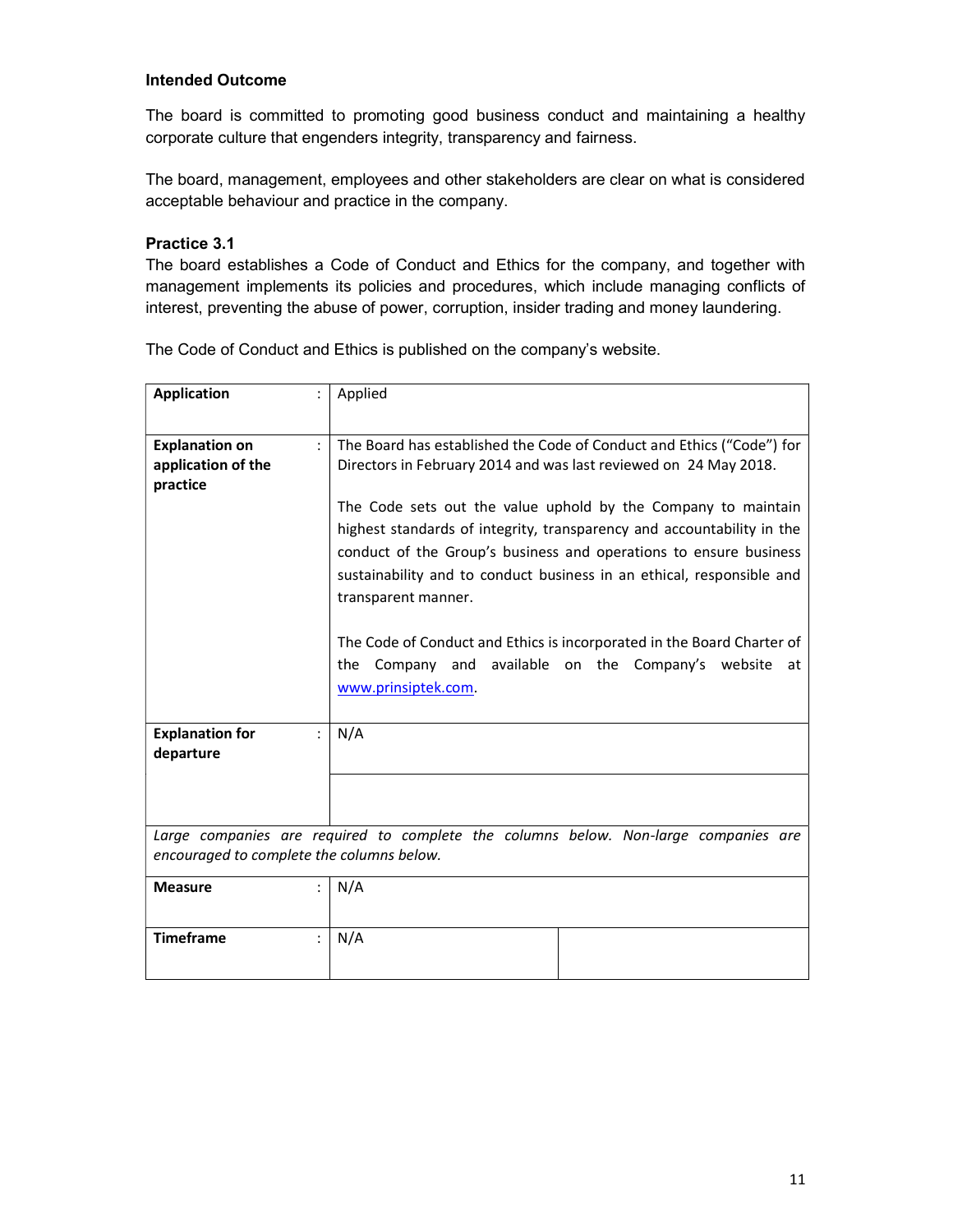The board is committed to promoting good business conduct and maintaining a healthy corporate culture that engenders integrity, transparency and fairness.

The board, management, employees and other stakeholders are clear on what is considered acceptable behaviour and practice in the company.

# Practice 3.2

The board establishes, reviews and together with management implements policies and procedures on whistleblowing.

| <b>Application</b>                                      | Applied                                                                                                                                                                                                                                                                                                                                                                                                                                                                                                                                                                                                                                                                                                                                                                                                     |
|---------------------------------------------------------|-------------------------------------------------------------------------------------------------------------------------------------------------------------------------------------------------------------------------------------------------------------------------------------------------------------------------------------------------------------------------------------------------------------------------------------------------------------------------------------------------------------------------------------------------------------------------------------------------------------------------------------------------------------------------------------------------------------------------------------------------------------------------------------------------------------|
| <b>Explanation on</b><br>application of the<br>practice | The Whistleblower Policy has in place on 24 May 2018 as an avenue<br>for all stakeholders (such as employees, shareholders, customers and<br>suppliers) of the Group to report in good faith, any breach or<br>suspected breach business conduct, noncompliance with legal and<br>regulatory requirements as well as other malpractices, in a safe and<br>confidential manner without any fear.<br>The Whistleblowing Policy is available for reference at the company's<br>website www.prinsiptek.com.<br>The oversight of the Whistleblowing function is under the purview of<br>the Chairman who shall ensure that all reported violations are<br>properly investigated. The Chairman is also responsible for reviewing<br>the effectiveness of the actions taken in response to all concerns<br>raised. |
| <b>Explanation for</b><br>departure                     | N/A                                                                                                                                                                                                                                                                                                                                                                                                                                                                                                                                                                                                                                                                                                                                                                                                         |
|                                                         |                                                                                                                                                                                                                                                                                                                                                                                                                                                                                                                                                                                                                                                                                                                                                                                                             |
| encouraged to complete the columns below.               | Large companies are required to complete the columns below. Non-large companies are                                                                                                                                                                                                                                                                                                                                                                                                                                                                                                                                                                                                                                                                                                                         |
| <b>Measure</b>                                          | N/A                                                                                                                                                                                                                                                                                                                                                                                                                                                                                                                                                                                                                                                                                                                                                                                                         |
| <b>Timeframe</b>                                        | N/A                                                                                                                                                                                                                                                                                                                                                                                                                                                                                                                                                                                                                                                                                                                                                                                                         |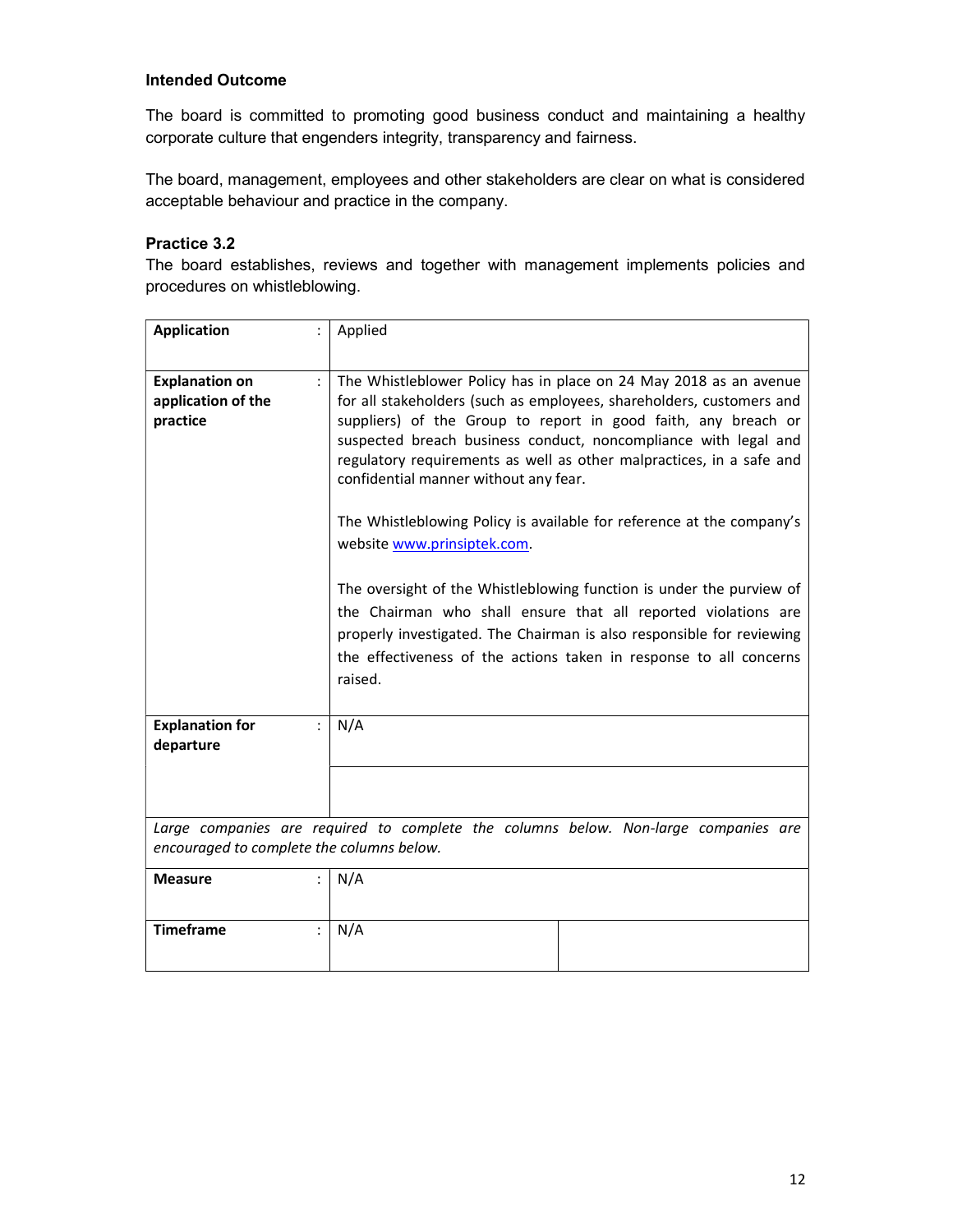Board decisions are made objectively in the best interests of the company taking into account diverse perspectives and insights.

# Practice 4.1

At least half of the board comprises independent directors. For Large Companies, the board comprises a majority independent directors.

| <b>Application</b>                                      | Applied                                                                                                                                                                                                                                                                                                                                                                                                                                                                                                             |
|---------------------------------------------------------|---------------------------------------------------------------------------------------------------------------------------------------------------------------------------------------------------------------------------------------------------------------------------------------------------------------------------------------------------------------------------------------------------------------------------------------------------------------------------------------------------------------------|
| <b>Explanation on</b><br>application of the<br>practice | Currently, the Board consisted of five (5) members, comprising two (2)<br>Executive Directors (including GMD), and three (3) Independent Non-<br>Executive Directors. The profile of each Director is presented<br>separately in the Annual Report.<br>The Company is in compliance with Paragraph 15.02 of Main Market<br>Listing Requirements of Bursa Malaysia whereby at least two (2)<br>Directors or 1/3 of the Board of Directors of a listed issuer, whichever<br>is the higher, are Independent Directors. |
| <b>Explanation for</b><br>departure                     | N/A                                                                                                                                                                                                                                                                                                                                                                                                                                                                                                                 |
|                                                         |                                                                                                                                                                                                                                                                                                                                                                                                                                                                                                                     |
| encouraged to complete the columns below.               | Large companies are required to complete the columns below. Non-large companies are                                                                                                                                                                                                                                                                                                                                                                                                                                 |
| <b>Measure</b>                                          | N/A                                                                                                                                                                                                                                                                                                                                                                                                                                                                                                                 |
| <b>Timeframe</b>                                        | N/A                                                                                                                                                                                                                                                                                                                                                                                                                                                                                                                 |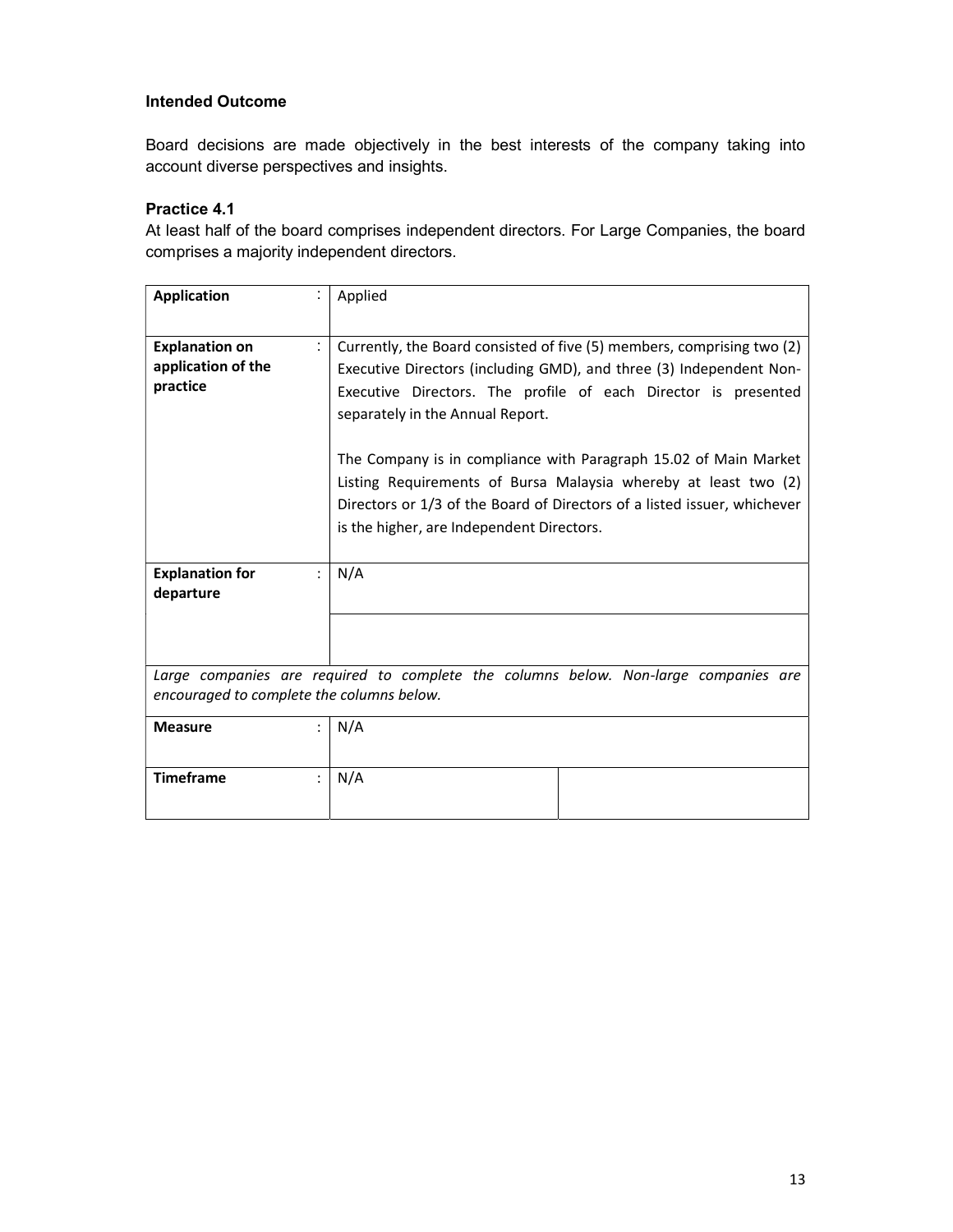Board decisions are made objectively in the best interests of the company taking into account diverse perspectives and insights.

# Practice 4.2

The tenure of an independent director does not exceed a cumulative term limit of nine years. Upon completion of the nine years, an independent director may continue to serve on the board as a non-independent director.

If the board intends to retain an independent director beyond nine years, it should justify and seek annual shareholders' approval. If the board continues to retain the independent director after the twelfth year, the board should seek annual shareholders' approval through a twotier voting process.

| <b>Application</b>                                      |                      | Applied - Annual shareholders' approval for independent directors<br>serving beyond 9 years                                                                                                                                                                                                                                                                                                                                                                                                                             |
|---------------------------------------------------------|----------------------|-------------------------------------------------------------------------------------------------------------------------------------------------------------------------------------------------------------------------------------------------------------------------------------------------------------------------------------------------------------------------------------------------------------------------------------------------------------------------------------------------------------------------|
| <b>Explanation on</b><br>application of the<br>practice | $\ddot{\phantom{a}}$ | Tan Sri Dato' Seri Mohamad Noor Abdul Rahim have served the Board<br>for more than 12 years. The Board is of the opinion that he has<br>brought and will continue to bring positive contributions to the Group<br>through his area of expertise and his understanding of its business<br>operations.                                                                                                                                                                                                                    |
|                                                         |                      | Thus, the Board recommends him to continue to act as Independent<br>Director of the Company. In the coming Annual General Meeting, the<br>Company would apply the two-tier voting process in seeking<br>shareholders' approval for him to continue to serve as Independent<br>Director on the Board.                                                                                                                                                                                                                    |
|                                                         |                      | To' Puan Seri Hajjah Nur Rahmah Binti Hj Mohd Zain have served the<br>Board for more than 9 years. The Board is of the opinion that she has<br>brought and will continue to bring position contributions to the Group<br>through their area of expertise and understanding of the Company's<br>operations and recommends them to continue to act as Independent<br>Directors of the Company. The Company would seeking shareholders'<br>approval for her to continue to serve as Independent Directors on the<br>Board. |
| <b>Explanation for</b><br>departure                     | $\ddot{\cdot}$       | N/A                                                                                                                                                                                                                                                                                                                                                                                                                                                                                                                     |
|                                                         |                      |                                                                                                                                                                                                                                                                                                                                                                                                                                                                                                                         |
| encouraged to complete the columns below.               |                      | Large companies are required to complete the columns below. Non-large companies are                                                                                                                                                                                                                                                                                                                                                                                                                                     |
| <b>Measure</b>                                          |                      | <b>NA</b>                                                                                                                                                                                                                                                                                                                                                                                                                                                                                                               |
| <b>Timeframe</b>                                        |                      | N/A                                                                                                                                                                                                                                                                                                                                                                                                                                                                                                                     |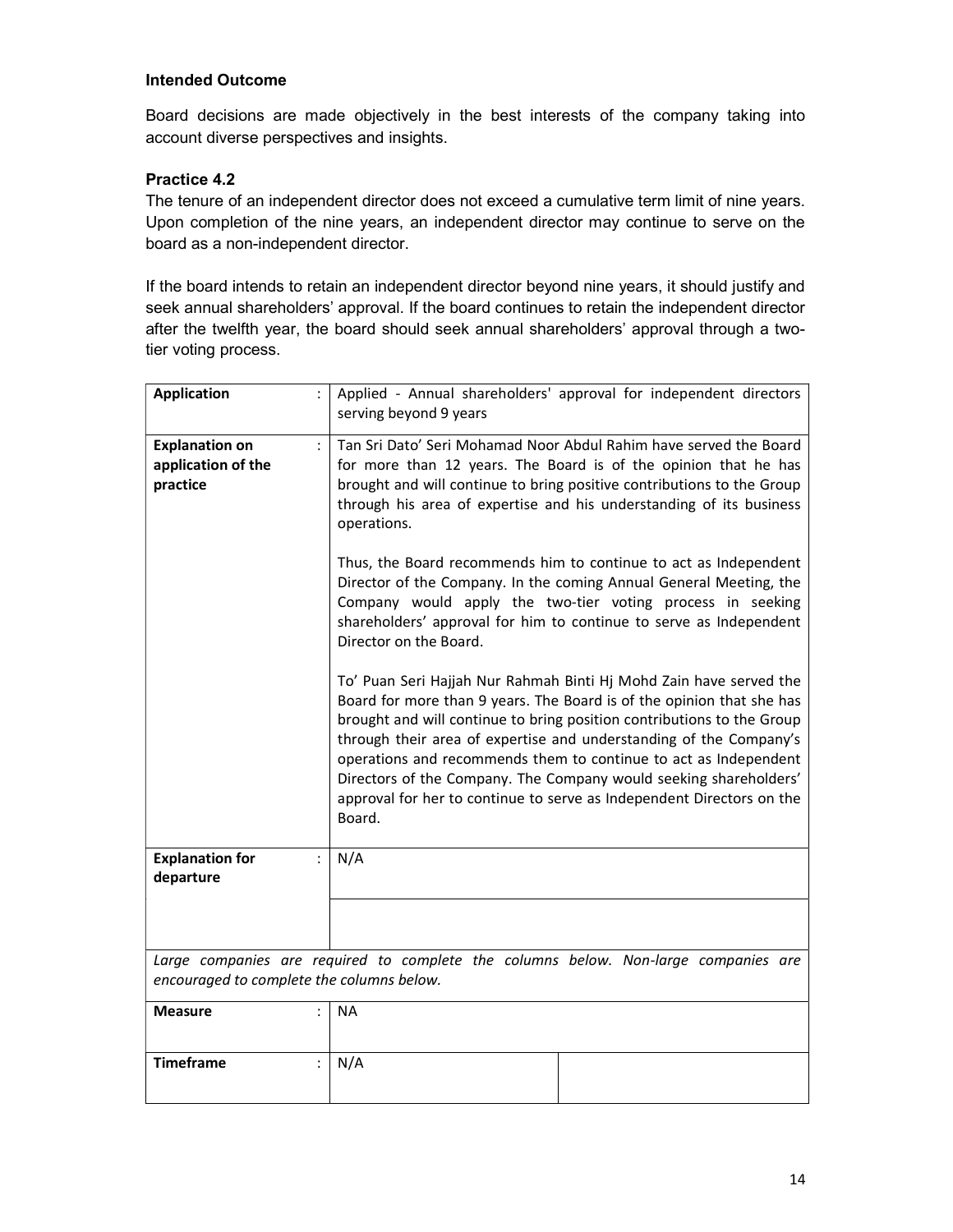Board decisions are made objectively in the best interests of the company taking into account diverse perspectives and insights.

# Practice 4.3 - Step Up

The board has a policy which limits the tenure of its independent directors to nine years.

| <b>Application</b>                                      | $\bullet$      | Adopted                                                                                                                                                                                              |
|---------------------------------------------------------|----------------|------------------------------------------------------------------------------------------------------------------------------------------------------------------------------------------------------|
| <b>Explanation on</b><br>application of the<br>practice | $\ddot{\cdot}$ | The Board has incorporated a policy which limits the tenure of its<br>independent Directors to nine years in the Board Charter which is<br>available on the Company's website at www.prinsiptek.com. |
| <b>Explanation for</b><br>departure                     | $\ddot{\cdot}$ | N/A                                                                                                                                                                                                  |
|                                                         |                |                                                                                                                                                                                                      |
| encouraged to complete the columns below.               |                | Large companies are required to complete the columns below. Non-large companies are                                                                                                                  |
| <b>Measure</b>                                          | $\bullet$      | N/A                                                                                                                                                                                                  |
| <b>Timeframe</b>                                        | ÷              | N/A                                                                                                                                                                                                  |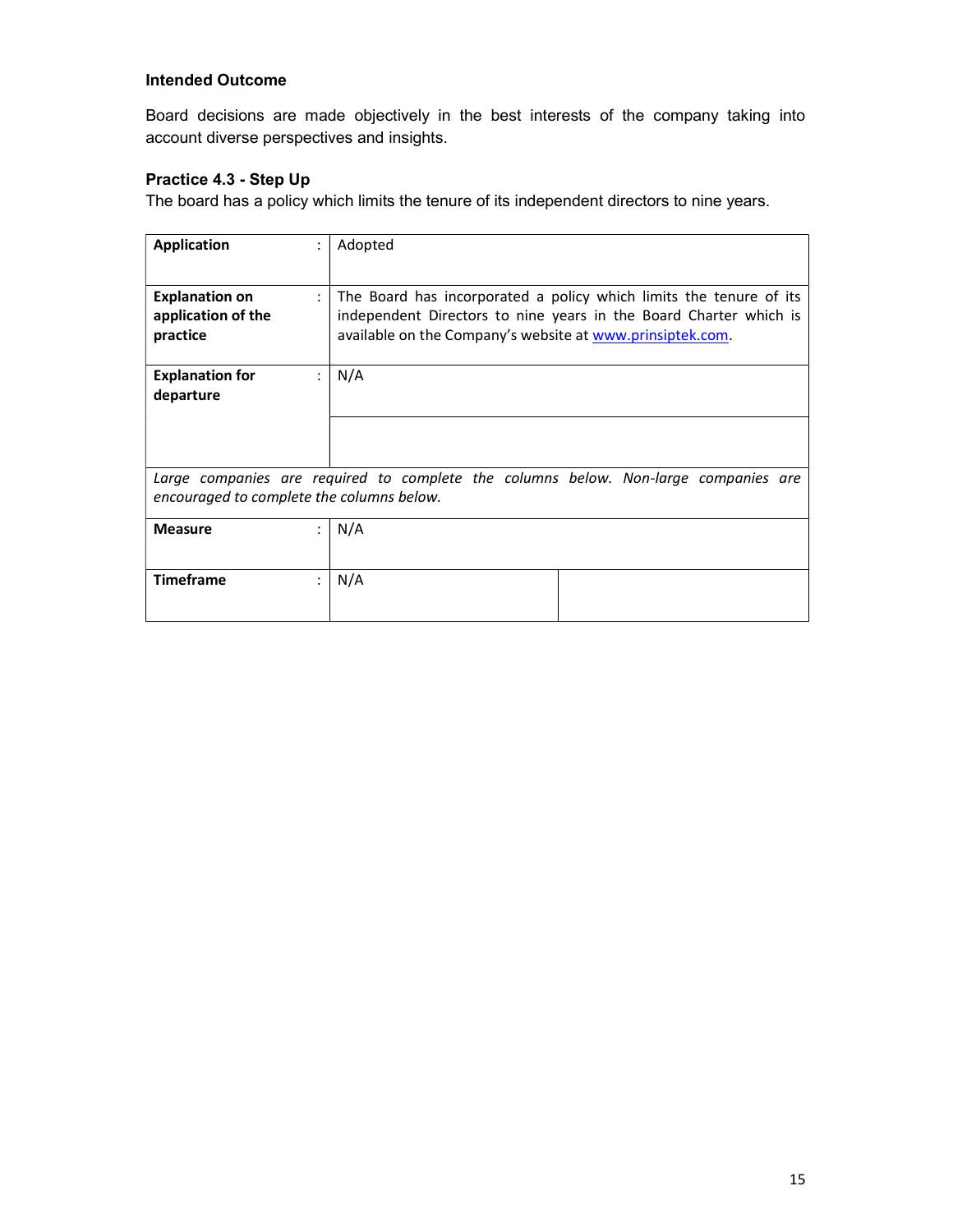Board decisions are made objectively in the best interests of the company taking into account diverse perspectives and insights.

# Practice 4.4

Appointment of board and senior management are based on objective criteria, merit and with due regard for diversity in skills, experience, age, cultural background and gender.

| <b>Application</b>                                      | $\ddot{\cdot}$       | Applied                                                                                                                                                                                                                                                                                                                                                                                                                                                                                                                                                                                                   |
|---------------------------------------------------------|----------------------|-----------------------------------------------------------------------------------------------------------------------------------------------------------------------------------------------------------------------------------------------------------------------------------------------------------------------------------------------------------------------------------------------------------------------------------------------------------------------------------------------------------------------------------------------------------------------------------------------------------|
| <b>Explanation on</b><br>application of the<br>practice | $\ddot{\cdot}$       | The appointment of a new Director is a matter for consideration and<br>decision by the Board upon appropriate recommendation from the<br>Nomination Committee ("NC").<br>The screening and evaluation process for potential new Directors and<br>Directors to be nominated for re-election are delegated to the NC.<br>In making the selection, the Board as assisted by the NC, also<br>considers the following aspects:-<br>Probity, personal integrity and reputation $-$ the person must<br>a)                                                                                                        |
|                                                         |                      | have the personal qualities such as honesty, integrity, diligence,<br>independence of mind and fairness.<br>Competence and capability $-$ the person must have the<br>b)<br>necessary skills, ability and commitment to carry out the role.<br>Financial integrity $-$ the person must manage his/her debts or<br>c)<br>financial affairs prudently.<br>In the case of candidates for the position of Independent Non-<br>d)<br>Executive Directors, the candidates' ability to discharge such<br>responsibilities/functions as expected from Independent Non-<br>Executive Directors shall be evaluated. |
| <b>Explanation for</b><br>departure                     | $\ddot{\phantom{a}}$ | N/A                                                                                                                                                                                                                                                                                                                                                                                                                                                                                                                                                                                                       |
|                                                         |                      |                                                                                                                                                                                                                                                                                                                                                                                                                                                                                                                                                                                                           |
| encouraged to complete the columns below.               |                      | Large companies are required to complete the columns below. Non-large companies are                                                                                                                                                                                                                                                                                                                                                                                                                                                                                                                       |
| <b>Measure</b>                                          |                      | N/A                                                                                                                                                                                                                                                                                                                                                                                                                                                                                                                                                                                                       |
| <b>Timeframe</b>                                        |                      | N/A                                                                                                                                                                                                                                                                                                                                                                                                                                                                                                                                                                                                       |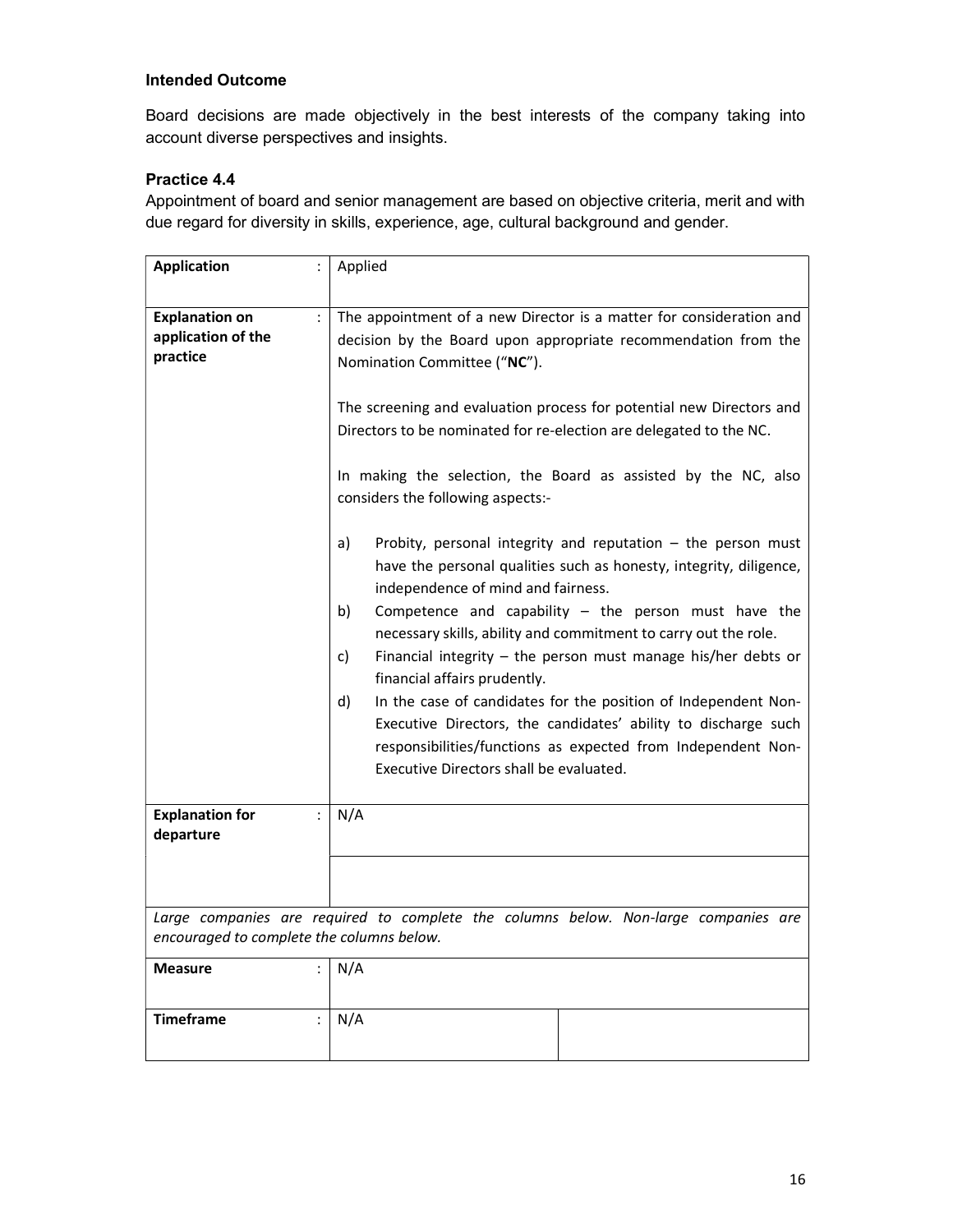Board decisions are made objectively in the best interests of the company taking into account diverse perspectives and insights.

# Practice 4.5

The board discloses in its annual report the company's policies on gender diversity, its targets and measures to meet those targets. For Large Companies, the board must have at least 30% women directors.

| <b>Application</b>                                      |                                                                                                                                  | Departure                                                                                                                                                                                                                                                                                                                                                                                                                                                                                                                                                                                                                                                                                                                                                                                                                                                                               |  |
|---------------------------------------------------------|----------------------------------------------------------------------------------------------------------------------------------|-----------------------------------------------------------------------------------------------------------------------------------------------------------------------------------------------------------------------------------------------------------------------------------------------------------------------------------------------------------------------------------------------------------------------------------------------------------------------------------------------------------------------------------------------------------------------------------------------------------------------------------------------------------------------------------------------------------------------------------------------------------------------------------------------------------------------------------------------------------------------------------------|--|
| <b>Explanation on</b><br>application of the<br>practice |                                                                                                                                  | N/A                                                                                                                                                                                                                                                                                                                                                                                                                                                                                                                                                                                                                                                                                                                                                                                                                                                                                     |  |
| <b>Explanation for</b><br>departure                     |                                                                                                                                  | The Board acknowledges the recommendations of the Malaysian Code<br>on Corporate Governance ("MCCG") on the establishment of a gender<br>diversity policy. The Board has yet to formalize a policy on gender<br>diversity but will adhere to the practice of non-discrimination of any<br>form, whether based on age, race, religion or gender, throughout the<br>Group. This includes the selection of Board members. The Company<br>believes in and provides equal opportunity to candidates with merit.<br>The Board, through the Nomination Committee will consider the<br>female representation when a vacancy arises. However, the<br>appointment of a new Board member will not be guided solely by<br>gender but will take into account the skills, experience, expertise,<br>character, time commitment, integrity and other qualities in meeting<br>the needs of the Company. |  |
|                                                         |                                                                                                                                  | Although there is no formal gender diversity policy, the Board<br>currently has one (1) female director in the Board.                                                                                                                                                                                                                                                                                                                                                                                                                                                                                                                                                                                                                                                                                                                                                                   |  |
|                                                         | Large companies are required to complete the columns below. Non-large companies are<br>encouraged to complete the columns below. |                                                                                                                                                                                                                                                                                                                                                                                                                                                                                                                                                                                                                                                                                                                                                                                                                                                                                         |  |
| <b>Measure</b>                                          |                                                                                                                                  | N/A                                                                                                                                                                                                                                                                                                                                                                                                                                                                                                                                                                                                                                                                                                                                                                                                                                                                                     |  |
| <b>Timeframe</b>                                        |                                                                                                                                  | N/A                                                                                                                                                                                                                                                                                                                                                                                                                                                                                                                                                                                                                                                                                                                                                                                                                                                                                     |  |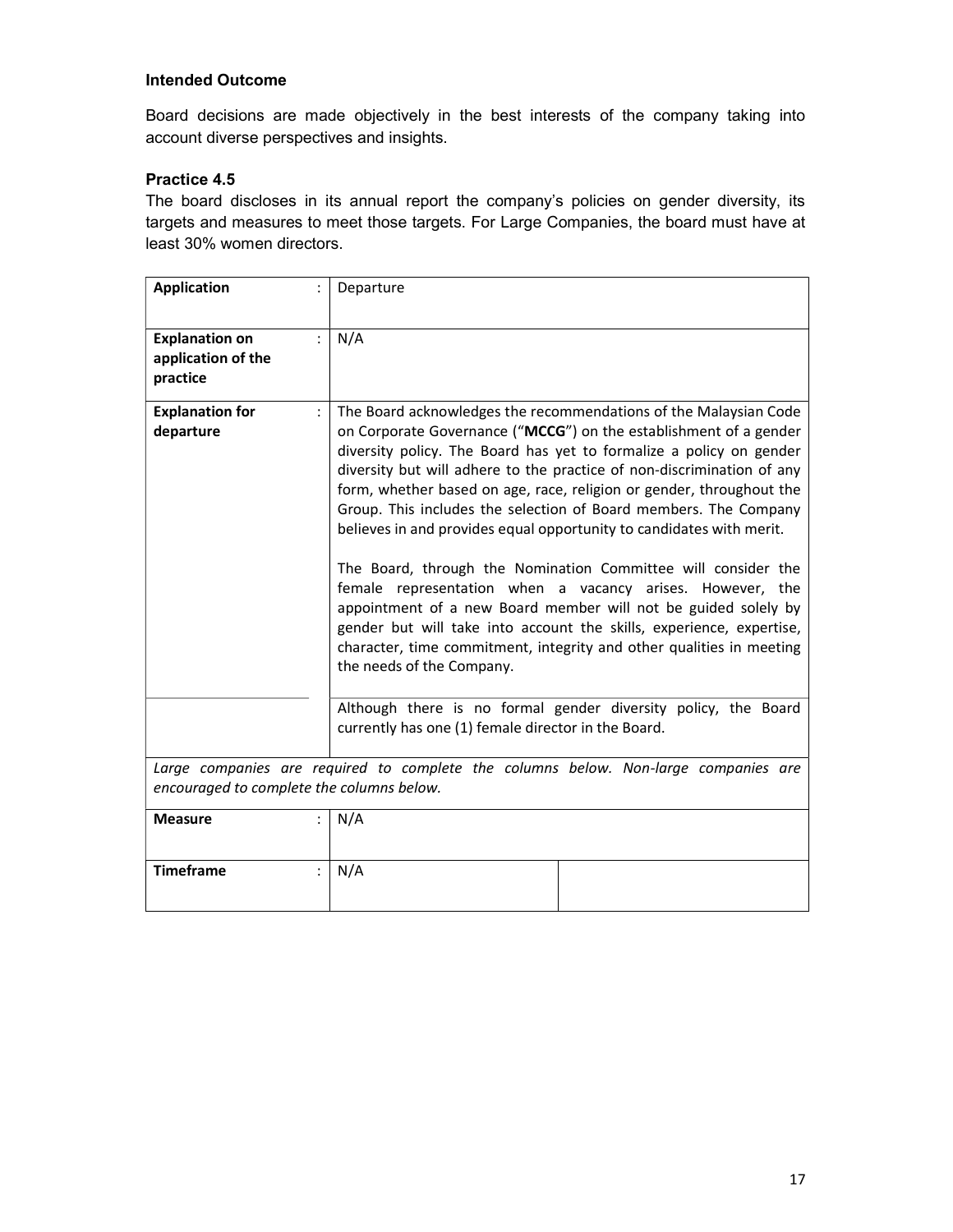Board decisions are made objectively in the best interests of the company taking into account diverse perspectives and insights.

### Practice 4.6

In identifying candidates for appointment of directors, the board does not solely rely on recommendations from existing board members, management or major shareholders. The board utilises independent sources to identify suitably qualified candidates.

| <b>Application</b>                                      | Departure                                                                                                                                                                                                                                                                                                                                                                                                                                                                                                                                                                                       |
|---------------------------------------------------------|-------------------------------------------------------------------------------------------------------------------------------------------------------------------------------------------------------------------------------------------------------------------------------------------------------------------------------------------------------------------------------------------------------------------------------------------------------------------------------------------------------------------------------------------------------------------------------------------------|
| <b>Explanation on</b><br>application of the<br>practice | N/A                                                                                                                                                                                                                                                                                                                                                                                                                                                                                                                                                                                             |
| <b>Explanation for</b>                                  | The current process with regards to the appointment of new Directors                                                                                                                                                                                                                                                                                                                                                                                                                                                                                                                            |
| departure                                               | to the Board is based on the recommendation of the Nomination<br>Committee ("NC"). The Board relies on the existing network and<br>referrals from existing Directors, Management and major shareholders<br>as primary means to source for new Directors.<br>In evaluating potential candidates, the NC will assess directorship<br>suitability based on objective criteria, including qualification,<br>competencies, skills, expertise and experience, professionalism,<br>integrity and time commitment to the Company.<br>The appointment of Mr. Md. Ishak Bin Bakri as new Independent Non- |
|                                                         | Executive Directors of the Company was recommended by the existing<br>Board.                                                                                                                                                                                                                                                                                                                                                                                                                                                                                                                    |
|                                                         | Moving forward, the Board and NC will include independent sources                                                                                                                                                                                                                                                                                                                                                                                                                                                                                                                               |
|                                                         | as the alternative channels for identifying suitable qualified<br>candidates.                                                                                                                                                                                                                                                                                                                                                                                                                                                                                                                   |
|                                                         | Large companies are required to complete the columns below. Non-large companies are                                                                                                                                                                                                                                                                                                                                                                                                                                                                                                             |
| encouraged to complete the columns below.               |                                                                                                                                                                                                                                                                                                                                                                                                                                                                                                                                                                                                 |
| <b>Measure</b>                                          | N/A                                                                                                                                                                                                                                                                                                                                                                                                                                                                                                                                                                                             |
| <b>Timeframe</b>                                        | N/A                                                                                                                                                                                                                                                                                                                                                                                                                                                                                                                                                                                             |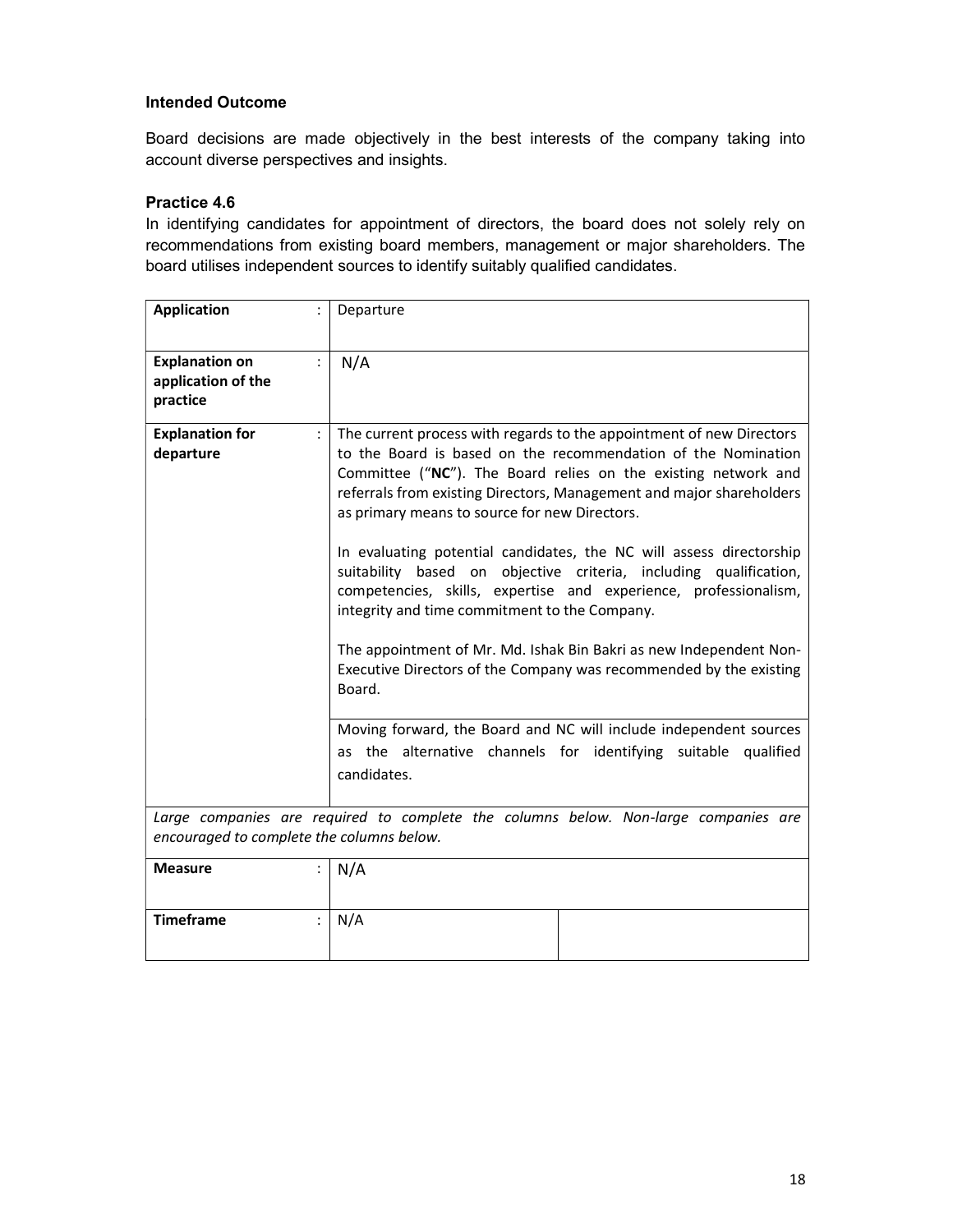Board decisions are made objectively in the best interests of the company taking into account diverse perspectives and insights.

# Practice 4.7

The Nominating Committee is chaired by an Independent Director or the Senior Independent Director.

| <b>Application</b>                                      | Applied                                                                                                                                                                                                                                                                                                                                                                                                                      |
|---------------------------------------------------------|------------------------------------------------------------------------------------------------------------------------------------------------------------------------------------------------------------------------------------------------------------------------------------------------------------------------------------------------------------------------------------------------------------------------------|
| <b>Explanation on</b><br>application of the<br>practice | The Nominating Committee ("NC") consists entirely of Non-Executive<br>Directors, all of whom are independent.<br>The NC is chaired by Tan Sri Dato' Seri Mohamad Noor Abdul Rahim,<br>an Independent Non-Executive Chairman.<br>The Board acknowledges that the NC is a key gatekeeper in the<br>process of recruiting Directors, evaluating their performance and<br>driving the continuous performance of the whole Board. |
|                                                         |                                                                                                                                                                                                                                                                                                                                                                                                                              |
| <b>Explanation for</b><br>departure                     | N/A                                                                                                                                                                                                                                                                                                                                                                                                                          |
|                                                         |                                                                                                                                                                                                                                                                                                                                                                                                                              |
| encouraged to complete the columns below.               | Large companies are required to complete the columns below. Non-large companies are                                                                                                                                                                                                                                                                                                                                          |
| <b>Measure</b>                                          | N/A                                                                                                                                                                                                                                                                                                                                                                                                                          |
| <b>Timeframe</b>                                        | N/A                                                                                                                                                                                                                                                                                                                                                                                                                          |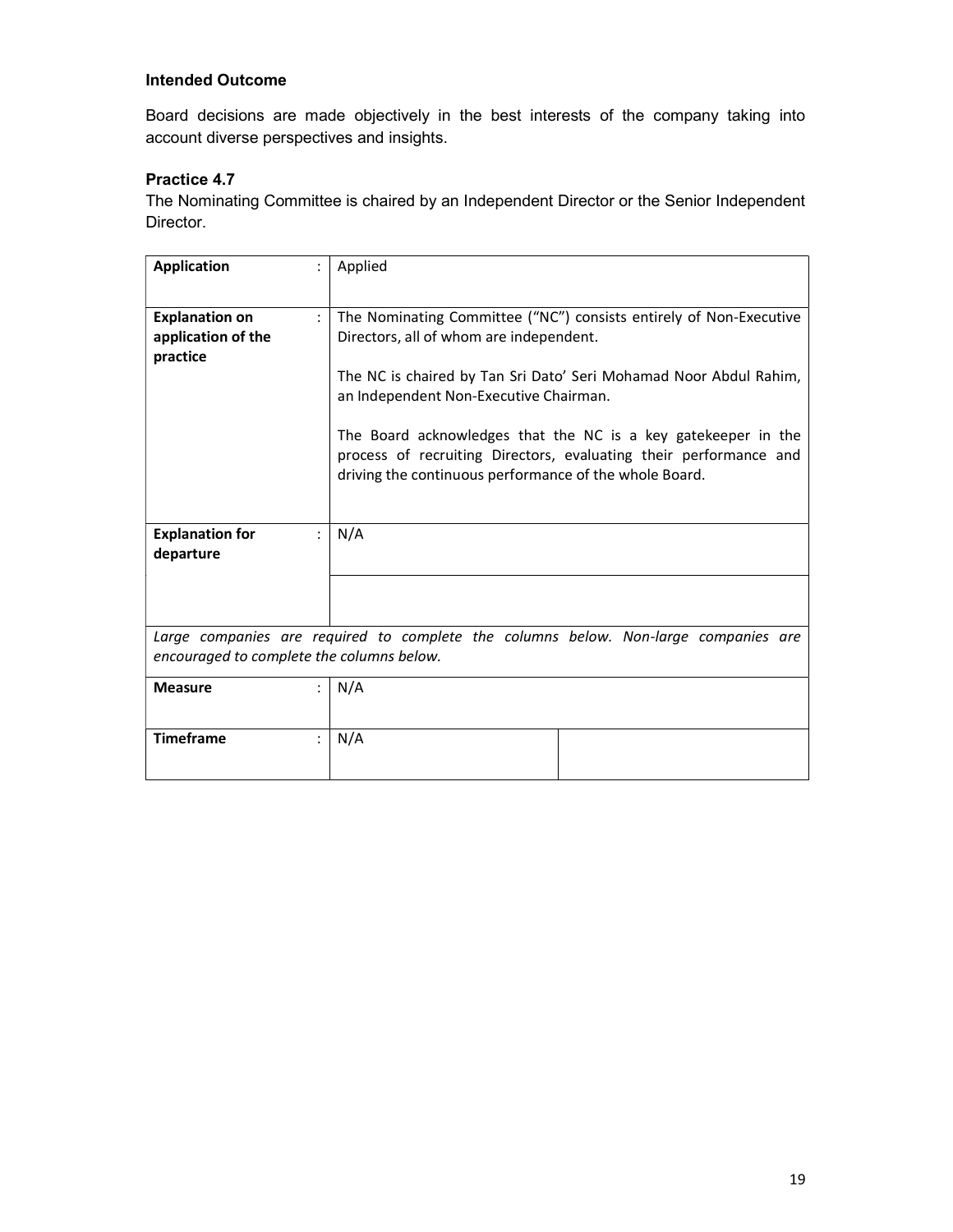Stakeholders are able to form an opinion on the overall effectiveness of the board and individual directors.

# Practice 5.1

The board should undertake a formal and objective annual evaluation to determine the effectiveness of the board, its committees and each individual director. The board should disclose how the assessment was carried out and its outcome.

For Large Companies, the board engages independent experts periodically to facilitate objective and candid board evaluations.

| <b>Application</b>                                      | Applied                                                                                                                                                                                                                                                                                                                                                                                                                                                                                                                                                                                                                                                                              |
|---------------------------------------------------------|--------------------------------------------------------------------------------------------------------------------------------------------------------------------------------------------------------------------------------------------------------------------------------------------------------------------------------------------------------------------------------------------------------------------------------------------------------------------------------------------------------------------------------------------------------------------------------------------------------------------------------------------------------------------------------------|
|                                                         |                                                                                                                                                                                                                                                                                                                                                                                                                                                                                                                                                                                                                                                                                      |
| <b>Explanation on</b><br>application of the<br>practice | The Nomination Committee ("NC") conducted annual review on the<br>Board, Board Committees and individual Directors.                                                                                                                                                                                                                                                                                                                                                                                                                                                                                                                                                                  |
|                                                         | The evaluation was conducted internally, facilitated by the Company<br>Secretary. The evaluation was conducted using questionnaires that<br>were administered by the Company Secretary which employ a self and<br>peer rating assessment model. The results of the evaluation and<br>recommendations were tabled to the Board for deliberation.                                                                                                                                                                                                                                                                                                                                      |
|                                                         | In respect of the assessment for the financial year ended 30 June<br>2018, the NC and the Board were satisfied that the Board and Board<br>Committees have discharged their duties and responsibilities<br>effectively and the contribution and performance of each individual<br>Director are satisfactory. The Board was also satisfied that the Board<br>composition in terms of size, the balance between Executive, Non-<br>Executive and Independent Directors and mix of skills was adequate.<br>The results of the assessment would form the basis of the NC's<br>recommendation to the Board for the re-election of Directors at the<br>forthcoming Annual General Meeting. |
| <b>Explanation for</b><br>÷<br>departure                | N/A                                                                                                                                                                                                                                                                                                                                                                                                                                                                                                                                                                                                                                                                                  |
|                                                         |                                                                                                                                                                                                                                                                                                                                                                                                                                                                                                                                                                                                                                                                                      |
| encouraged to complete the columns below.               | Large companies are required to complete the columns below. Non-large companies are                                                                                                                                                                                                                                                                                                                                                                                                                                                                                                                                                                                                  |
| <b>Measure</b><br>$\ddot{\cdot}$                        | N/A                                                                                                                                                                                                                                                                                                                                                                                                                                                                                                                                                                                                                                                                                  |
| <b>Timeframe</b>                                        | N/A                                                                                                                                                                                                                                                                                                                                                                                                                                                                                                                                                                                                                                                                                  |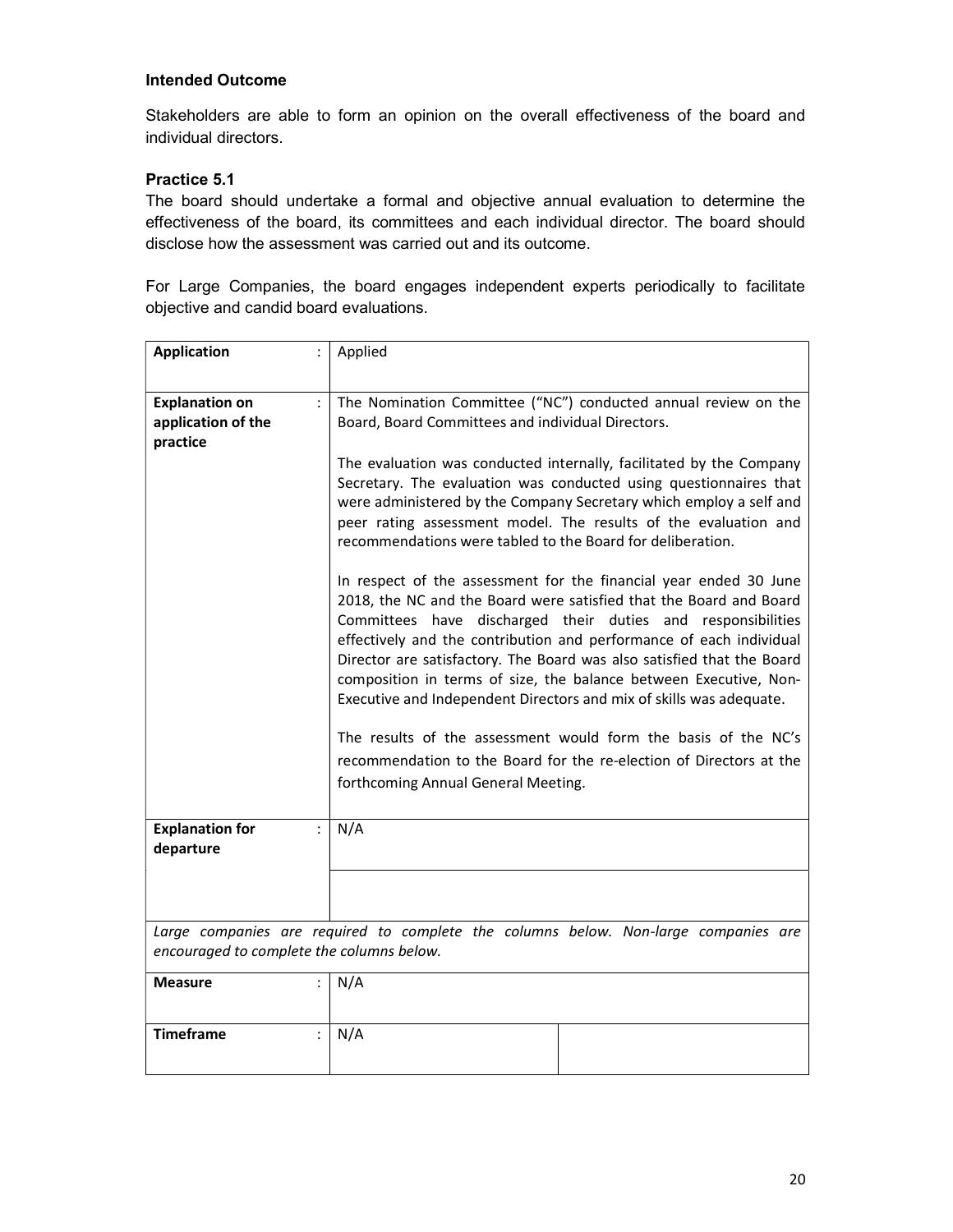The level and composition of remuneration of directors and senior management take into account the company's desire to attract and retain the right talent in the board and senior management to drive the company's long-term objectives.

Remuneration policies and decisions are made through a transparent and independent process.

### Practice 6.1

The board has in place policies and procedures to determine the remuneration of directors and senior management, which takes into account the demands, complexities and performance of the company as well as skills and experience required. The policies and procedures are periodically reviewed and made available on the company's website.

| <b>Application</b>                                      | Departure                                                                                                                                                                                                                                                                                                                                                                           |
|---------------------------------------------------------|-------------------------------------------------------------------------------------------------------------------------------------------------------------------------------------------------------------------------------------------------------------------------------------------------------------------------------------------------------------------------------------|
| <b>Explanation on</b><br>application of the<br>practice | N/A                                                                                                                                                                                                                                                                                                                                                                                 |
| <b>Explanation for</b><br>departure                     | The Board is mindful that fair remuneration is important in attracting,<br>retaining and motivating knowledgeable and experienced directors<br>and senior management of the calibre needed to manage the business<br>of the Company.                                                                                                                                                |
|                                                         | The Remuneration Committee is responsible for recommending to the<br>Board for approval the remuneration packages of the Executive<br>Directors and Senior Management, taking into consideration the<br>individual's<br>group's and<br>performance, experience, level of<br>responsibilities, as well as the market conditions.                                                     |
|                                                         | As for Non-Executive Directors, the level of fee should reflect the<br>experience and level of responsibilities undertaken by the said Non-<br>Executive Directors. With the recommendation from the Nominating<br>Committee, the Board as a whole determines the fee for the Non-<br>Executive Directors and seek approval from the Shareholders at the<br>Annual General Meeting. |
|                                                         | The Board will work towards establishing the remuneration policies<br>and procedures to determine the remuneration of directors and senior<br>management.                                                                                                                                                                                                                           |
| encouraged to complete the columns below.               | Large companies are required to complete the columns below. Non-large companies are                                                                                                                                                                                                                                                                                                 |
| <b>Measure</b>                                          | N/A                                                                                                                                                                                                                                                                                                                                                                                 |
| <b>Timeframe</b>                                        | N/A                                                                                                                                                                                                                                                                                                                                                                                 |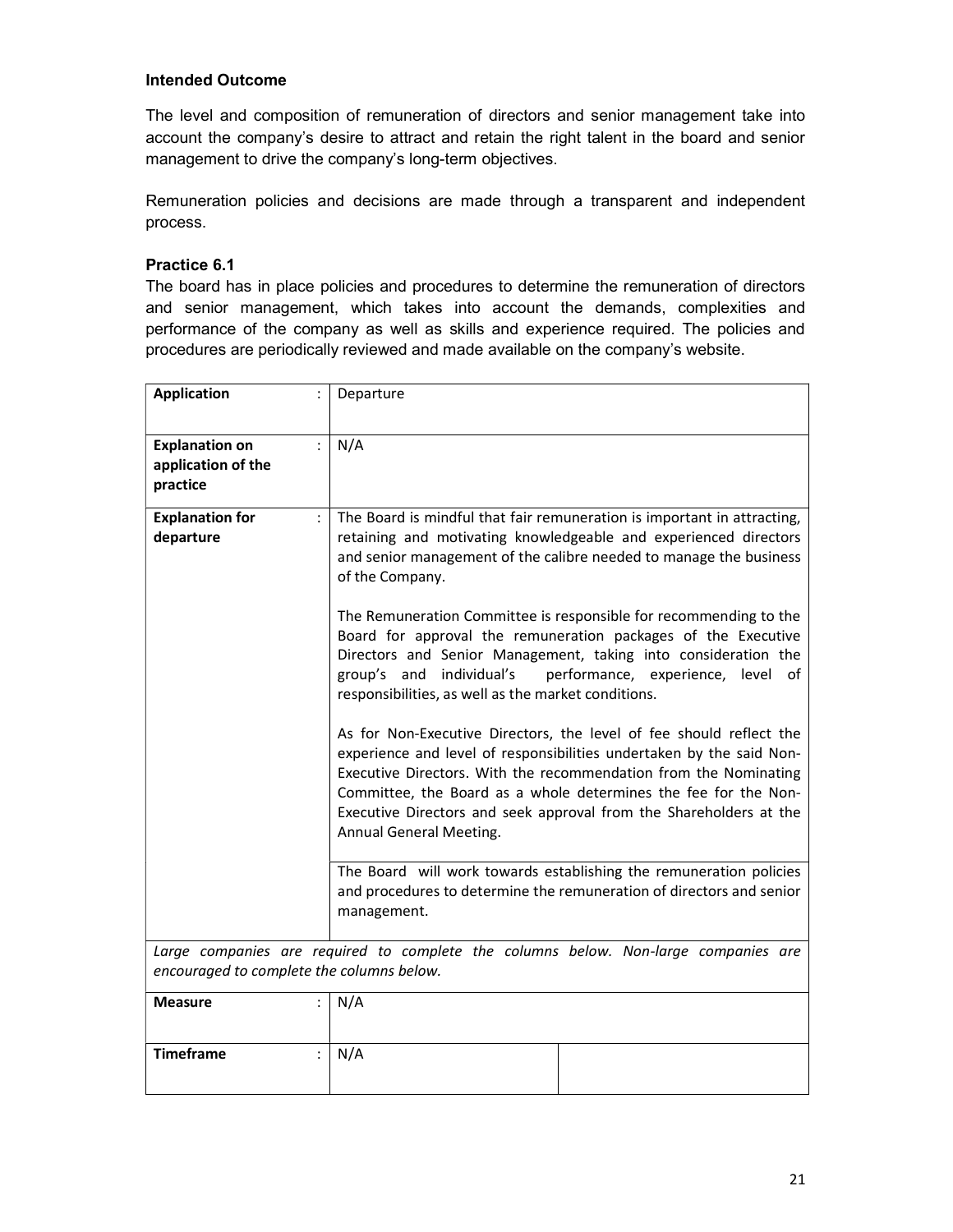The level and composition of remuneration of directors and senior management take into account the company's desire to attract and retain the right talent in the board and senior management to drive the company's long-term objectives.

Remuneration policies and decisions are made through a transparent and independent process.

### Practice 6.2

The board has a Remuneration Committee to implement its policies and procedures on remuneration including reviewing and recommending matters relating to the remuneration of board and senior management.

The Committee has written Terms of Reference which deals with its authority and duties and these Terms are disclosed on the company's website.

| <b>Application</b>                        |   | Applied                                                                                                                                                                                                                                   |
|-------------------------------------------|---|-------------------------------------------------------------------------------------------------------------------------------------------------------------------------------------------------------------------------------------------|
|                                           |   |                                                                                                                                                                                                                                           |
| <b>Explanation on</b>                     | ٠ | The Board has established a Remuneration Committee ("RC") which                                                                                                                                                                           |
| application of the                        |   | comprised exclusively of Independent Non-Executive Directors.                                                                                                                                                                             |
| practice                                  |   |                                                                                                                                                                                                                                           |
|                                           |   | The Remuneration Committee responsibilities include reviewing the<br>remuneration packages, reward structure and fringe benefits<br>applicable to Board and Senior Management and making the<br>appropriate recommendations to the Board. |
|                                           |   | The terms of reference of Remuneration Committee can be found at<br>the Company's website at www.prinsiptek.com.                                                                                                                          |
| <b>Explanation for</b>                    |   | N/A                                                                                                                                                                                                                                       |
| departure                                 |   |                                                                                                                                                                                                                                           |
|                                           |   |                                                                                                                                                                                                                                           |
|                                           |   |                                                                                                                                                                                                                                           |
| encouraged to complete the columns below. |   | Large companies are required to complete the columns below. Non-large companies are                                                                                                                                                       |
| <b>Measure</b>                            |   | N/A                                                                                                                                                                                                                                       |
|                                           |   |                                                                                                                                                                                                                                           |
| <b>Timeframe</b>                          |   | N/A                                                                                                                                                                                                                                       |
|                                           |   |                                                                                                                                                                                                                                           |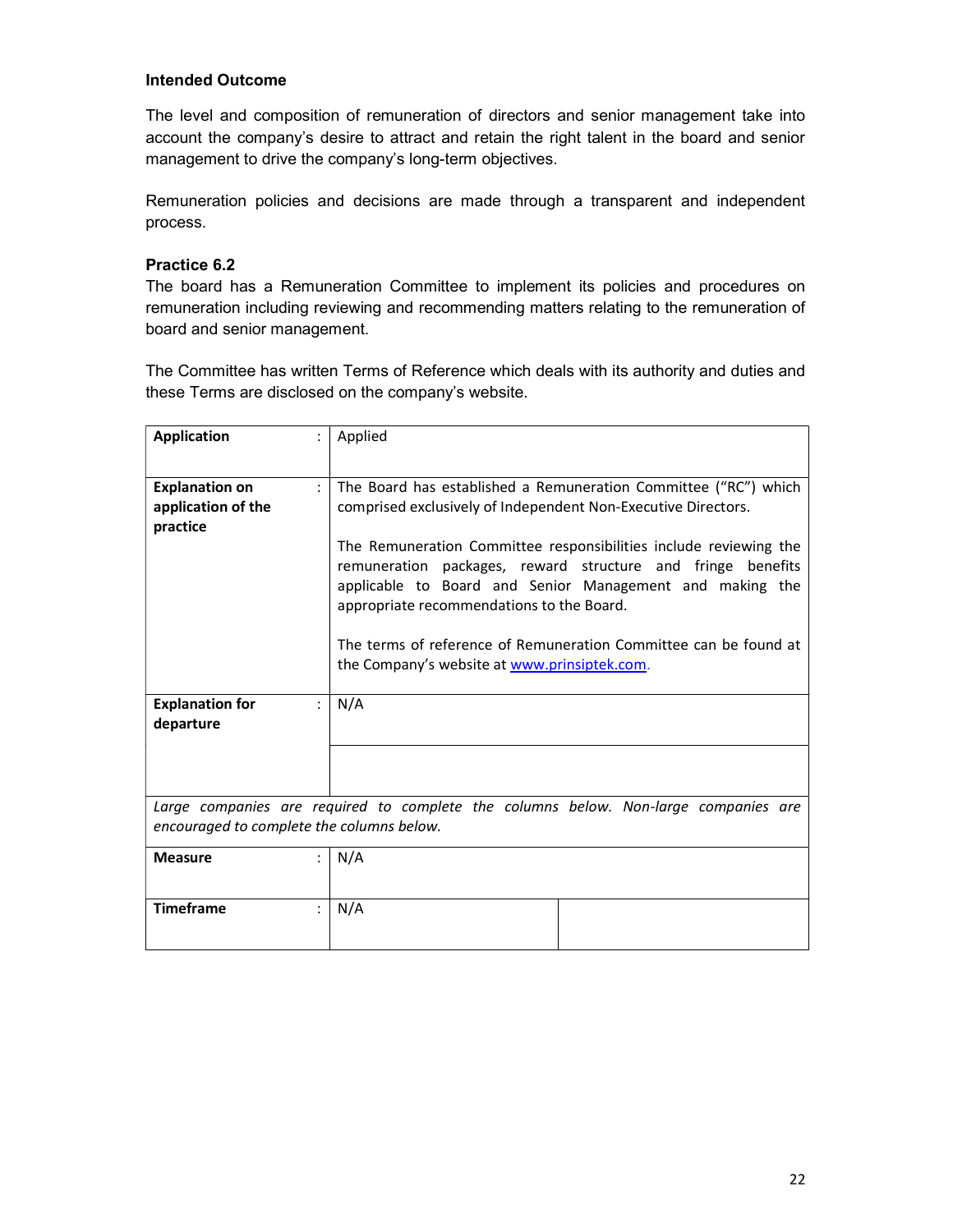Stakeholders are able to assess whether the remuneration of directors and senior management is commensurate with their individual performance, taking into consideration the company's performance.

# Practice 7.1

There is detailed disclosure on named basis for the remuneration of individual directors. The remuneration breakdown of individual directors includes fees, salary, bonus, benefits in-kind and other emoluments.

| <b>Application</b>                        |                | Applied                                                                             |
|-------------------------------------------|----------------|-------------------------------------------------------------------------------------|
|                                           |                |                                                                                     |
| <b>Explanation on</b>                     | $\ddot{\cdot}$ | The detailed disclosure on Directors' remuneration for the financial                |
| application of the                        |                | year ended 2018 are disclosed on named basis in the Corporate                       |
| practice                                  |                | Governance Overview Statement of the Annual Report 2018.                            |
|                                           |                |                                                                                     |
|                                           |                |                                                                                     |
| <b>Explanation for</b>                    | $\ddot{\cdot}$ | N/A                                                                                 |
| departure                                 |                |                                                                                     |
|                                           |                |                                                                                     |
|                                           |                |                                                                                     |
|                                           |                |                                                                                     |
|                                           |                | Large companies are required to complete the columns below. Non-large companies are |
| encouraged to complete the columns below. |                |                                                                                     |
|                                           |                |                                                                                     |
| <b>Measure</b>                            |                | N/A                                                                                 |
|                                           |                |                                                                                     |
|                                           |                |                                                                                     |
| <b>Timeframe</b>                          |                | N/A                                                                                 |
|                                           |                |                                                                                     |
|                                           |                |                                                                                     |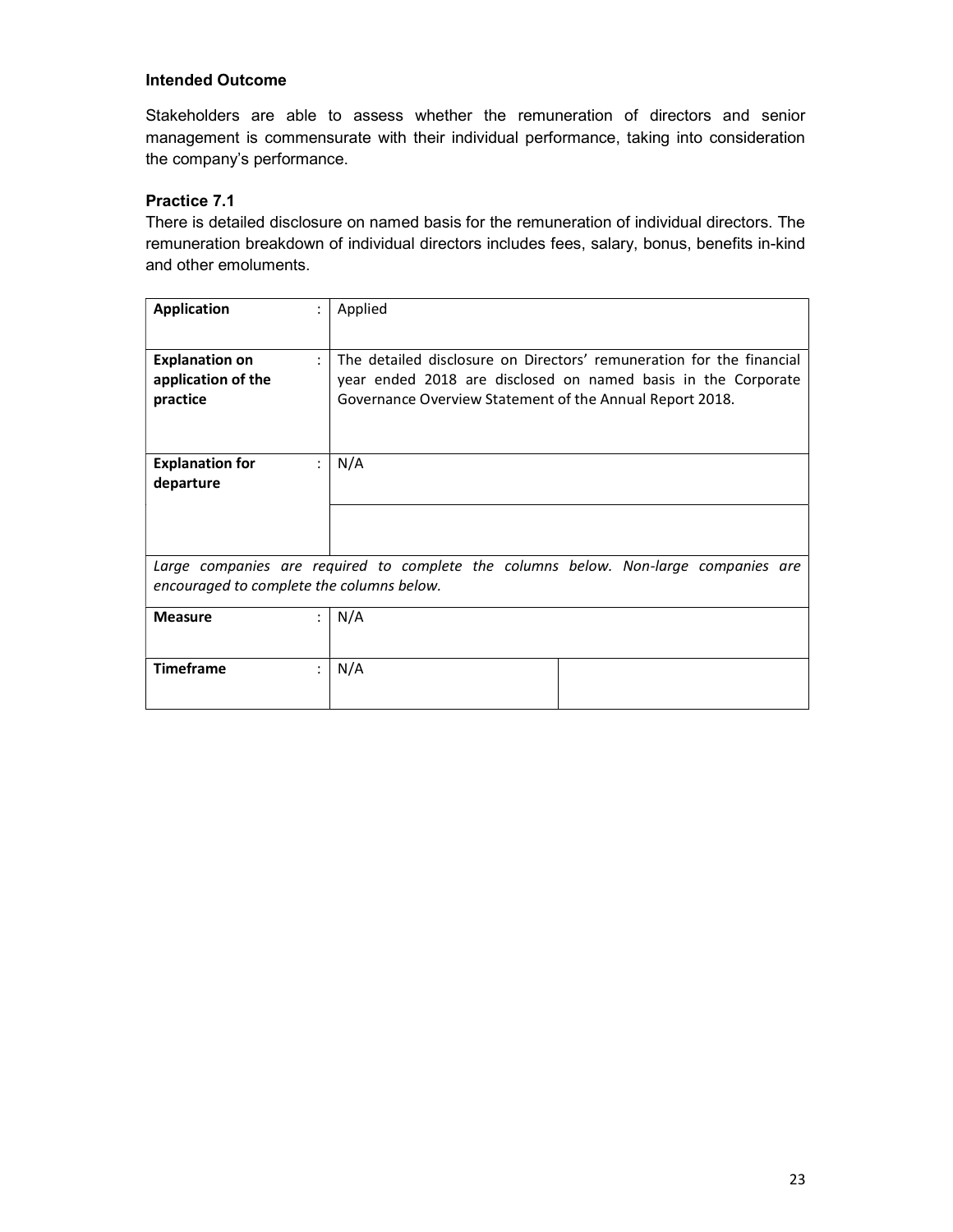Stakeholders are able to assess whether the remuneration of directors and senior management is commensurate with their individual performance, taking into consideration the company's performance.

# Practice 7.2

The board discloses on a named basis the top five senior management's remuneration component including salary, bonus, benefits in-kind and other emoluments in bands of RM50,000.

| <b>Application</b>                                      | Departure                                                                                                                                                                                                                                                                                                                                                                                                                                                                                                                                                                                                                                                              |
|---------------------------------------------------------|------------------------------------------------------------------------------------------------------------------------------------------------------------------------------------------------------------------------------------------------------------------------------------------------------------------------------------------------------------------------------------------------------------------------------------------------------------------------------------------------------------------------------------------------------------------------------------------------------------------------------------------------------------------------|
| <b>Explanation on</b><br>application of the<br>practice | N/A                                                                                                                                                                                                                                                                                                                                                                                                                                                                                                                                                                                                                                                                    |
| <b>Explanation for</b><br>departure                     | Since the Company has only (1) Senior Management, the Board was of<br>the opinion that the disclosure of the Senior Management's<br>remuneration on personnel's name and the various remuneration<br>components (salary, bonus, benefits in-kind, other emoluments) or in<br>bands of RM50,000 would not be in the best interest of the Company<br>due to confidentiality, sensitivity and security concerns.<br>The Board ensures that the remuneration of Senior Management is<br>commensurate with the performance of the Company, with due<br>consideration to attracting, retaining and motivating Senior<br>Management to lead and run the Company successfully. |
| encouraged to complete the columns below.               | Large companies are required to complete the columns below. Non-large companies are                                                                                                                                                                                                                                                                                                                                                                                                                                                                                                                                                                                    |
| <b>Measure</b>                                          | N/A                                                                                                                                                                                                                                                                                                                                                                                                                                                                                                                                                                                                                                                                    |
| <b>Timeframe</b>                                        | N/A                                                                                                                                                                                                                                                                                                                                                                                                                                                                                                                                                                                                                                                                    |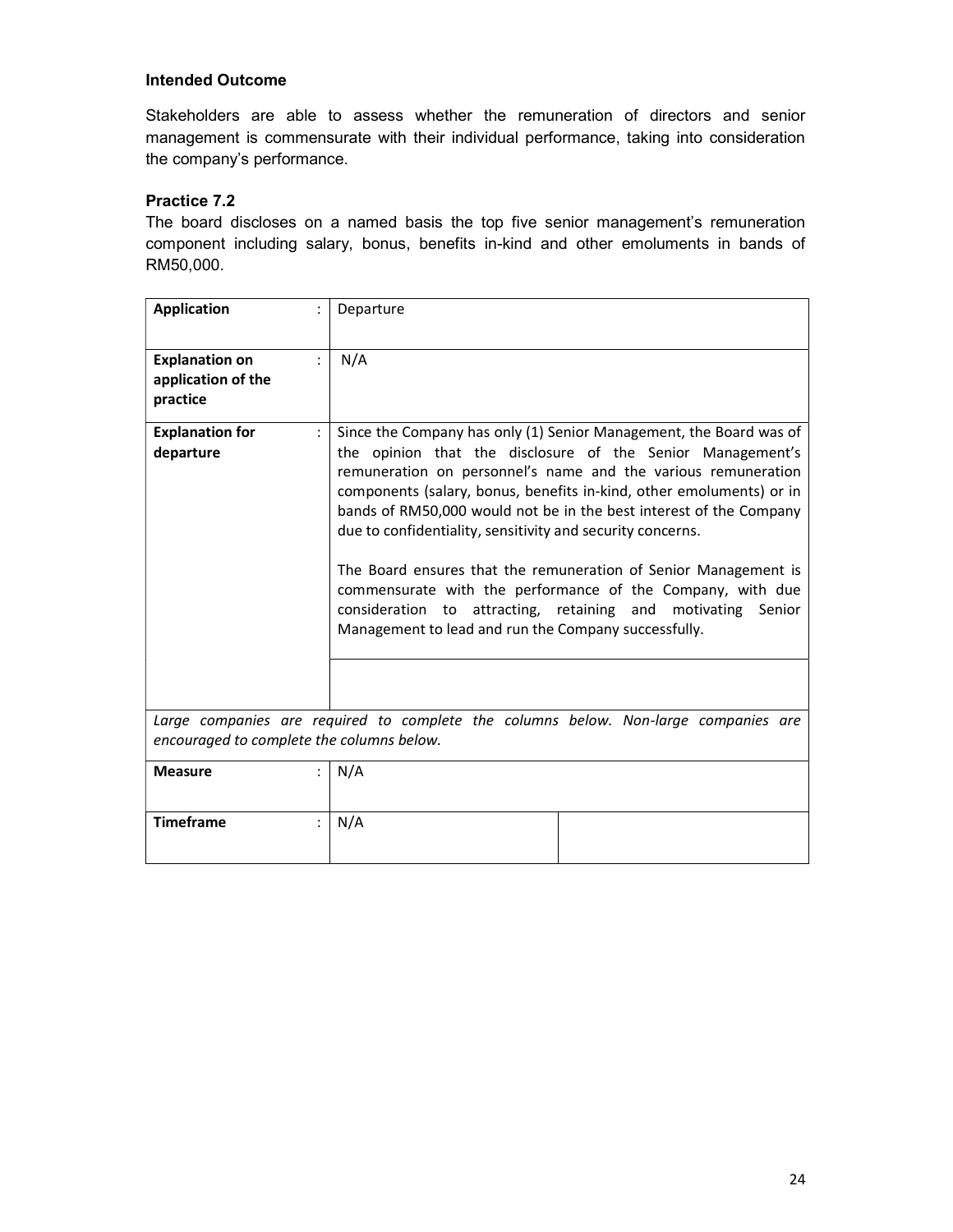Stakeholders are able to assess whether the remuneration of directors and senior management is commensurate with their individual performance, taking into consideration the company's performance.

# Practice 7.3 - Step Up

Companies are encouraged to fully disclose the detailed remuneration of each member of senior management on a named basis.

| <b>Application</b>                                   | $\cdot$ | Not Adopted |
|------------------------------------------------------|---------|-------------|
|                                                      |         |             |
| <b>Explanation on</b><br>adoption of the<br>practice |         | N/A         |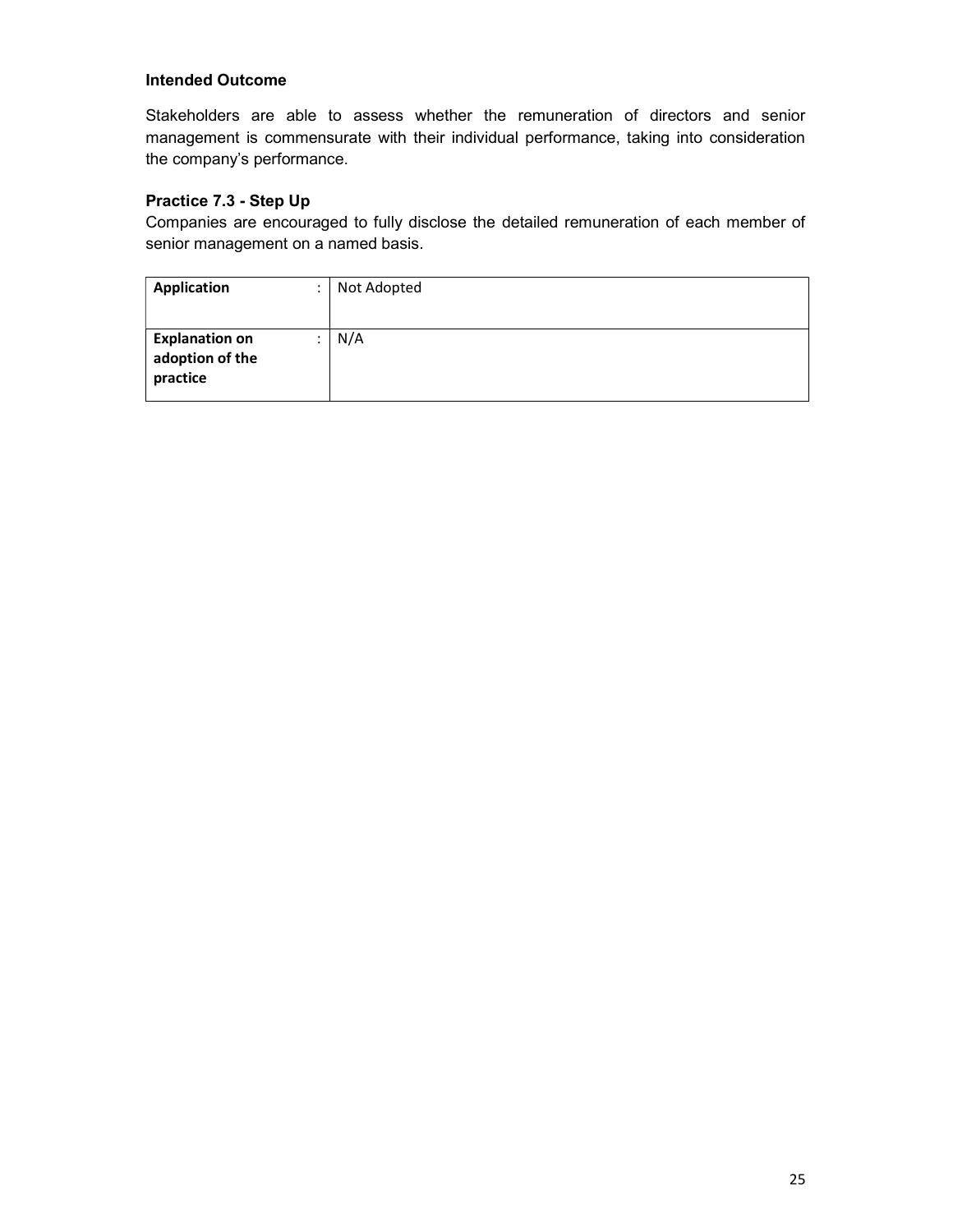There is an effective and independent Audit Committee.

The board is able to objectively review the Audit Committee's findings and recommendations. The company's financial statement is a reliable source of information.

# Practice 8.1

The Chairman of the Audit Committee is not the Chairman of the board.

| <b>Application</b>                                      | Applied                                                                                                                                                                                                                                                                                                                         |  |  |  |  |  |  |
|---------------------------------------------------------|---------------------------------------------------------------------------------------------------------------------------------------------------------------------------------------------------------------------------------------------------------------------------------------------------------------------------------|--|--|--|--|--|--|
| <b>Explanation on</b><br>application of the<br>practice | The Chairman of Audit Committee is Md. Ishak Bin Bakri.<br>The Chairman of the Audit Committee is not the Chairman of the<br>Board, so as not to impair the objectivity of the Board's view of the<br>Audit Committees' findings and recommendations.<br>Details composition and activities of the Audit Committees are set out |  |  |  |  |  |  |
| <b>Explanation for</b><br>departure                     | in the Audit Committee Report in 2018 Annual Report.<br>N/A                                                                                                                                                                                                                                                                     |  |  |  |  |  |  |
| encouraged to complete the columns below.               | Large companies are required to complete the columns below. Non-large companies are                                                                                                                                                                                                                                             |  |  |  |  |  |  |
| <b>Measure</b>                                          | N/A                                                                                                                                                                                                                                                                                                                             |  |  |  |  |  |  |
| <b>Timeframe</b>                                        | N/A                                                                                                                                                                                                                                                                                                                             |  |  |  |  |  |  |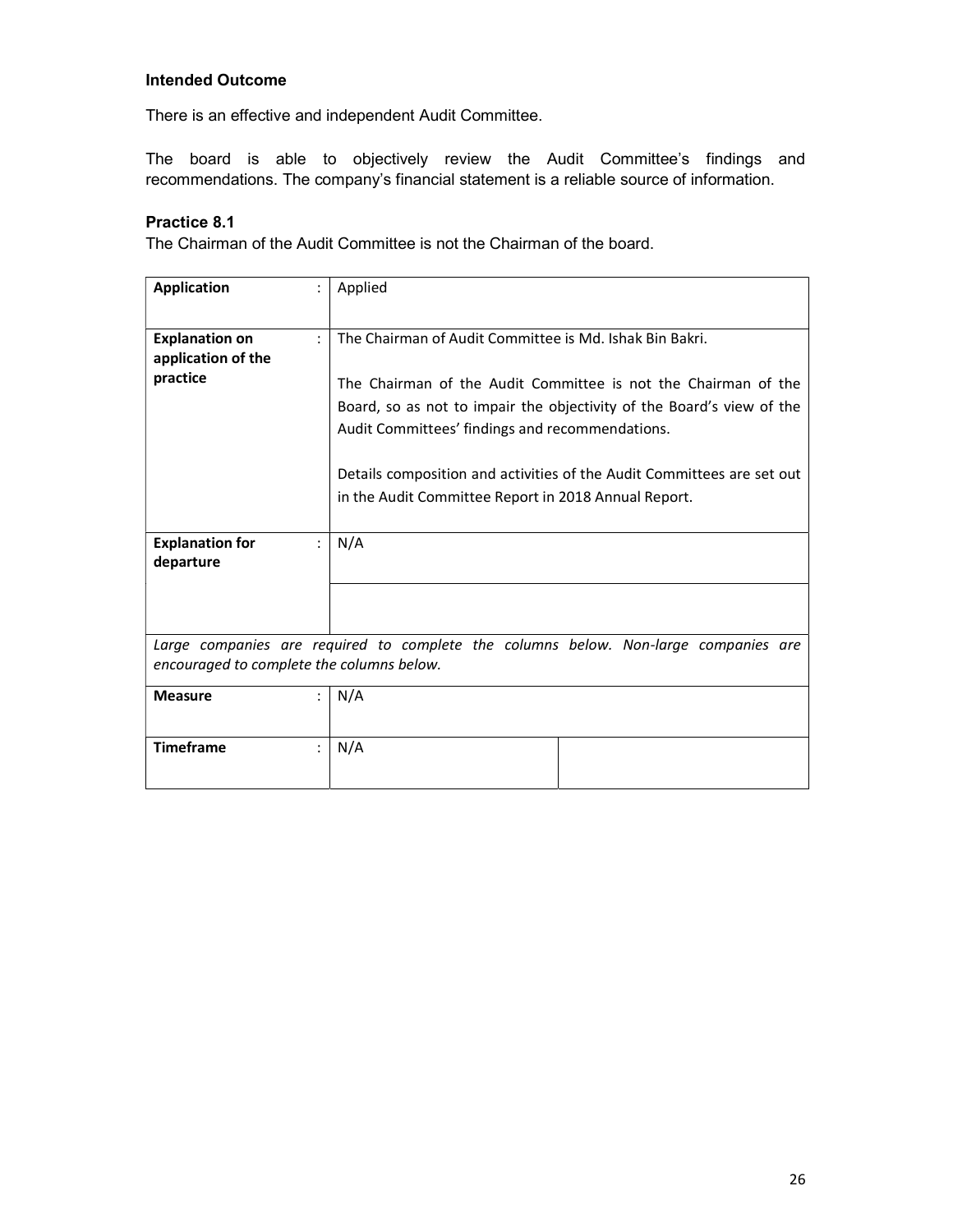There is an effective and independent Audit Committee.

The board is able to objectively review the Audit Committee's findings and recommendations. The company's financial statement is a reliable source of information.

#### Practice 8.2

The Audit Committee has a policy that requires a former key audit partner to observe a cooling-off period of at least two years before being appointed as a member of the Audit Committee.

| <b>Application</b>                                                                                                               | Applied                                                                                                                                                                                                                                                                                        |  |  |  |  |  |  |
|----------------------------------------------------------------------------------------------------------------------------------|------------------------------------------------------------------------------------------------------------------------------------------------------------------------------------------------------------------------------------------------------------------------------------------------|--|--|--|--|--|--|
|                                                                                                                                  |                                                                                                                                                                                                                                                                                                |  |  |  |  |  |  |
| <b>Explanation on</b>                                                                                                            | None of the members of the Audit Committee were former key audit                                                                                                                                                                                                                               |  |  |  |  |  |  |
| application of the<br>practice                                                                                                   | partners of the Company's external auditors.                                                                                                                                                                                                                                                   |  |  |  |  |  |  |
|                                                                                                                                  | The Board had in May 2018 approved the incorporation of the policy<br>in the Terms of Reference of the Audit Committee, that requires a<br>former key audit partner to observe a cooling-off period of at least<br>two (2) years before being appointed as a member of the Audit<br>Committee. |  |  |  |  |  |  |
| <b>Explanation for</b><br>departure                                                                                              | N/A                                                                                                                                                                                                                                                                                            |  |  |  |  |  |  |
|                                                                                                                                  |                                                                                                                                                                                                                                                                                                |  |  |  |  |  |  |
| Large companies are required to complete the columns below. Non-large companies are<br>encouraged to complete the columns below. |                                                                                                                                                                                                                                                                                                |  |  |  |  |  |  |
| <b>Measure</b>                                                                                                                   | N/A                                                                                                                                                                                                                                                                                            |  |  |  |  |  |  |
| <b>Timeframe</b>                                                                                                                 | N/A                                                                                                                                                                                                                                                                                            |  |  |  |  |  |  |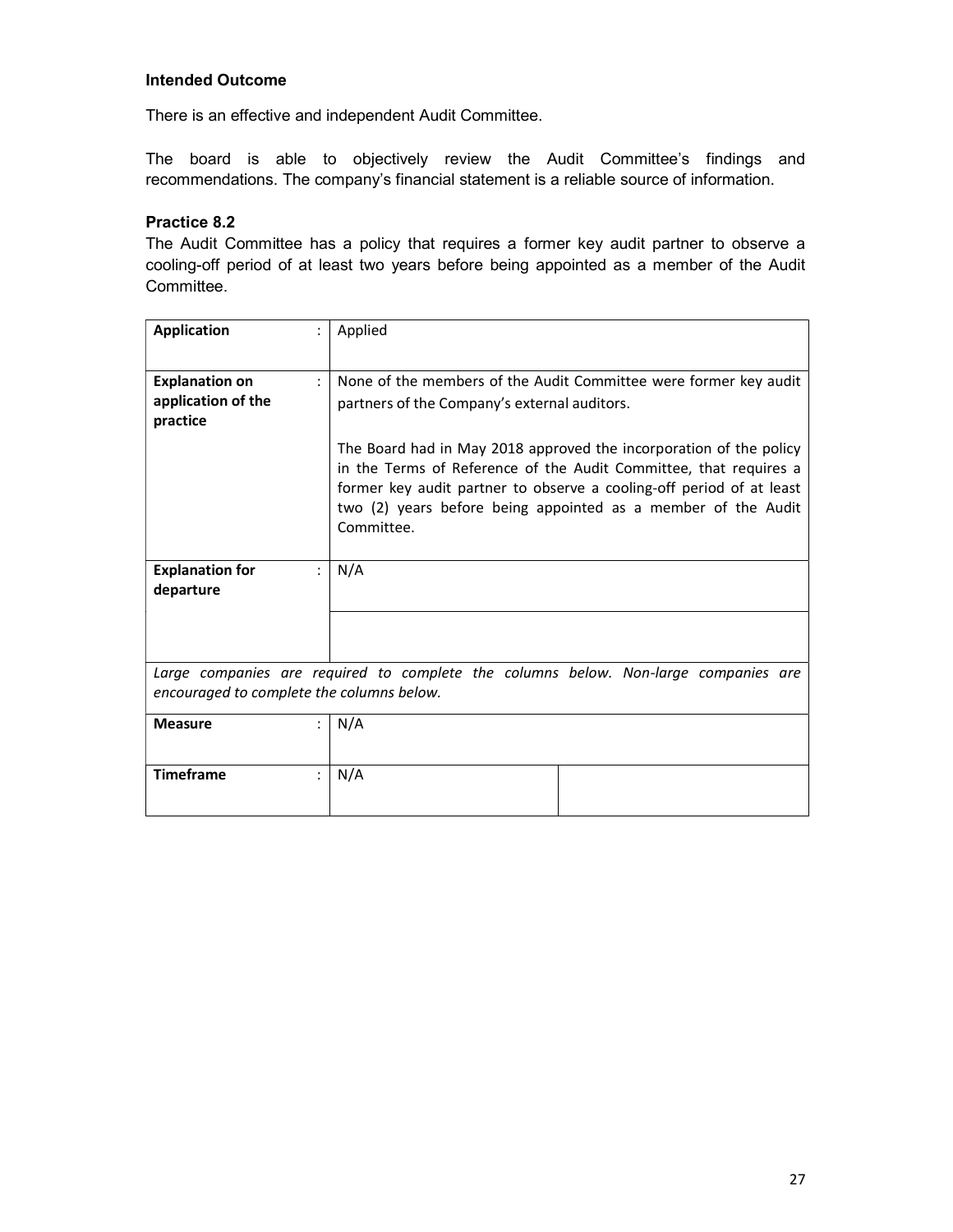There is an effective and independent Audit Committee.

The board is able to objectively review the Audit Committee's findings and recommendations. The company's financial statement is a reliable source of information.

# Practice 8.3

The Audit Committee has policies and procedures to assess the suitability, objectivity and independence of the external auditor.

| <b>Application</b>                                      | Applied                                                                                                                                                                                                                                                                                                                                                                                                                                                                                                            |
|---------------------------------------------------------|--------------------------------------------------------------------------------------------------------------------------------------------------------------------------------------------------------------------------------------------------------------------------------------------------------------------------------------------------------------------------------------------------------------------------------------------------------------------------------------------------------------------|
|                                                         |                                                                                                                                                                                                                                                                                                                                                                                                                                                                                                                    |
| <b>Explanation on</b><br>application of the<br>practice | The Board understands its role in upholding the integrity of financial<br>reporting by the Company. Accordingly, the Audit Committee ("AC")<br>has put in place relevant policies and procedures to oversee the<br>financial reporting process of the Company and assess the suitability,<br>objectivity and independence of the external auditor. These policies<br>and procedures are stated in the AC's Terms of Reference.                                                                                     |
|                                                         | In determining the suitability, objectivity and independence of the<br>external auditors, the Audit Committee considered the following:                                                                                                                                                                                                                                                                                                                                                                            |
|                                                         | i. the adequacy of the experience and resources of the external<br>auditors;                                                                                                                                                                                                                                                                                                                                                                                                                                       |
|                                                         | ii. the external auditor's ability to meet deadlines in providing<br>services and responding to issues in a timely manner as<br>contemplated in the external audit plan;                                                                                                                                                                                                                                                                                                                                           |
|                                                         | iii. the nature of the non-audit services provided by the external<br>auditor and fees paid for such services relative to the audit fee;<br>and                                                                                                                                                                                                                                                                                                                                                                    |
|                                                         | iv. whether there are safeguards in place to ensure that there is no<br>threat to the objectivity and independence of the audit arising<br>from the provision of non-audit services or tenure of the<br>external auditor.                                                                                                                                                                                                                                                                                          |
|                                                         | For the financial year ended 30 June 2018, the AC had assessed and<br>was satisfied with the competence, audit quality, resource capacity of<br>Messrs Morison Anuarul Azizan Chew in relation to the audit services<br>provided. From the assessment, the AC is also satisfied that there was<br>no threat to the objectivity and independence of the audit arising from<br>the provision of non-audit services of the external auditors and the<br>total fee incurred for non-audit services is not significant. |
|                                                         | Based on the outcome of its assessment, the AC has recommended to<br>the Board for the shareholders' approval to be sought on the<br>reappointment of the external auditors at the forthcoming 16th<br>Annual General Meeting ("AGM").                                                                                                                                                                                                                                                                             |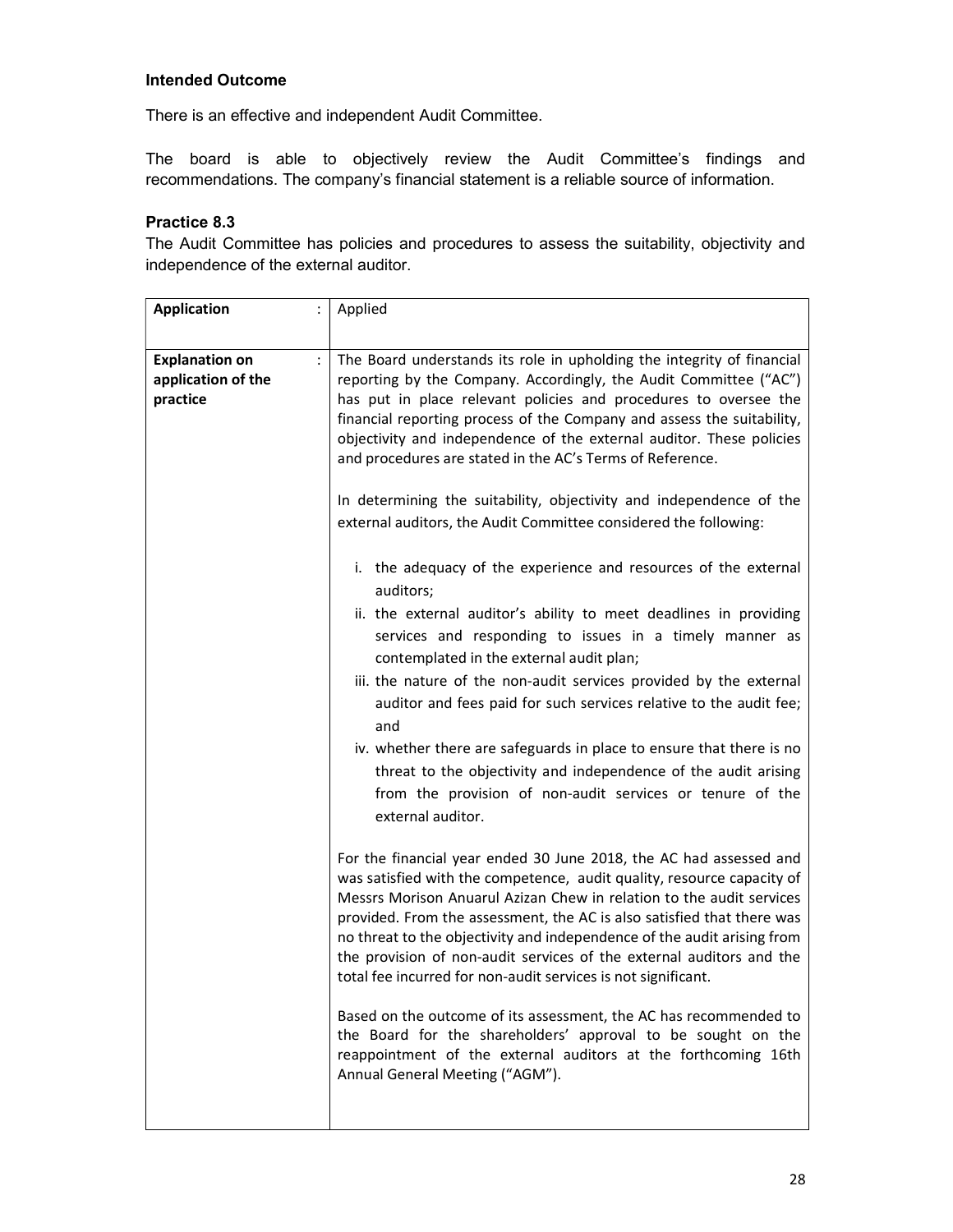| <b>Explanation for</b><br>departure                                                                                              | $\bullet$<br>$\cdot$ | N/A |  |  |  |
|----------------------------------------------------------------------------------------------------------------------------------|----------------------|-----|--|--|--|
|                                                                                                                                  |                      |     |  |  |  |
| Large companies are required to complete the columns below. Non-large companies are<br>encouraged to complete the columns below. |                      |     |  |  |  |
| <b>Measure</b>                                                                                                                   | ٠<br>$\cdot$         | N/A |  |  |  |
| <b>Timeframe</b>                                                                                                                 | $\bullet$<br>$\cdot$ | N/A |  |  |  |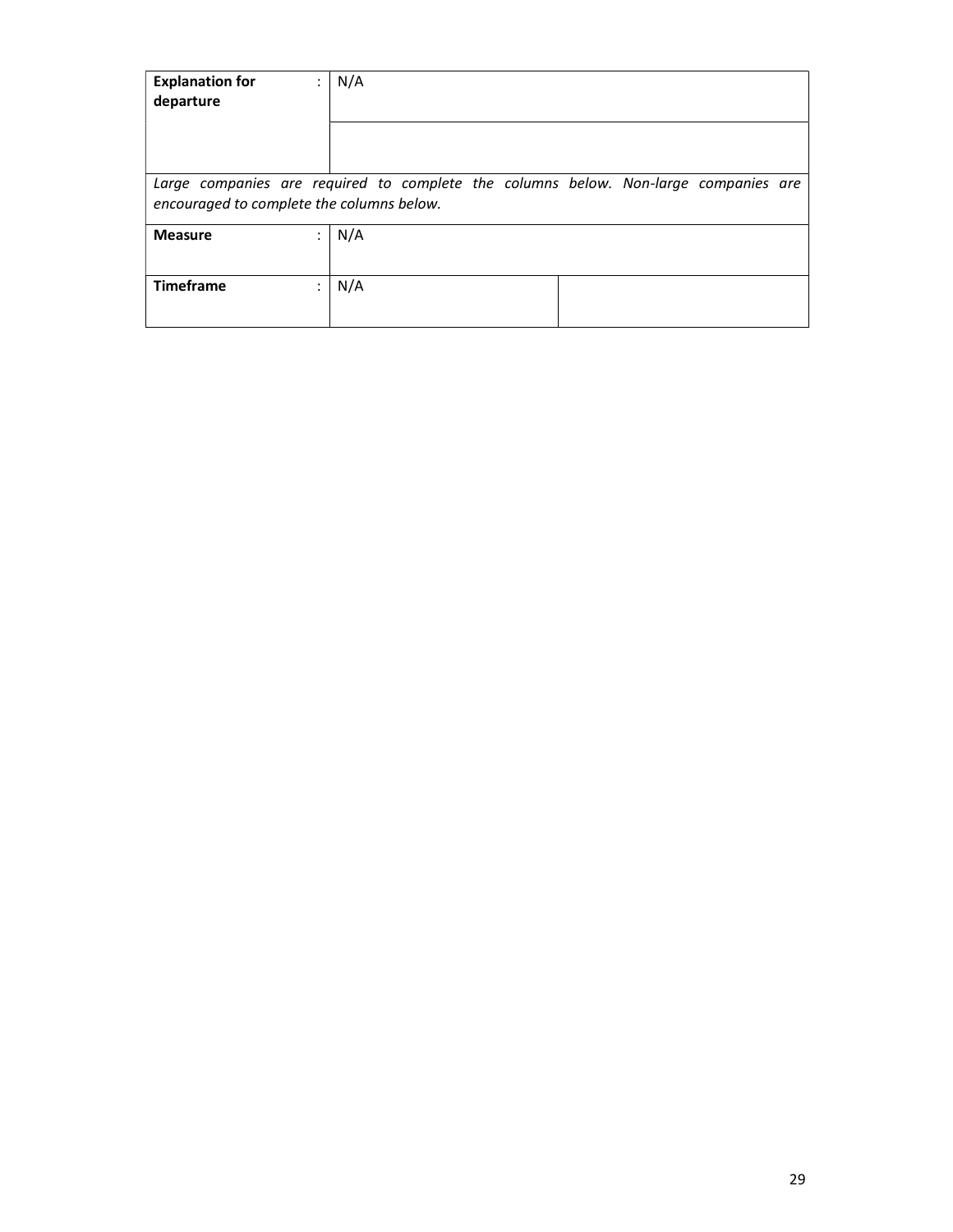There is an effective and independent Audit Committee.

The board is able to objectively review the Audit Committee's findings and recommendations. The company's financial statement is a reliable source of information.

# Practice 8.4 - Step Up

The Audit Committee should comprise solely of Independent Directors.

| Application                                          | Adopted                                                                                       |
|------------------------------------------------------|-----------------------------------------------------------------------------------------------|
|                                                      |                                                                                               |
| <b>Explanation on</b><br>adoption of the<br>practice | The Audit Committee comprises of three (3) members, all of whom are<br>Independent Directors. |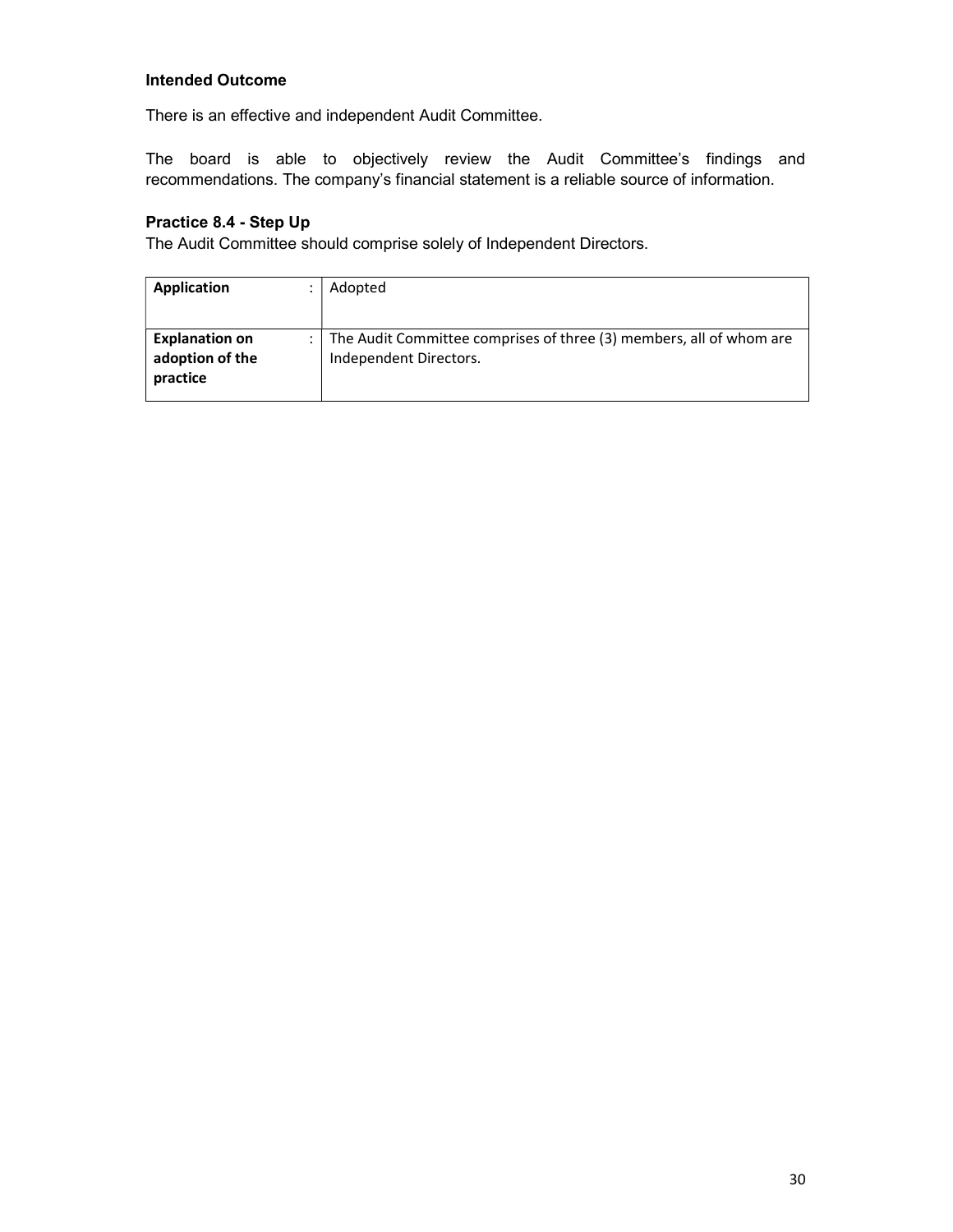There is an effective and independent Audit Committee.

The board is able to objectively review the Audit Committee's findings and recommendations. The company's financial statement is a reliable source of information.

# Practice 8.5

Collectively, the Audit Committee should possess a wide range of necessary skills to discharge its duties. All members should be financially literate and are able to understand matters under the purview of the Audit Committee including the financial reporting process.

All members of the Audit Committee should undertake continuous professional development to keep themselves abreast of relevant developments in accounting and auditing standards, practices and rules.

| <b>Application</b>                                      | Applied                                                                                                                                                                                                                                                                                                                                                                                                                                                                                                                                                                                                                                                                                                                                                                                                     |  |  |  |  |  |  |
|---------------------------------------------------------|-------------------------------------------------------------------------------------------------------------------------------------------------------------------------------------------------------------------------------------------------------------------------------------------------------------------------------------------------------------------------------------------------------------------------------------------------------------------------------------------------------------------------------------------------------------------------------------------------------------------------------------------------------------------------------------------------------------------------------------------------------------------------------------------------------------|--|--|--|--|--|--|
| <b>Explanation on</b><br>application of the<br>practice | All members of the Audit Committee are financially literate which<br>allows them to have sound understanding of accounting and finance in<br>order to perform the duties that have been entrusted to it by the<br>Board.<br>In order to keep themselves abreast of relevant developments in<br>accounting and auditing standards, practices and rules, the Audit<br>Committee members have attended pertinent programme during the<br>financial year.<br>During the Board Meetings, the members were briefed by the External<br>Auditors and Company Secretary on the following updates:<br>• Financial Reporting developments;<br>• Adoption of Malaysian Financial Reporting Standards;<br>· Malaysian Code on Corporate Governance; and<br>• Companies Act 2016 and the Main Market Listing Requirement. |  |  |  |  |  |  |
| <b>Explanation for</b><br>departure                     | N/A                                                                                                                                                                                                                                                                                                                                                                                                                                                                                                                                                                                                                                                                                                                                                                                                         |  |  |  |  |  |  |
|                                                         |                                                                                                                                                                                                                                                                                                                                                                                                                                                                                                                                                                                                                                                                                                                                                                                                             |  |  |  |  |  |  |
|                                                         |                                                                                                                                                                                                                                                                                                                                                                                                                                                                                                                                                                                                                                                                                                                                                                                                             |  |  |  |  |  |  |
| encouraged to complete the columns below.               | Large companies are required to complete the columns below. Non-large companies are                                                                                                                                                                                                                                                                                                                                                                                                                                                                                                                                                                                                                                                                                                                         |  |  |  |  |  |  |
| <b>Measure</b>                                          | N/A                                                                                                                                                                                                                                                                                                                                                                                                                                                                                                                                                                                                                                                                                                                                                                                                         |  |  |  |  |  |  |
| <b>Timeframe</b>                                        | N/A                                                                                                                                                                                                                                                                                                                                                                                                                                                                                                                                                                                                                                                                                                                                                                                                         |  |  |  |  |  |  |
|                                                         |                                                                                                                                                                                                                                                                                                                                                                                                                                                                                                                                                                                                                                                                                                                                                                                                             |  |  |  |  |  |  |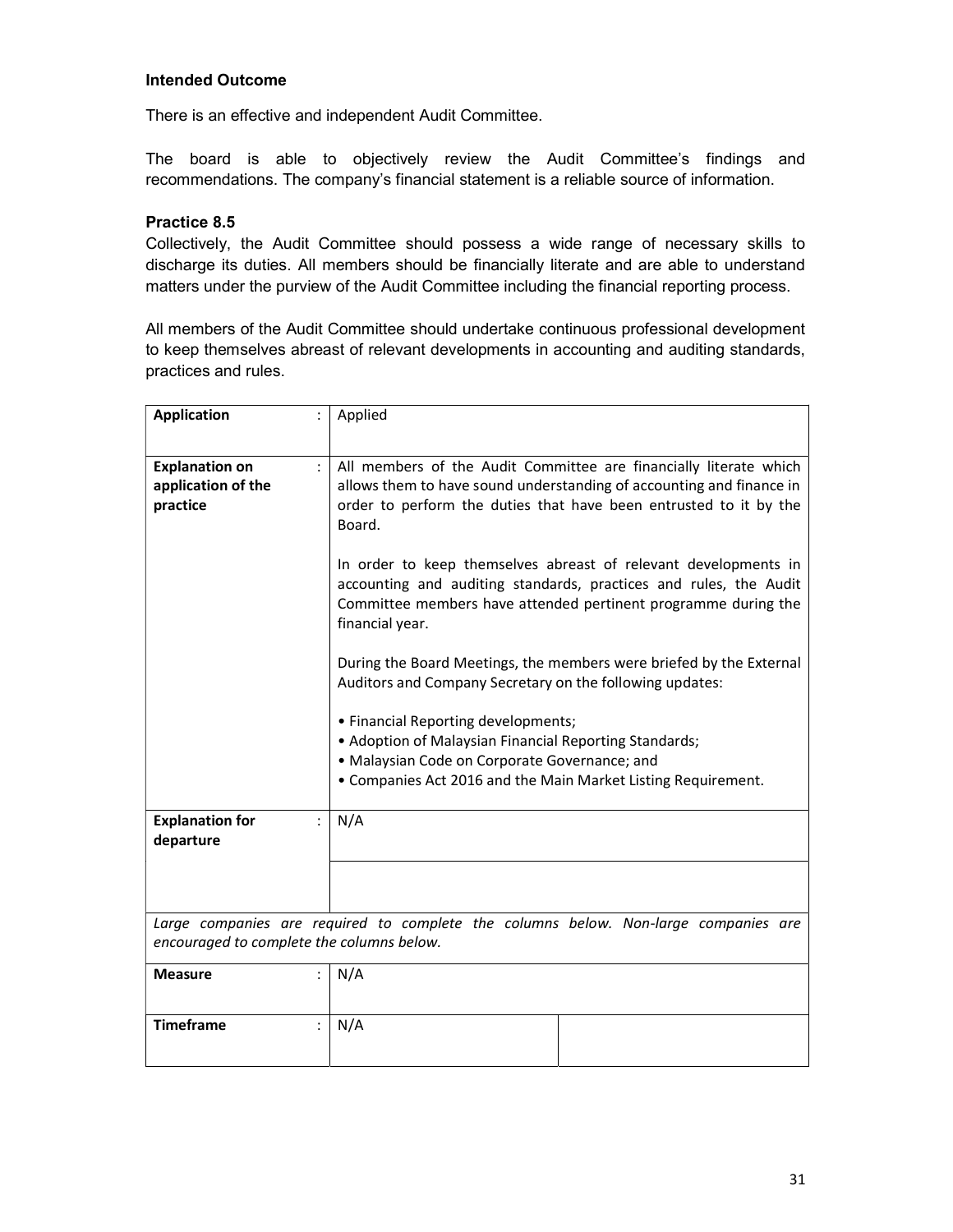Companies make informed decisions about the level of risk they want to take and implement necessary controls to pursue their objectives.

The board is provided with reasonable assurance that adverse impact arising from a foreseeable future event or situation on the company's objectives is mitigated and managed.

#### Practice 9.1

The board should establish an effective risk management and internal control framework.

| <b>Application</b>                                      |                | Applied                                                                                                                                                                                                                                                                                                                                                                                                                                          |  |  |  |  |  |  |  |  |
|---------------------------------------------------------|----------------|--------------------------------------------------------------------------------------------------------------------------------------------------------------------------------------------------------------------------------------------------------------------------------------------------------------------------------------------------------------------------------------------------------------------------------------------------|--|--|--|--|--|--|--|--|
| <b>Explanation on</b><br>application of the<br>practice | $\ddot{\cdot}$ | The Board had established an effective risk management and internal<br>control framework as set out in the Statement on Risk Management<br>and Internal Control (SORMIC).                                                                                                                                                                                                                                                                        |  |  |  |  |  |  |  |  |
|                                                         |                | The Board recognises the importance of a sound system of risk<br>management and internal control and that it is paramount that<br>principal businesses and operations risk are continuously dealt with to<br>safeguard shareholders' interest and the Group's assets.                                                                                                                                                                            |  |  |  |  |  |  |  |  |
|                                                         |                | Attention therefore was placed on effectively identifying principal<br>risks; ensuring the implementation of appropriate systems to manage<br>key business risks; reviewing the adequacy and integrity of internal<br>control and management information systems; and complying with<br>the applicable rules, directives and guidelines.<br>The SORMIC has been reviewed by the External Auditors and is<br>disclosed in the Annual Report 2018. |  |  |  |  |  |  |  |  |
|                                                         |                |                                                                                                                                                                                                                                                                                                                                                                                                                                                  |  |  |  |  |  |  |  |  |
| <b>Explanation for</b><br>departure                     |                | N/A                                                                                                                                                                                                                                                                                                                                                                                                                                              |  |  |  |  |  |  |  |  |
|                                                         |                |                                                                                                                                                                                                                                                                                                                                                                                                                                                  |  |  |  |  |  |  |  |  |
| encouraged to complete the columns below.               |                | Large companies are required to complete the columns below. Non-large companies are                                                                                                                                                                                                                                                                                                                                                              |  |  |  |  |  |  |  |  |
| <b>Measure</b>                                          |                | N/A                                                                                                                                                                                                                                                                                                                                                                                                                                              |  |  |  |  |  |  |  |  |
| <b>Timeframe</b>                                        |                | N/A                                                                                                                                                                                                                                                                                                                                                                                                                                              |  |  |  |  |  |  |  |  |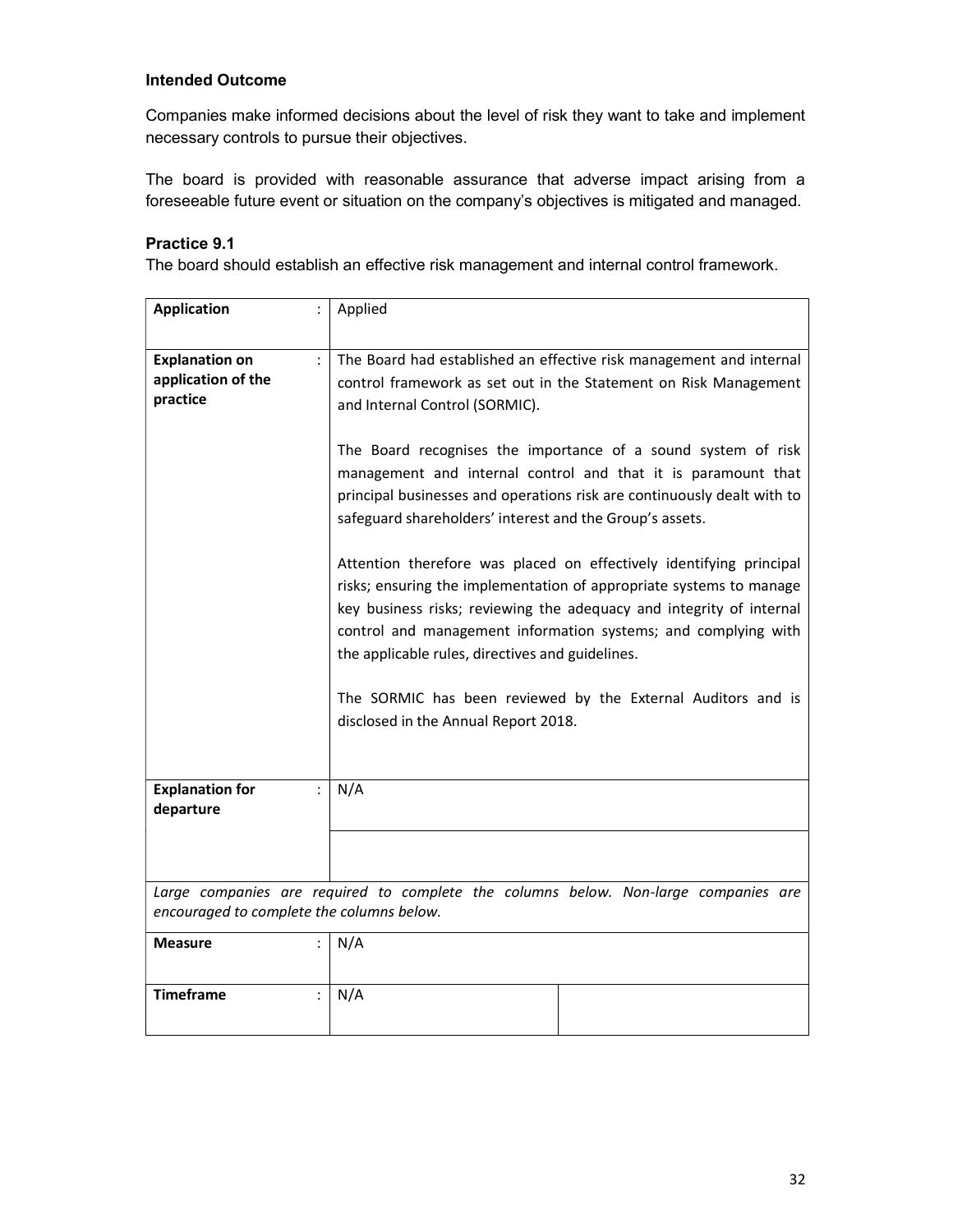Companies make informed decisions about the level of risk they want to take and implement necessary controls to pursue their objectives.

The board is provided with reasonable assurance that adverse impact arising from a foreseeable future event or situation on the company's objectives is mitigated and managed.

### Practice 9.2

The board should disclose the features of its risk management and internal control framework, and the adequacy and effectiveness of this framework.

| <b>Application</b>                                      |                | Applied                                                                                                                                                                                                                                              |
|---------------------------------------------------------|----------------|------------------------------------------------------------------------------------------------------------------------------------------------------------------------------------------------------------------------------------------------------|
| <b>Explanation on</b><br>application of the<br>practice | $\ddot{\cdot}$ | Details of the features of risk management and internal control<br>framework, and the adequacy and effectiveness of this framework are<br>contained in the Statement of Risk Management and Internal Control<br>of the Company's Annual Report 2018. |
| <b>Explanation for</b><br>departure                     |                | N/A                                                                                                                                                                                                                                                  |
|                                                         |                |                                                                                                                                                                                                                                                      |
| encouraged to complete the columns below.               |                | Large companies are required to complete the columns below. Non-large companies are                                                                                                                                                                  |
| <b>Measure</b>                                          |                | N/A                                                                                                                                                                                                                                                  |
| <b>Timeframe</b>                                        | ÷              | N/A                                                                                                                                                                                                                                                  |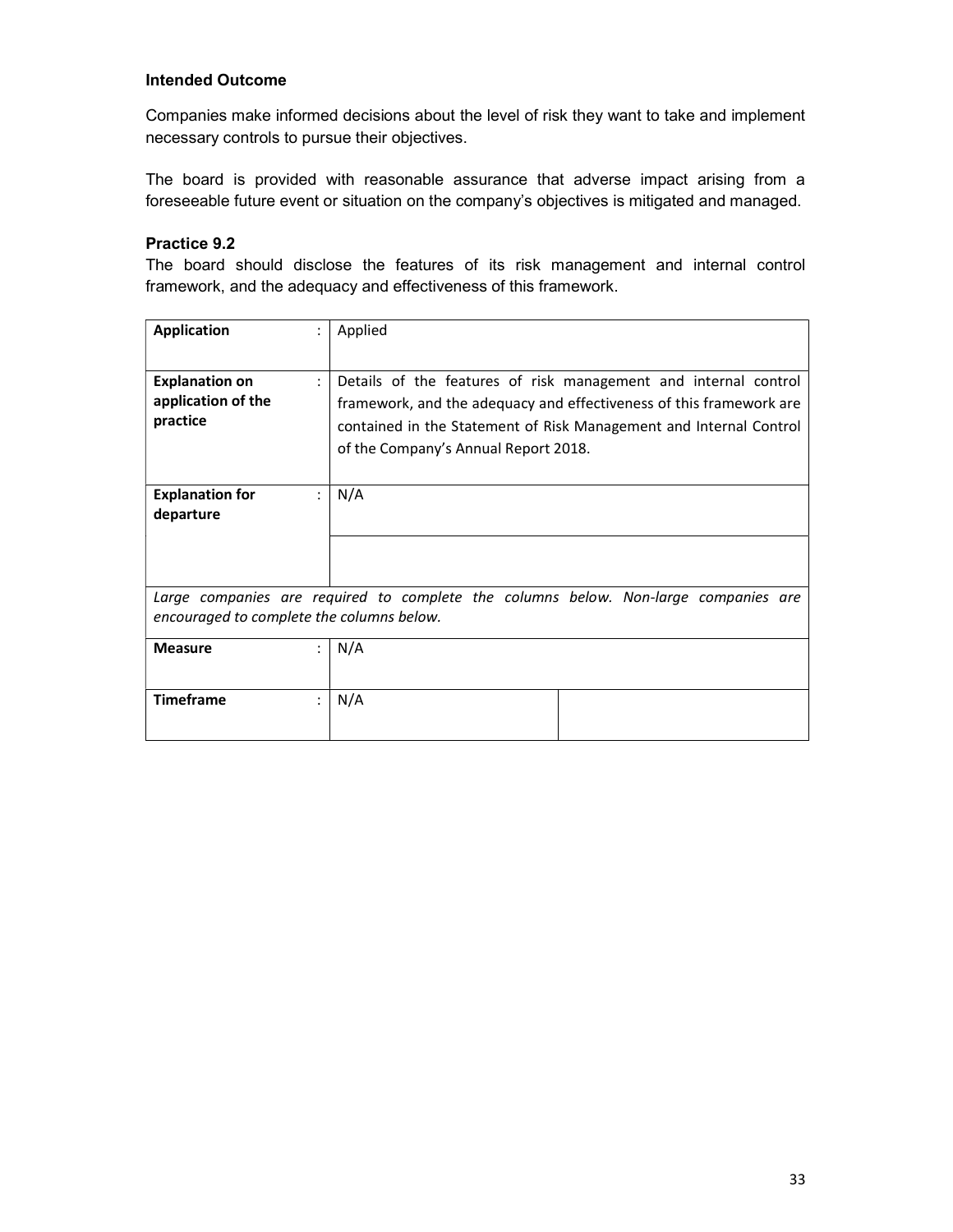Companies make informed decisions about the level of risk they want to take and implement necessary controls to pursue their objectives.

The board is provided with reasonable assurance that adverse impact arising from a foreseeable future event or situation on the company's objectives is mitigated and managed.

# Practice 9.3 - Step Up

The board establishes a Risk Management Committee, which comprises a majority of independent directors, to oversee the company's risk management framework and policies.

| <b>Application</b>                                   | Not Adopted |
|------------------------------------------------------|-------------|
|                                                      |             |
| <b>Explanation on</b><br>adoption of the<br>practice | N/A         |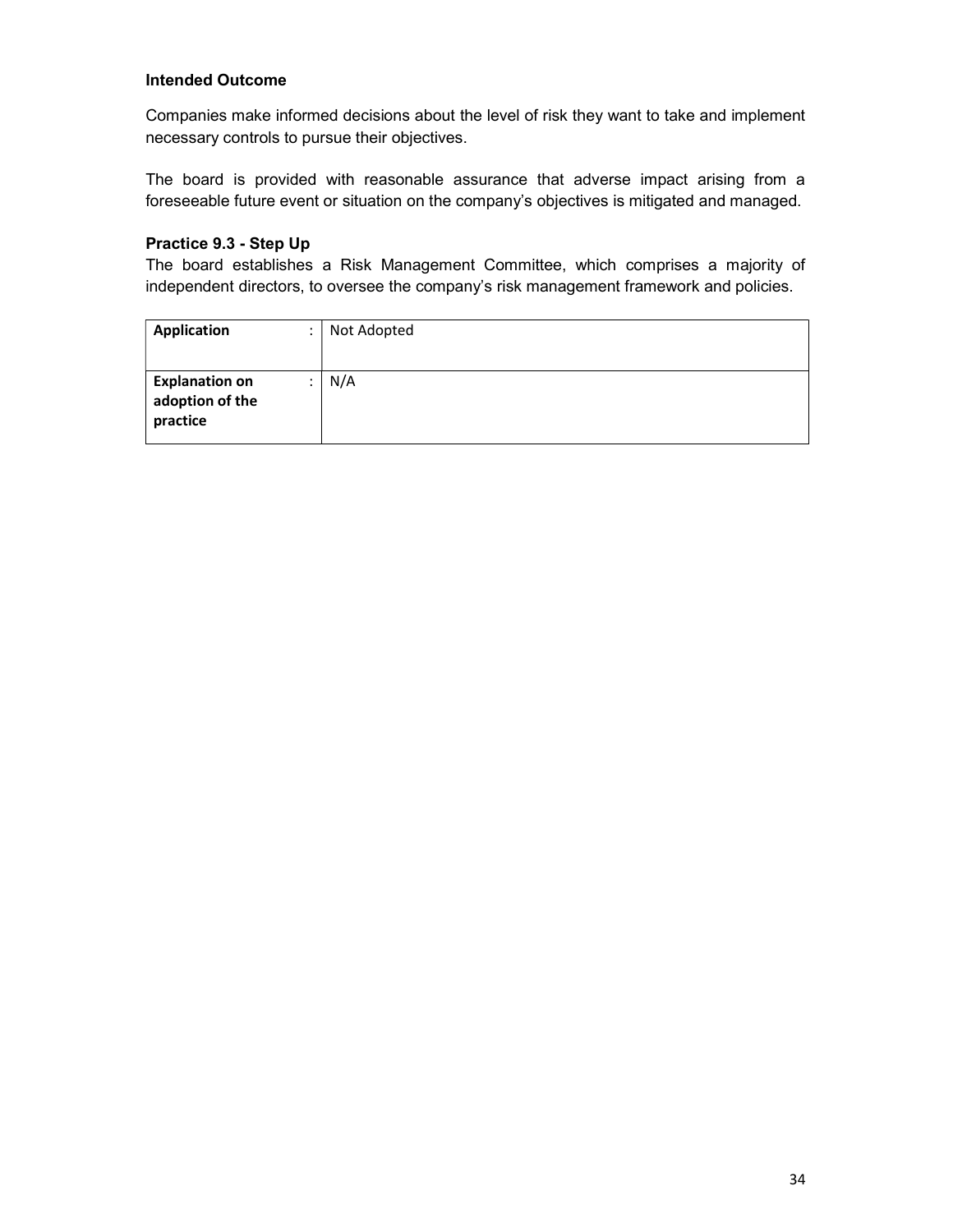Companies have an effective governance, risk management and internal control framework and stakeholders are able to assess the effectiveness of such a framework.

# Practice 10.1

The Audit Committee should ensure that the internal audit function is effective and able to function independently.

| <b>Application</b>                                      | Applied                                                                                                                                                                                                                                                                                                                                                                                                                                                                                                                                                                                                                                                                                                                                                                                                                                                                                                                                                                                                                                                                                                          |  |  |  |  |  |
|---------------------------------------------------------|------------------------------------------------------------------------------------------------------------------------------------------------------------------------------------------------------------------------------------------------------------------------------------------------------------------------------------------------------------------------------------------------------------------------------------------------------------------------------------------------------------------------------------------------------------------------------------------------------------------------------------------------------------------------------------------------------------------------------------------------------------------------------------------------------------------------------------------------------------------------------------------------------------------------------------------------------------------------------------------------------------------------------------------------------------------------------------------------------------------|--|--|--|--|--|
| <b>Explanation on</b><br>application of the<br>practice | The Group's internal audit function which reports directly to the Audit<br>Committee is outsourced to an independent professional firm, i.e.<br>Baker Tilly Monteiro Heng Governance Sdn Bhd ("Baker Tilly" or<br>"Internal Auditors"). The internal audit function provides the Audit<br>Committee with an independent assessment on the adequacy and<br>effectiveness of the Group's system of internal control.<br>To ensure that the internal audit function is effective and is able to<br>function independently, the Audit Committee has reviews the<br>following and report the same to the Board:<br>a. Adequacy of the scope, competency and resources of the<br>internal audit function and that it has necessary authority to<br>carry out its work; and<br>b. The internal audit plan, processes, the results of internal audit<br>assessments and investigations and that actions are taken on<br>the recommendation.<br>The core areas reviewed by the internal auditors during the financial<br>year ended 30 June 2018 are disclosed in the Statement on Risk<br>Management & Internal Control. |  |  |  |  |  |
| <b>Explanation for</b><br>departure                     | N/A                                                                                                                                                                                                                                                                                                                                                                                                                                                                                                                                                                                                                                                                                                                                                                                                                                                                                                                                                                                                                                                                                                              |  |  |  |  |  |
|                                                         |                                                                                                                                                                                                                                                                                                                                                                                                                                                                                                                                                                                                                                                                                                                                                                                                                                                                                                                                                                                                                                                                                                                  |  |  |  |  |  |
| encouraged to complete the columns below.               | Large companies are required to complete the columns below. Non-large companies are                                                                                                                                                                                                                                                                                                                                                                                                                                                                                                                                                                                                                                                                                                                                                                                                                                                                                                                                                                                                                              |  |  |  |  |  |
| <b>Measure</b>                                          | N/A                                                                                                                                                                                                                                                                                                                                                                                                                                                                                                                                                                                                                                                                                                                                                                                                                                                                                                                                                                                                                                                                                                              |  |  |  |  |  |
| <b>Timeframe</b>                                        | N/A                                                                                                                                                                                                                                                                                                                                                                                                                                                                                                                                                                                                                                                                                                                                                                                                                                                                                                                                                                                                                                                                                                              |  |  |  |  |  |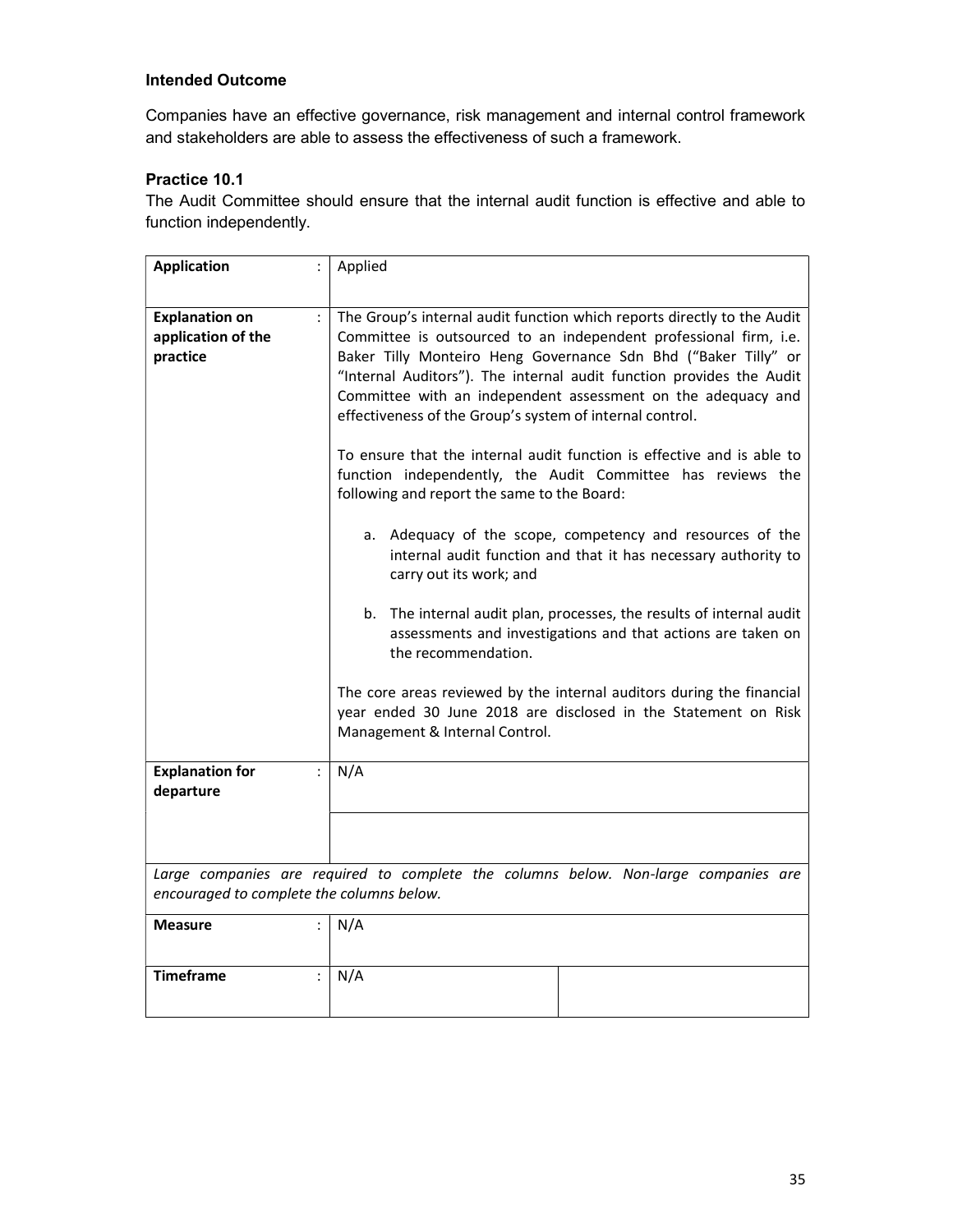Companies have an effective governance, risk management and internal control framework and stakeholders are able to assess the effectiveness of such a framework.

# Practice 10.2

The board should disclose–

- whether internal audit personnel are free from any relationships or conflicts of interest, which could impair their objectivity and independence;
- the number of resources in the internal audit department;
- name and qualification of the person responsible for internal audit; and
- whether the internal audit function is carried out in accordance with a recognised framework.

| <b>Application</b>                                      |   | Applied                                                                                                                                                                                                                                                                                                                                                                                                                                                                                                                                                                                                                                                                                                                                                    |
|---------------------------------------------------------|---|------------------------------------------------------------------------------------------------------------------------------------------------------------------------------------------------------------------------------------------------------------------------------------------------------------------------------------------------------------------------------------------------------------------------------------------------------------------------------------------------------------------------------------------------------------------------------------------------------------------------------------------------------------------------------------------------------------------------------------------------------------|
|                                                         |   |                                                                                                                                                                                                                                                                                                                                                                                                                                                                                                                                                                                                                                                                                                                                                            |
| <b>Explanation on</b><br>application of the<br>practice | ÷ | The internal audit function is currently outsourced to an independent<br>professional firm, i.e. Baker Tilly Monteiro Heng Governance Sdn Bhd<br>("Baker Tilly" or "Internal Auditors"). The Internal Auditor reports<br>functionally to the Audit Committee of the Company. This reporting<br>relationship promotes independence and objectivity, which assures<br>adequate consideration of audit recommendations and planned<br>suggestive corrective actions. The activities of the Internal Auditors<br>are guided by Annual Internal Audit Plan that are presented to and<br>approved by the AC.<br>There was a team of at least two (2) internal auditors being deployed<br>by Baker Tilly for the internal audit work performed for the Group. The |
|                                                         |   | audit personnel from Baker Tilly are free from any relationships or<br>conflicts of interest, which could impair the objectively and<br>independence.<br>The internal audit function is carried out in accordance with Baker Tilly<br>Internal Audit Methodology, which is closely consistent with the<br>International Professional Practices Framework of the Institute of                                                                                                                                                                                                                                                                                                                                                                               |
|                                                         |   | Internal Auditors.                                                                                                                                                                                                                                                                                                                                                                                                                                                                                                                                                                                                                                                                                                                                         |
|                                                         |   | The Head of Internal Auditors from Baker Tilly, Mr Kuan Yew Choong,<br>is a chartered member of the IIA Malaysia and he was graduated with<br>Association of Chartered Certified Accountants and also a Member of<br>the Malaysian Institute of Accountants.                                                                                                                                                                                                                                                                                                                                                                                                                                                                                               |
| <b>Explanation for</b><br>departure                     | ÷ | N/A                                                                                                                                                                                                                                                                                                                                                                                                                                                                                                                                                                                                                                                                                                                                                        |
|                                                         |   |                                                                                                                                                                                                                                                                                                                                                                                                                                                                                                                                                                                                                                                                                                                                                            |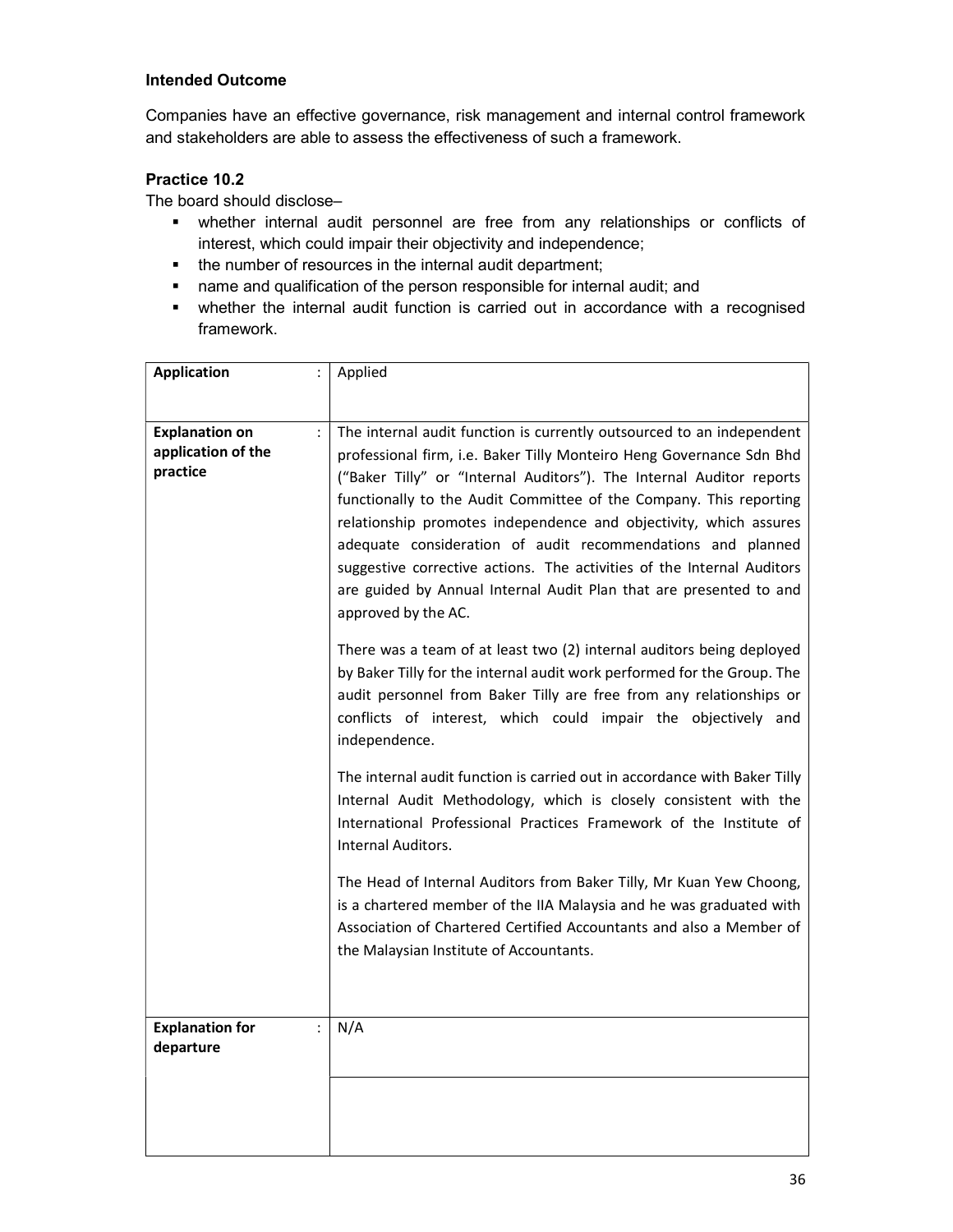| Large companies are required to complete the columns below. Non-large companies are<br>encouraged to complete the columns below. |  |     |  |  |  |  |  |  |
|----------------------------------------------------------------------------------------------------------------------------------|--|-----|--|--|--|--|--|--|
| <b>Measure</b>                                                                                                                   |  | N/A |  |  |  |  |  |  |
| <b>Timeframe</b>                                                                                                                 |  | N/A |  |  |  |  |  |  |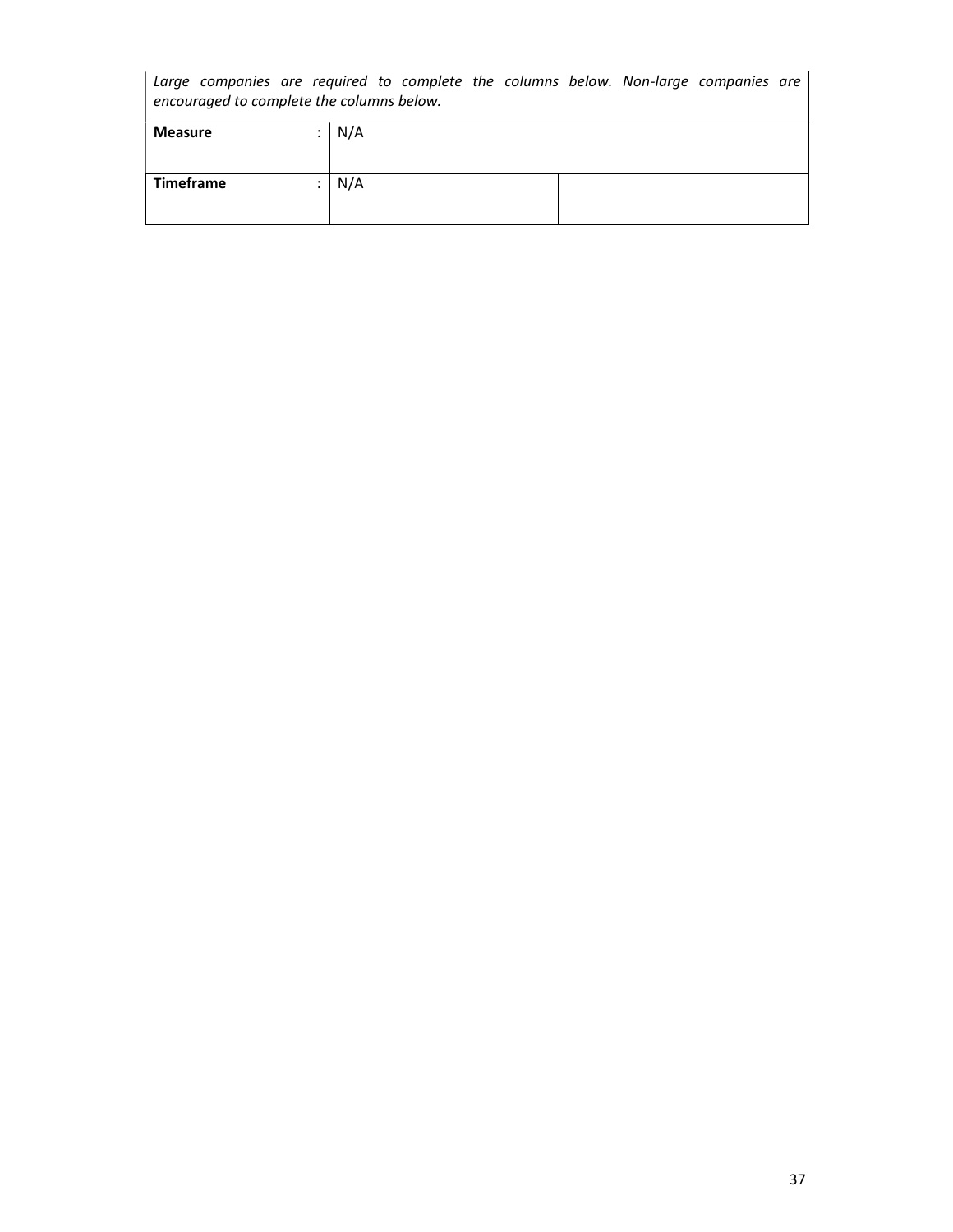There is continuous communication between the company and stakeholders to facilitate mutual understanding of each other's objectives and expectations.

Stakeholders are able to make informed decisions with respect to the business of the company, its policies on governance, the environment and social responsibility.

#### Practice 11.1

The board ensures there is effective, transparent and regular communication with its stakeholders.

| <b>Application</b>                                      | Applied                                                                                                                                                                                                                                                                              |
|---------------------------------------------------------|--------------------------------------------------------------------------------------------------------------------------------------------------------------------------------------------------------------------------------------------------------------------------------------|
| <b>Explanation on</b><br>application of the<br>practice | The Board recognises the importance of accurate and timely<br>dissemination of information to the shareholders and potential<br>investors.<br>The Board have maintained an ongoing communication process to<br>ensure that the shareholders are kept appropriately informed of major |
|                                                         | developments within the Group on a timely basis.<br>The communication channels used by the Company to disseminate<br>information on a timely basis to the shareholders are:-                                                                                                         |
|                                                         | a) Company's announcements to Bursa Securities;<br>b) Annual Report;                                                                                                                                                                                                                 |
|                                                         | c) General Meetings;<br>d) Company's website; and                                                                                                                                                                                                                                    |
|                                                         | e) Press releases.                                                                                                                                                                                                                                                                   |
| <b>Explanation for</b><br>departure                     | N/A                                                                                                                                                                                                                                                                                  |
|                                                         |                                                                                                                                                                                                                                                                                      |
| encouraged to complete the columns below.               | Large companies are required to complete the columns below. Non-large companies are                                                                                                                                                                                                  |
| <b>Measure</b>                                          | N/A                                                                                                                                                                                                                                                                                  |
| <b>Timeframe</b>                                        | N/A                                                                                                                                                                                                                                                                                  |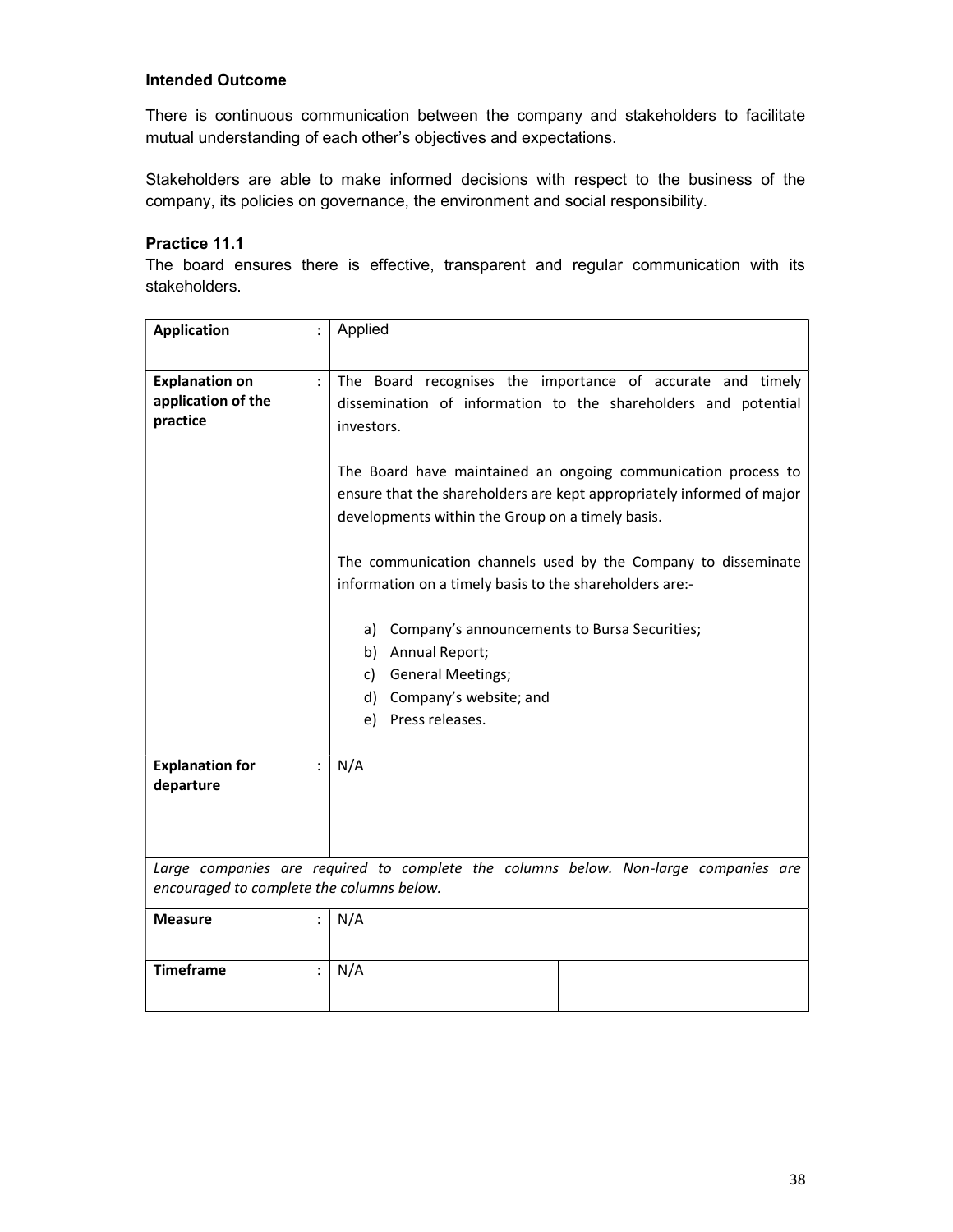There is continuous communication between the company and stakeholders to facilitate mutual understanding of each other's objectives and expectations.

Stakeholders are able to make informed decisions with respect to the business of the company, its policies on governance, the environment and social responsibility.

# Practice 11.2

Large companies are encouraged to adopt integrated reporting based on a globally recognised framework.

| <b>Application</b>                                                                                                               | ÷              | Departure                                                                                                                                                 |  |  |
|----------------------------------------------------------------------------------------------------------------------------------|----------------|-----------------------------------------------------------------------------------------------------------------------------------------------------------|--|--|
| <b>Explanation on</b><br>application of the<br>practice                                                                          | $\ddot{\cdot}$ | N/A                                                                                                                                                       |  |  |
| <b>Explanation for</b><br>departure                                                                                              | $\ddot{\cdot}$ | Currently, the company has not adopt the integrated reporting based<br>on globally recognised framework as it is not required for non-large<br>companies. |  |  |
|                                                                                                                                  |                |                                                                                                                                                           |  |  |
| Large companies are required to complete the columns below. Non-large companies are<br>encouraged to complete the columns below. |                |                                                                                                                                                           |  |  |
| <b>Measure</b>                                                                                                                   |                | N/A                                                                                                                                                       |  |  |
| <b>Timeframe</b>                                                                                                                 | ÷              | N/A                                                                                                                                                       |  |  |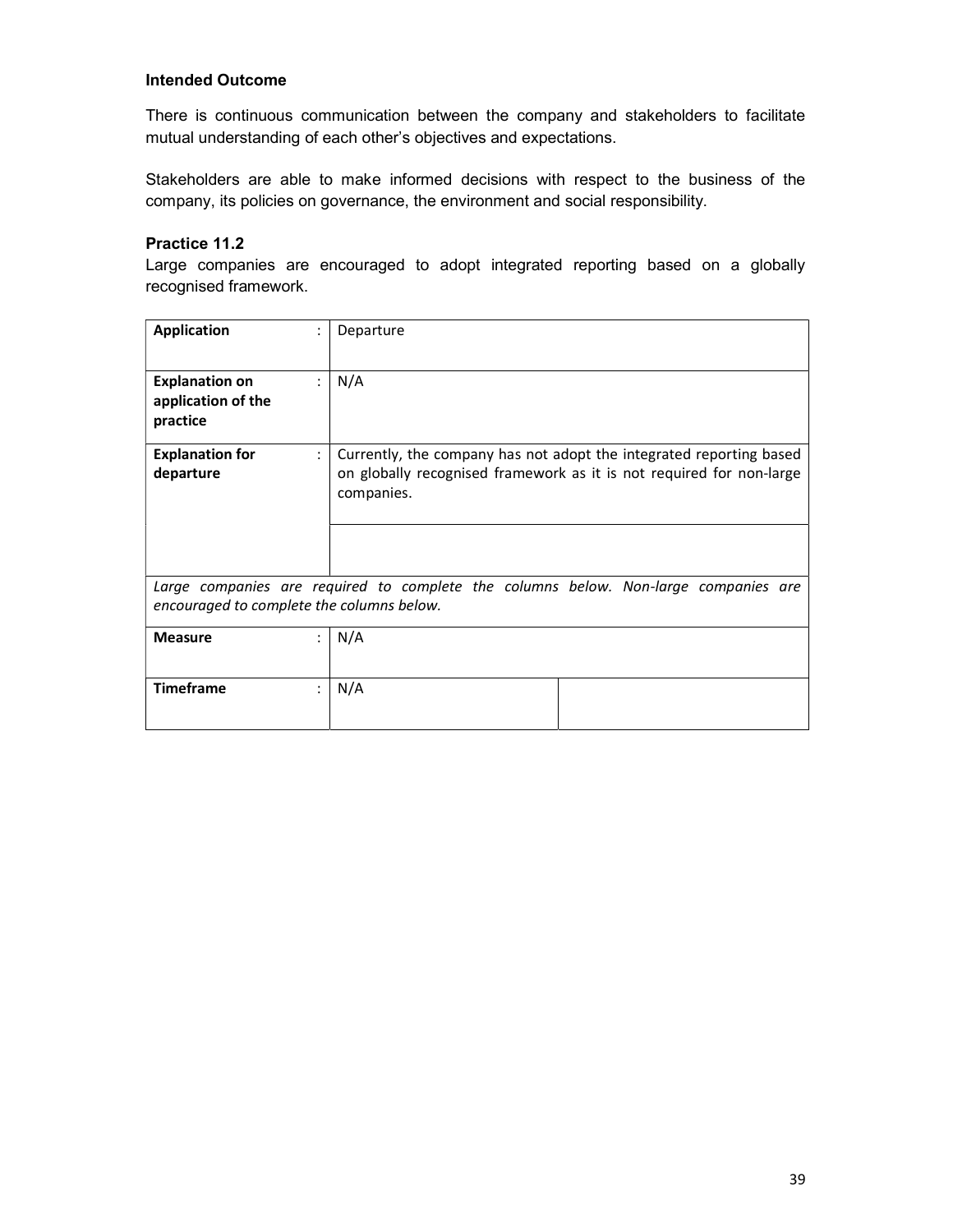Shareholders are able to participate, engage the board and senior management effectively and make informed voting decisions at General Meetings.

# Practice 12.1

Notice for an Annual General Meeting should be given to the shareholders at least 28 days prior to the meeting.

| <b>Application</b>                                                                                                               | $\ddot{\phantom{a}}$ | Applied                                                                                                                                                                                |  |  |
|----------------------------------------------------------------------------------------------------------------------------------|----------------------|----------------------------------------------------------------------------------------------------------------------------------------------------------------------------------------|--|--|
| <b>Explanation on</b><br>application of the<br>practice                                                                          | $\ddot{\phantom{a}}$ | 28 days' notice period is given in respect of the Company's<br>forthcoming Annual General Meeting ("AGM") to be held on 27<br>November 2018, in line with the Company's Board Charter. |  |  |
| <b>Explanation for</b><br>departure                                                                                              |                      | N/A                                                                                                                                                                                    |  |  |
|                                                                                                                                  |                      |                                                                                                                                                                                        |  |  |
| Large companies are required to complete the columns below. Non-large companies are<br>encouraged to complete the columns below. |                      |                                                                                                                                                                                        |  |  |
| <b>Measure</b>                                                                                                                   | $\bullet$            | N/A                                                                                                                                                                                    |  |  |
| <b>Timeframe</b>                                                                                                                 |                      | N/A                                                                                                                                                                                    |  |  |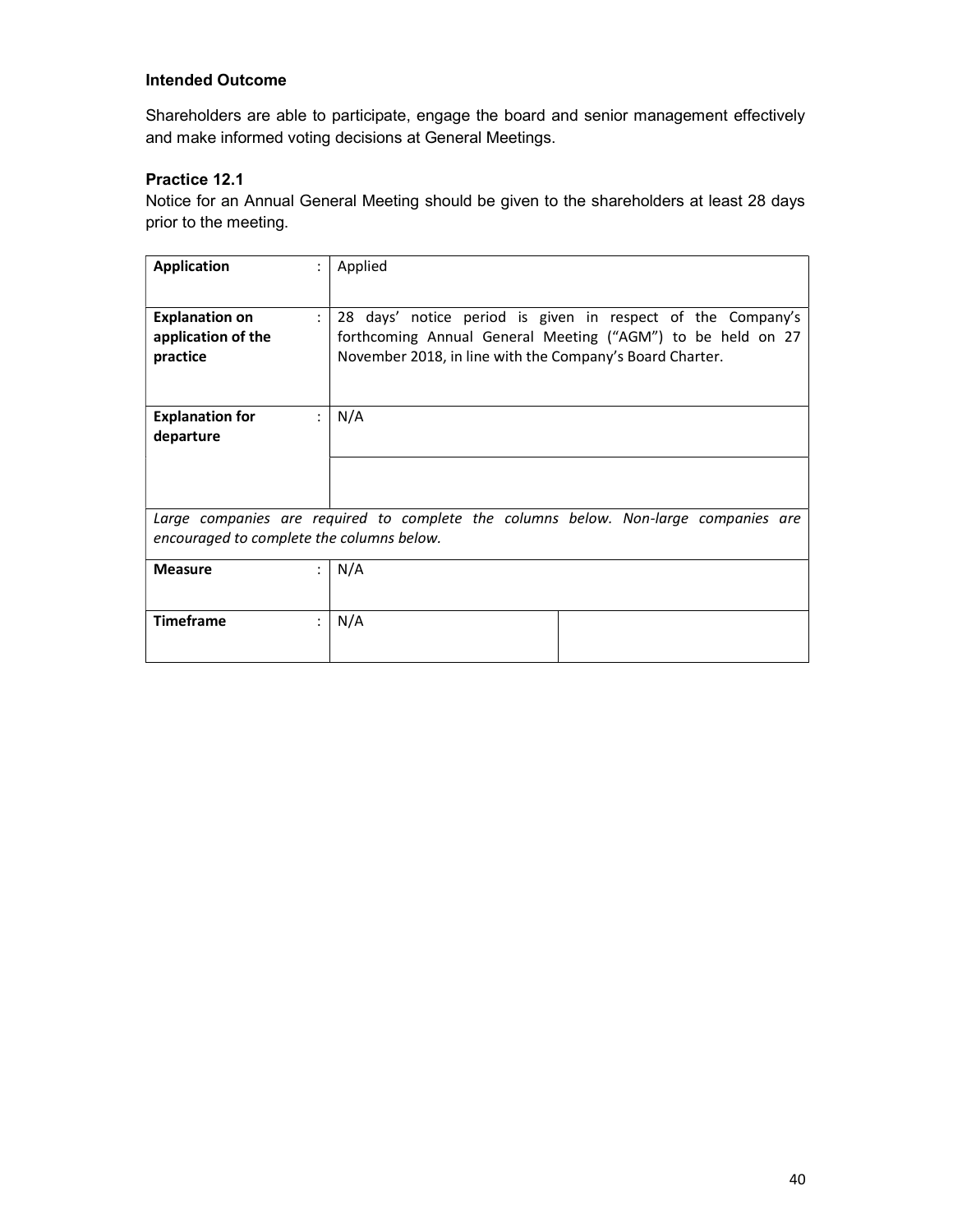Shareholders are able to participate, engage the board and senior management effectively and make informed voting decisions at General Meetings.

# Practice 12.2

All directors attend General Meetings. The Chair of the Audit, Nominating, Risk Management and other committees provide meaningful response to questions addressed to them.

| <b>Application</b>                                                                                                               |  | Applied                                                                                                                                                                                                                                                                                                                                                                                                                                                                                                                                                                                                                                               |
|----------------------------------------------------------------------------------------------------------------------------------|--|-------------------------------------------------------------------------------------------------------------------------------------------------------------------------------------------------------------------------------------------------------------------------------------------------------------------------------------------------------------------------------------------------------------------------------------------------------------------------------------------------------------------------------------------------------------------------------------------------------------------------------------------------------|
| <b>Explanation on</b><br>application of the<br>practice                                                                          |  | At the Company's previous AGM, all Directors were present in person<br>to engage directly with the shareholders for their stewardship of the<br>Company. The Directors, the Chair of all the respective Board<br>Committees, Senior Management and External Auditors were in<br>attendance to respond to the shareholders' queries.<br>At the forthcoming AGM, the Company's Directors, the Chair of all the<br>respective Board Committees, Senior Management and External<br>Auditors will be attending the AGM and provide response to<br>questions. The Company will allocate sufficient time to shareholders<br>and their proxies for questions. |
| <b>Explanation for</b><br>departure                                                                                              |  | N/A                                                                                                                                                                                                                                                                                                                                                                                                                                                                                                                                                                                                                                                   |
|                                                                                                                                  |  |                                                                                                                                                                                                                                                                                                                                                                                                                                                                                                                                                                                                                                                       |
| Large companies are required to complete the columns below. Non-large companies are<br>encouraged to complete the columns below. |  |                                                                                                                                                                                                                                                                                                                                                                                                                                                                                                                                                                                                                                                       |
| <b>Measure</b>                                                                                                                   |  | N/A                                                                                                                                                                                                                                                                                                                                                                                                                                                                                                                                                                                                                                                   |
| <b>Timeframe</b>                                                                                                                 |  | N/A                                                                                                                                                                                                                                                                                                                                                                                                                                                                                                                                                                                                                                                   |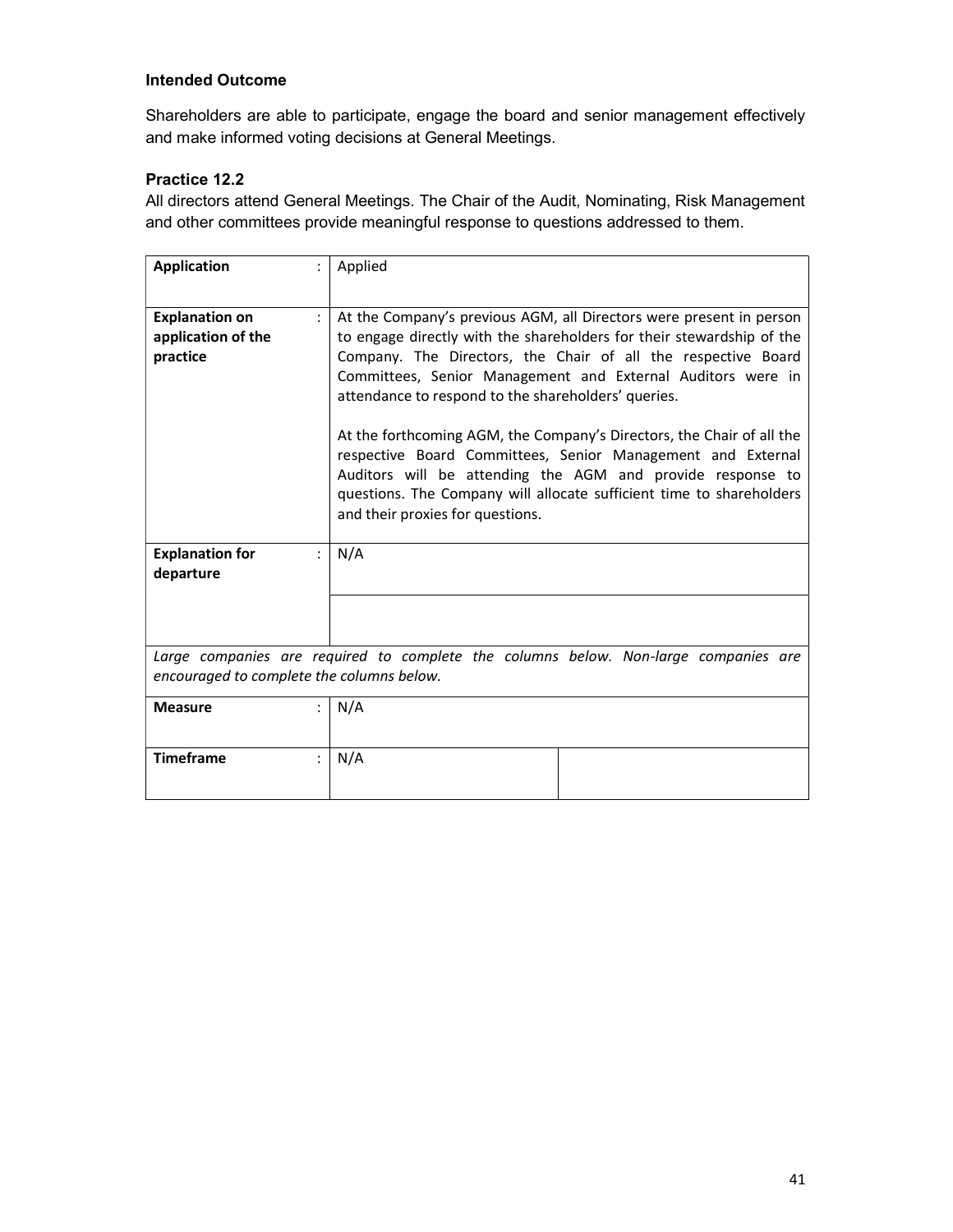Shareholders are able to participate, engage the board and senior management effectively and make informed voting decisions at General Meetings.

# Practice 12.3

Listed companies with a large number of shareholders or which have meetings in remote locations should leverage technology to facilitate–

- **i** including voting in absentia; and
- **F** remote shareholders' participation at General Meetings.

| <b>Application</b>                                                                                                               | Applied                                                                                                                                                                                                                                                                                                                                                                                                                                                                                                                                                                                     |  |
|----------------------------------------------------------------------------------------------------------------------------------|---------------------------------------------------------------------------------------------------------------------------------------------------------------------------------------------------------------------------------------------------------------------------------------------------------------------------------------------------------------------------------------------------------------------------------------------------------------------------------------------------------------------------------------------------------------------------------------------|--|
| <b>Explanation on</b><br>application of the<br>practice                                                                          | The upcoming 16 <sup>th</sup> Annual General meeting of Prinsiptek Corporation<br>$\ddot{\cdot}$<br>Berhad will be held at Latitude 1.01° & 1.02°, Level 1, Hotel Armada<br>Petaling Jaya, Lot 6, Lorong Utara C, Section 52, 46200 Petaling Jaya,<br>Selangor Darul Ehsan.<br>A shareholder of the Company can vote in person or appoint a proxy<br>to attend and vote on his/her behalf. Voting at Annual General<br>Meeting is by way of poll and the Company utilises electronic voting<br>system to expedite the voting and facilitate the tabulation process in a<br>seamless manner. |  |
|                                                                                                                                  |                                                                                                                                                                                                                                                                                                                                                                                                                                                                                                                                                                                             |  |
| <b>Explanation for</b><br>departure                                                                                              | N/A                                                                                                                                                                                                                                                                                                                                                                                                                                                                                                                                                                                         |  |
|                                                                                                                                  |                                                                                                                                                                                                                                                                                                                                                                                                                                                                                                                                                                                             |  |
| Large companies are required to complete the columns below. Non-large companies are<br>encouraged to complete the columns below. |                                                                                                                                                                                                                                                                                                                                                                                                                                                                                                                                                                                             |  |
| <b>Measure</b>                                                                                                                   | N/A                                                                                                                                                                                                                                                                                                                                                                                                                                                                                                                                                                                         |  |
| <b>Timeframe</b>                                                                                                                 | N/A                                                                                                                                                                                                                                                                                                                                                                                                                                                                                                                                                                                         |  |